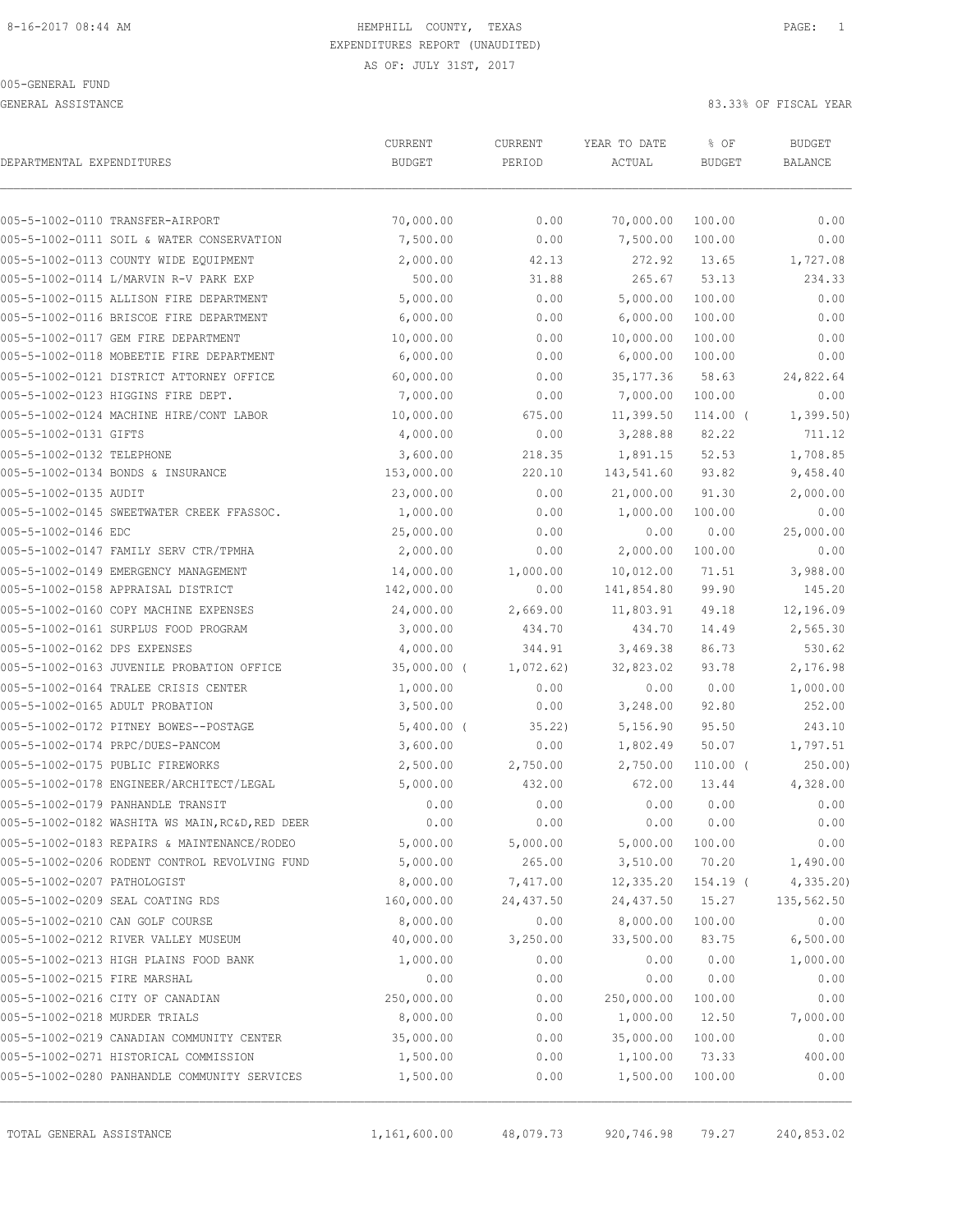COUNTY & DISTRICT CLERK 83.33% OF FISCAL YEAR

|                                               | <b>CURRENT</b> | CURRENT   | YEAR TO DATE | % OF          | BUDGET         |
|-----------------------------------------------|----------------|-----------|--------------|---------------|----------------|
| DEPARTMENTAL EXPENDITURES                     | BUDGET         | PERIOD    | ACTUAL       | <b>BUDGET</b> | <b>BALANCE</b> |
|                                               |                |           |              |               |                |
| 005-5-1510-0090 CO & DISTRICT CLK             | 57,165.00      | 4,763.74  | 47,637.52    | 83.33         | 9,527.48       |
| 005-5-1510-0094 DEPUTY CLERK-GANDARA          | 37,080.00      | 0.00      | 27,483.01    | 74.12         | 9,596.99       |
| 005-5-1510-0095 DEPUTY CLERK-WITT             | 37,080.00      | 3,090.00  | 30,900.00    | 83.33         | 6,180.00       |
| 005-5-1510-0096 LONGEVITY                     | 500.00         | 50.00     | 825.00       | $165.00$ (    | 325.00         |
| 005-5-1510-0097 CHIEF DEPUTY CLERK-GUERRERO   | 39,140.00      | 3,261.66  | 32,616.68    | 83.33         | 6,523.32       |
| 005-5-1510-0098 PART TIME                     | 0.00           | 0.00      | 0.00         | 0.00          | 0.00           |
| 005-5-1510-0101 SOCIAL SECURITY/MEDICARE      | 13,500.00      | 676.56    | 9,014.20     | 66.77         | 4,485.80       |
| 005-5-1510-0102 RETIREMENT                    | 21,500.00      | 1,116.54  | 18,231.86    | 84.80         | 3,268.14       |
| 005-5-1510-0103 GROUP TERM LIFE               | 600.00         | 26.80     | 369.02       | 61.50         | 230.98         |
| 005-5-1510-0104 GROUP INSURANCE               | 32,000.00      | 1,849.74  | 23,851.70    | 74.54         | 8,148.30       |
| 005-5-1510-0105 UNEMPLOYMENT INSURANCE        | 1,000.00       | 14.14     | 91.13        | 9.11          | 908.87         |
| 005-5-1510-0106 WORKERS' COMPENSATION         | 2,400.00       | 0.00      | 1,596.40     | 66.52         | 803.60         |
| 005-5-1510-0109 POSTAGE                       | 1,800.00       | 125.06    | 1,169.67     | 64.98         | 630.33         |
| 005-5-1510-0112 TRAVEL                        | 7,000.00       | 375.96    | 4,732.85     | 67.61         | 2,267.15       |
| 005-5-1510-0119 DUES & SUBSCRIPTIONS          | 200.00         | 125.00    | 370.00       | $185.00$ (    | 170.00         |
| 005-5-1510-0132 TELEPHONE                     | 3,800.00       | 341.06    | 3,046.49     | 80.17         | 753.51         |
| 005-5-1510-0142 SOFTWARE SUPPORT              | 28,000.00      | 1,725.00  | 17,980.14    | 64.21         | 10,019.86      |
| 005-5-1510-0183 OFFICE EOUIP. REPAIRS & MAIN. | 500.00         | 0.00      | 0.00         | 0.00          | 500.00         |
| 005-5-1510-0188 OFFICE SUPPLIES               | 6,000.00       | 12.81     | 3,237.59     | 53.96         | 2,762.41       |
| 005-5-1510-0189 INVENTORY                     | 2,000.00       | 0.00      | 0.00         | 0.00          | 2,000.00       |
| 005-5-1510-0510 CAPITAL OUTLAY                | 6,000.00       | 0.00      | 0.00         | 0.00          | 6,000.00       |
|                                               |                |           |              |               |                |
| TOTAL COUNTY & DISTRICT CLERK                 | 297,265.00     | 17,554.07 | 223, 153. 26 | 75.07         | 74, 111.74     |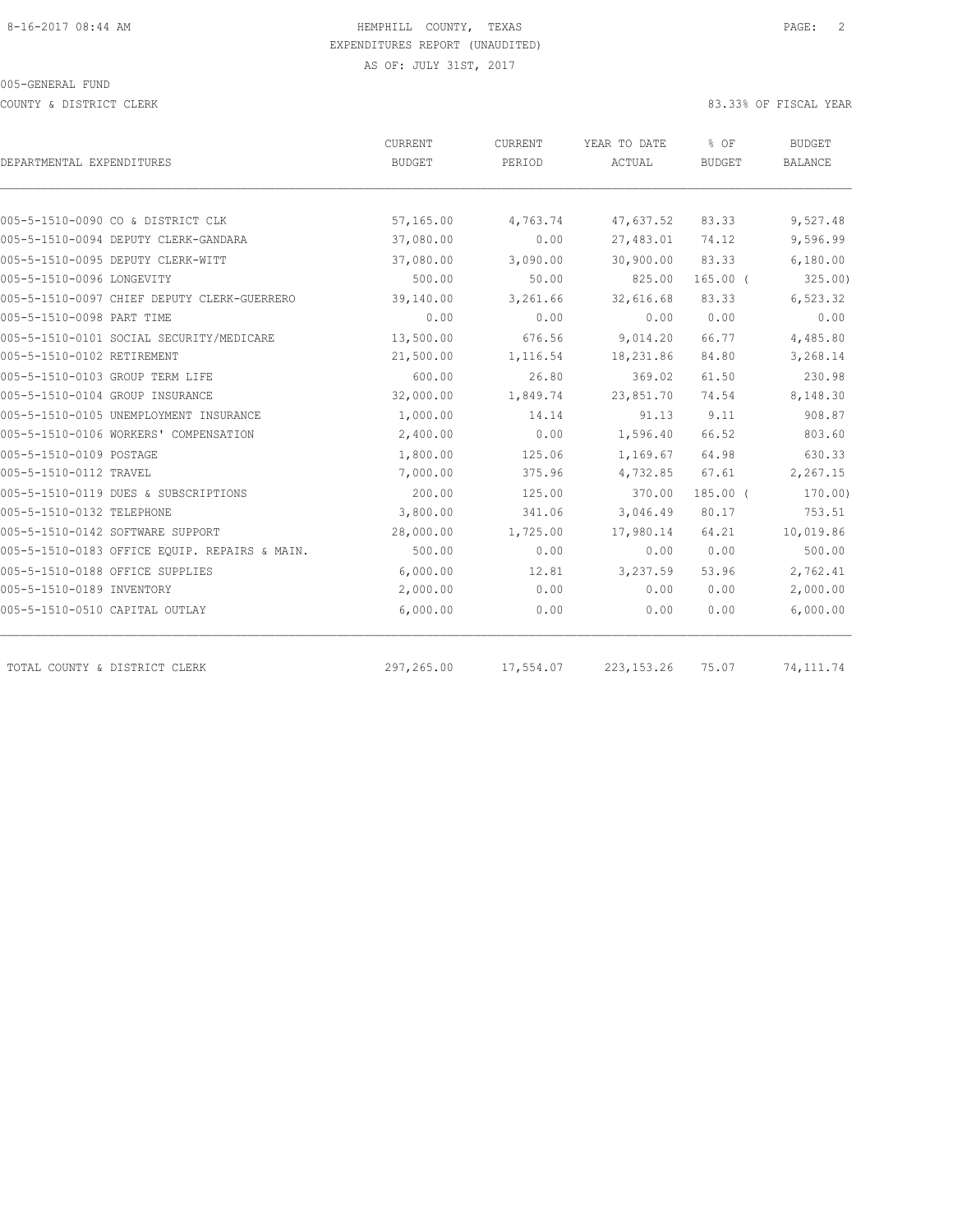COUNTY EXTENSION SERVICE 83.33% OF FISCAL YEAR

| DEPARTMENTAL EXPENDITURES                     | <b>CURRENT</b><br><b>BUDGET</b> | <b>CURRENT</b><br>PERIOD | YEAR TO DATE<br>ACTUAL | % OF<br><b>BUDGET</b> | <b>BUDGET</b><br>BALANCE |
|-----------------------------------------------|---------------------------------|--------------------------|------------------------|-----------------------|--------------------------|
| 005-5-1520-0091 CEA-AG/A. HOLLOWAY            | 34,758.00                       | 2,896.50                 | 28,965.00              | 83.33                 | 5,793.00                 |
| 005-5-1520-0092 CEA-FCS/T. HOLLOWAY           | 34,758.00                       | 2,896.50                 | 28,965.00              | 83.33                 | 5,793.00                 |
| 005-5-1520-0096 LONGEVITY                     | 550.00                          | 65.00                    | 500.00                 | 90.91                 | 50.00                    |
| 005-5-1520-0097 CEA SECRETARY-PERRY           | 39,140.00                       | 4,027.64                 | 33,008.07              | 84.33                 | 6,131.93                 |
| 005-5-1520-0098 PART-TIME SECRETARY           | 0.00                            | 0.00                     | 0.00                   | 0.00                  | 0.00                     |
| 005-5-1520-0101 SOCIAL SECURITY/MEDICARE      | 9,200.00                        | 760.82                   | 7,040.76               | 76.53                 | 2,159.24                 |
| 005-5-1520-0102 RETIREMENT                    | 4,980.00                        | 403.26                   | 4,242.33               | 85.19                 | 737.67                   |
| 005-5-1520-0103 GROUP TERM LIFE               | 150.00                          | 9.67                     | 86.71                  | 57.81                 | 63.29                    |
| 005-5-1520-0104 GROUP INSURANCE               | 8,000.00                        | 43.17                    | 345.36                 | 4.32                  | 7,654.64                 |
| 005-5-1520-0105 UNEMPLOYMENT INSURANCE        | 350.00                          | 13.75                    | 83.57                  | 23.88                 | 266.43                   |
| 005-5-1520-0106 WORKERS' COMPENSATION         | 1,700.00                        | 0.00                     | 399.10                 | 23.48                 | 1,300.90                 |
| 005-5-1520-0109 POSTAGE                       | 1,000.00                        | 72.30                    | 552.80                 | 55.28                 | 447.20                   |
| 005-5-1520-0112 TRAVEL/AG- A. HOLLOWAY        | 7,500.00                        | 3,755.91                 | 7,947.99               | $105.97$ (            | 447.99)                  |
| 005-5-1520-0114 TRAVEL/FCS-T. HOLLOWAY        | 2,500.00                        | 2,990.38                 | 4,210.64               | $168.43$ (            | 1,710.64)                |
| 005-5-1520-0119 DUES & SUBSCRIPTIONS          | 1,000.00                        | 0.00                     | 320.00                 | 32.00                 | 680.00                   |
| 005-5-1520-0122 FUEL & OIL                    | 3,500.00                        | 467.71                   | 2,224.19               | 63.55                 | 1,275.81                 |
| 005-5-1520-0132 TELEPHONE                     | 3,000.00                        | 422.22                   | 3,765.09               | $125.50$ (            | 765.09                   |
| 005-5-1520-0137 VEHICLE REPAIRS & MAINTENANCE | 1,500.00                        | 0.00                     | 3,907.02               | $260.47$ (            | 2,407.02                 |
| 005-5-1520-0142 IT TECH SUPPORT               | 1,500.00                        | 231.54                   | 1,356.26               | 90.42                 | 143.74                   |
| 005-5-1520-0183 OFFICE EQUIP.REPAIRS & MAIN.  | 500.00                          | 0.00                     | 0.00                   | 0.00                  | 500.00                   |
| 005-5-1520-0188 OFFICE SUPPLIES               | $2,500.00$ (                    | 25.68)                   | 869.87                 | 34.79                 | 1,630.13                 |
| 005-5-1520-0189 INVENTORY/EQUIPMENT           | 2,000.00                        | 0.00                     | 131.90                 | 6.60                  | 1,868.10                 |
| 005-5-1520-0201 COMPUTER SUPPLIES & MAINT.    | 500.00                          | 0.00                     | 0.00                   | 0.00                  | 500.00                   |
| 005-5-1520-0202 STOCK SHOW                    | 1,500.00                        | 0.00                     | 1,500.00               | 100.00                | 0.00                     |
| 005-5-1520-0203 4-H FUND                      | 1,500.00                        | 0.00                     | 1,500.00               | 100.00                | 0.00                     |
| 005-5-1520-0204 TRAVEL-SECRETARY              | 500.00                          | 0.00                     | 100.24                 | 20.05                 | 399.76                   |
| 005-5-1520-0205 4-H FARM PROJECTS & MAINT.    | 2,500.00                        | 131.90                   | 3,891.24               | $155.65$ $($          | 1, 391.24)               |
| 005-5-1520-0510 CAPITAL OUTLAY                | 20,000.00                       | 0.00                     | 0.00                   | 0.00                  | 20,000.00                |
| TOTAL COUNTY EXTENSION SERVICE                | 186,586.00                      | 19,162.59                | 135, 913.14            | 72.84                 | 50,672.86                |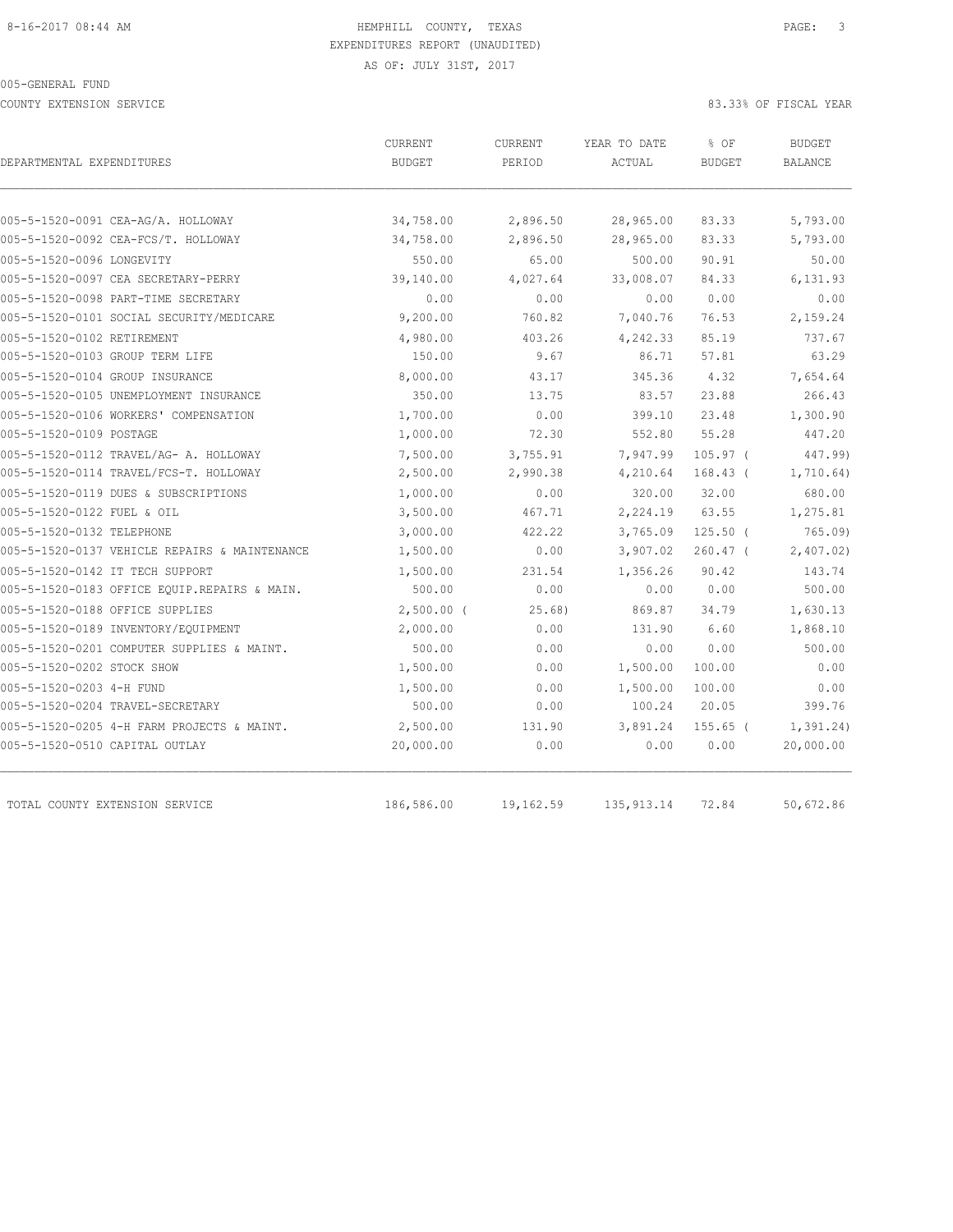COUNTY TREASURER **EXECUTE:** 83.33% OF FISCAL YEAR

| DEPARTMENTAL EXPENDITURES                  | <b>CURRENT</b><br><b>BUDGET</b> | CURRENT<br>PERIOD | YEAR TO DATE<br>ACTUAL | % OF<br><b>BUDGET</b> | <b>BUDGET</b><br><b>BALANCE</b> |
|--------------------------------------------|---------------------------------|-------------------|------------------------|-----------------------|---------------------------------|
|                                            |                                 |                   |                        |                       |                                 |
| 005-5-1530-0090 COUNTY TREASURER           | 57,165.00                       | 4,763.74          | 47,637.52              | 83.33                 | 9,527.48                        |
| 005-5-1530-0095 CHIEF DEP TREASURER-REED   | 19,570.00                       | 1,630.84          | 16,308.32              | 83.33                 | 3,261.68                        |
| 005-5-1530-0096 LONGEVITY                  | 850.00                          | 90.00             | 815.00                 | 95.88                 | 35.00                           |
| 005-5-1530-0098 DEPUTY TREASURER/PART-TIME | 500.00                          | 0.00              | 0.00                   | 0.00                  | 500.00                          |
| 005-5-1530-0101 SOCIAL SECURITY/MEDICARE   | 6,000.00                        | 437.15            | 4,461.35               | 74.36                 | 1,538.65                        |
| 005-5-1530-0102 RETIREMENT                 | 9,750.00                        | 648.46            | 8,418.44               | 86.34                 | 1,331.56                        |
| 005-5-1530-0103 GROUP TERM LIFE            | 280.00                          | 15.58             | 171.11                 | 61.11                 | 108.89                          |
| 005-5-1530-0104 GROUP INSURANCE            | 12,000.00                       | 911.35            | 9,228.45               | 76.90                 | 2,771.55                        |
| 005-5-1530-0105 UNEMPLOYMENT INSURANCE     | 150.00                          | 2.51              | 25.37                  | 16.91                 | 124.63                          |
| 005-5-1530-0106 WORKERS' COMPENSATION      | 1,500.00                        | 0.00              | 798.20                 | 53.21                 | 701.80                          |
| 005-5-1530-0109 POSTAGE                    | 1,800.00                        | 2.60              | 118.37                 | 6.58                  | 1,681.63                        |
| 005-5-1530-0112 TRAVEL                     | 2,500.00                        | 0.00              | 1,036.57               | 41.46                 | 1,463.43                        |
| 005-5-1530-0119 DUES & SUBSCRIPTIONS       | 1,100.00                        | 0.00              | 743.02                 | 67.55                 | 356.98                          |
| 005-5-1530-0132 TELEPHONE                  | 1,600.00                        | 131.82            | 1,197.36               | 74.84                 | 402.64                          |
| 005-5-1530-0140 OFFICE EQUIPMENT REPAIR    | 2,000.00                        | 25.00             | 2,075.00               | $103.75$ (            | 75.00                           |
| 005-5-1530-0142 MAINTENANCE CONTRACTS      | 15,000.00                       | 0.00              | 14,872.30              | 99.15                 | 127.70                          |
| 005-5-1530-0188 OFFICE SUPPLIES            | 2,500.00                        | 154.99            | 697.37                 | 27.89                 | 1,802.63                        |
| 005-5-1530-0189 INVENTORY/EQUIPMENT        | 5,000.00                        | 0.00              | 99.89                  | 2.00                  | 4,900.11                        |
| TOTAL COUNTY TREASURER                     | 139,265.00                      | 8,814.04          | 108,703.64             | 78.06                 | 30,561.36                       |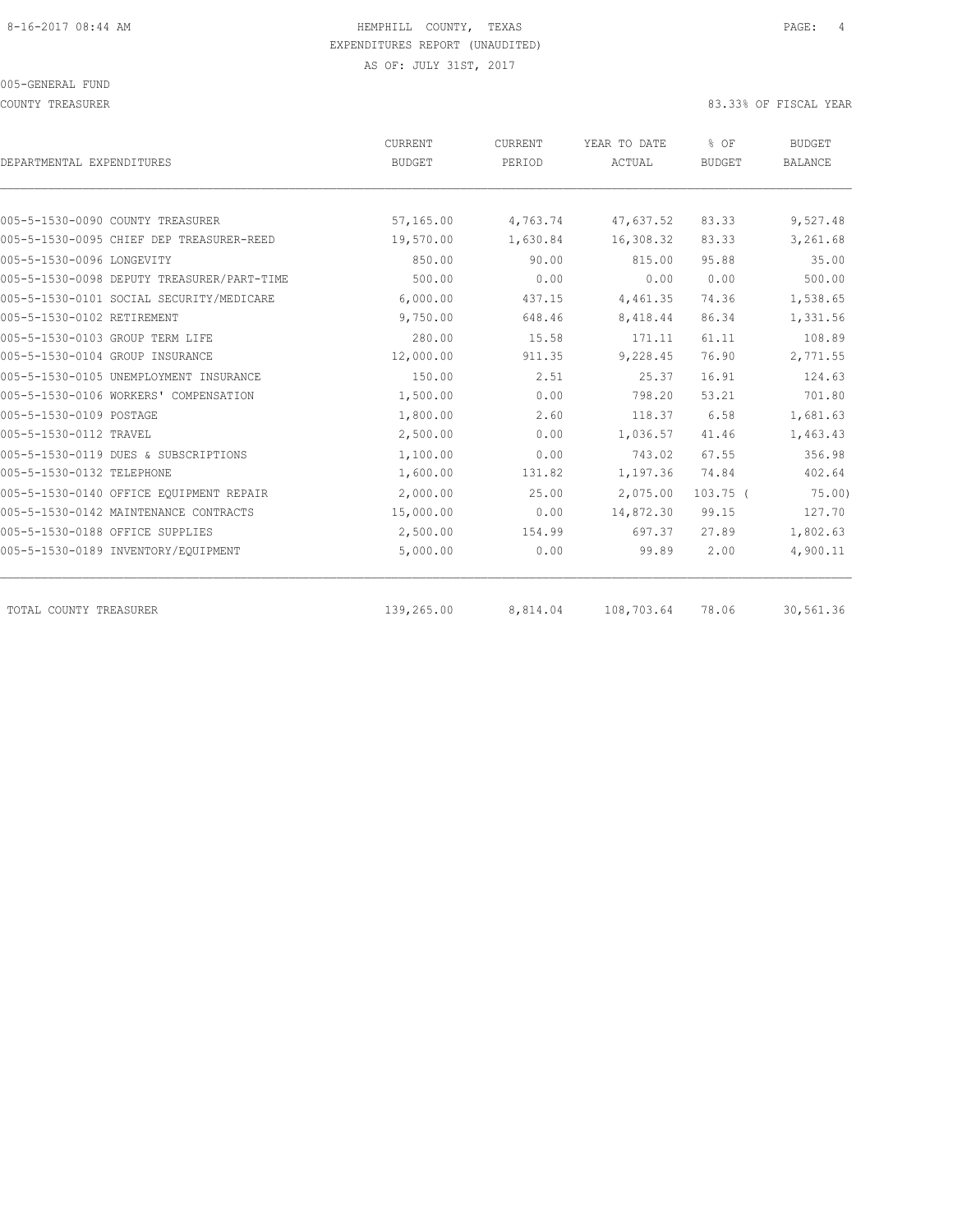COUNTY TAX COLLECTOR 83.33% OF FISCAL YEAR

| DEPARTMENTAL EXPENDITURES                | CURRENT<br><b>BUDGET</b> | CURRENT<br>PERIOD | YEAR TO DATE<br>ACTUAL | % OF<br><b>BUDGET</b> | <b>BUDGET</b><br>BALANCE |
|------------------------------------------|--------------------------|-------------------|------------------------|-----------------------|--------------------------|
|                                          |                          |                   |                        |                       |                          |
| 005-5-1540-0090 COUNTY TAX COLLECTOR     | 57,165.00                | 4,763.74          | 47,637.52              | 83.33                 | 9,527.48                 |
| 005-5-1540-0094 PART TIME HELP           | 0.00                     | 0.00              | 144.00                 | $0.00$ (              | 144.00)                  |
| 005-5-1540-0095 CHIEF DEPUTY TAC/JACKSON | 39,140.00                | 3,261.66          | 32,616.68              | 83.33                 | 6,523.32                 |
| 005-5-1540-0096 LONGEVITY                | 2,700.00                 | 230.00            | 2,220.00               | 82.22                 | 480.00                   |
| 005-5-1540-0097 DEPUTY TAC/BENTLEY       | 37,080.00                | 3,090.00          | 30,900.00              | 83.33                 | 6,180.00                 |
| 005-5-1540-0098 DEPUTY TAC/CLARK         | 37,080.00                | 3,090.00          | 30,900.00              | 83.33                 | 6,180.00                 |
| 005-5-1540-0101 SOCIAL SECURITY/MEDICARE | 13,500.00                | 1,045.94          | 10,384.96              | 76.93                 | 3,115.04                 |
| 005-5-1540-0102 RETIREMENT               | 21,850.00                | 1,443.54          | 18,752.06              | 85.82                 | 3,097.94                 |
| 005-5-1540-0103 GROUP TERM LIFE          | 600.00                   | 34.66             | 380.94                 | 63.49                 | 219.06                   |
| 005-5-1540-0104 GROUP INSURANCE          | 32,000.00                | 2,408.76          | 24, 418.82             | 76.31                 | 7,581.18                 |
| 005-5-1540-0105 UNEMPLOYMENT INSURANCE   | 1,000.00                 | 14.58             | 87.40                  | 8.74                  | 912.60                   |
| 005-5-1540-0106 WORKERS' COMPENSATION    | 2,400.00                 | 0.00              | 1,596.40               | 66.52                 | 803.60                   |
| 005-5-1540-0109 POSTAGE                  | 10,000.00                | 0.00              | 3,466.47               | 34.66                 | 6,533.53                 |
| 005-5-1540-0112 TRAVEL                   | 4,000.00                 | 1,097.10          | 3,059.85               | 76.50                 | 940.15                   |
| 005-5-1540-0119 DUES & SUBSCRIPTIONS     | 1,000.00                 | 82.50             | 430.45                 | 43.05                 | 569.55                   |
| 005-5-1540-0132 TELEPHONE                | 3,200.00                 | 297.97            | 2,613.89               | 81.68                 | 586.11                   |
| 005-5-1540-0134 BONDS & INSURANCE        | 0.00                     | 0.00              | 0.00                   | 0.00                  | 0.00                     |
| 005-5-1540-0138 DATA PROCESSING          | 48,000.00                | 10,693.75         | 31,643.75              | 65.92                 | 16,356.25                |
| 005-5-1540-0142 IT/MAINTENANCE CONTRACTS | 1,500.00                 | 0.00              | 559.00                 | 37.27                 | 941.00                   |
| 005-5-1540-0148 ADVERTISING              | 1,000.00                 | 0.00              | 0.00                   | 0.00                  | 1,000.00                 |
| 005-5-1540-0150 JUDGEMENTS               | 0.00                     | 0.00              | 0.00                   | 0.00                  | 0.00                     |
| 005-5-1540-0181 CITATIONS & SUBPOENAS    | 500.00                   | 0.00              | 682.50                 | $136.50$ (            | 182.50)                  |
| 005-5-1540-0188 OFFICE SUPPLIES          | 7,000.00                 | 132.29            | 1,458.74               | 20.84                 | 5,541.26                 |
| 005-5-1540-0189 INVENTORY/EQUIPMENT      | 3,000.00                 | 264.99            | 487.73                 | 16.26                 | 2,512.27                 |
| 005-5-1540-0510 CAPITAL OUTLAY           | 6,000.00                 | 0.00              | 0.00                   | 0.00                  | 6,000.00                 |
| TOTAL COUNTY TAX COLLECTOR               | 329,715.00               | 31,951.48         | 244,441.16             | 74.14                 | 85, 273.84               |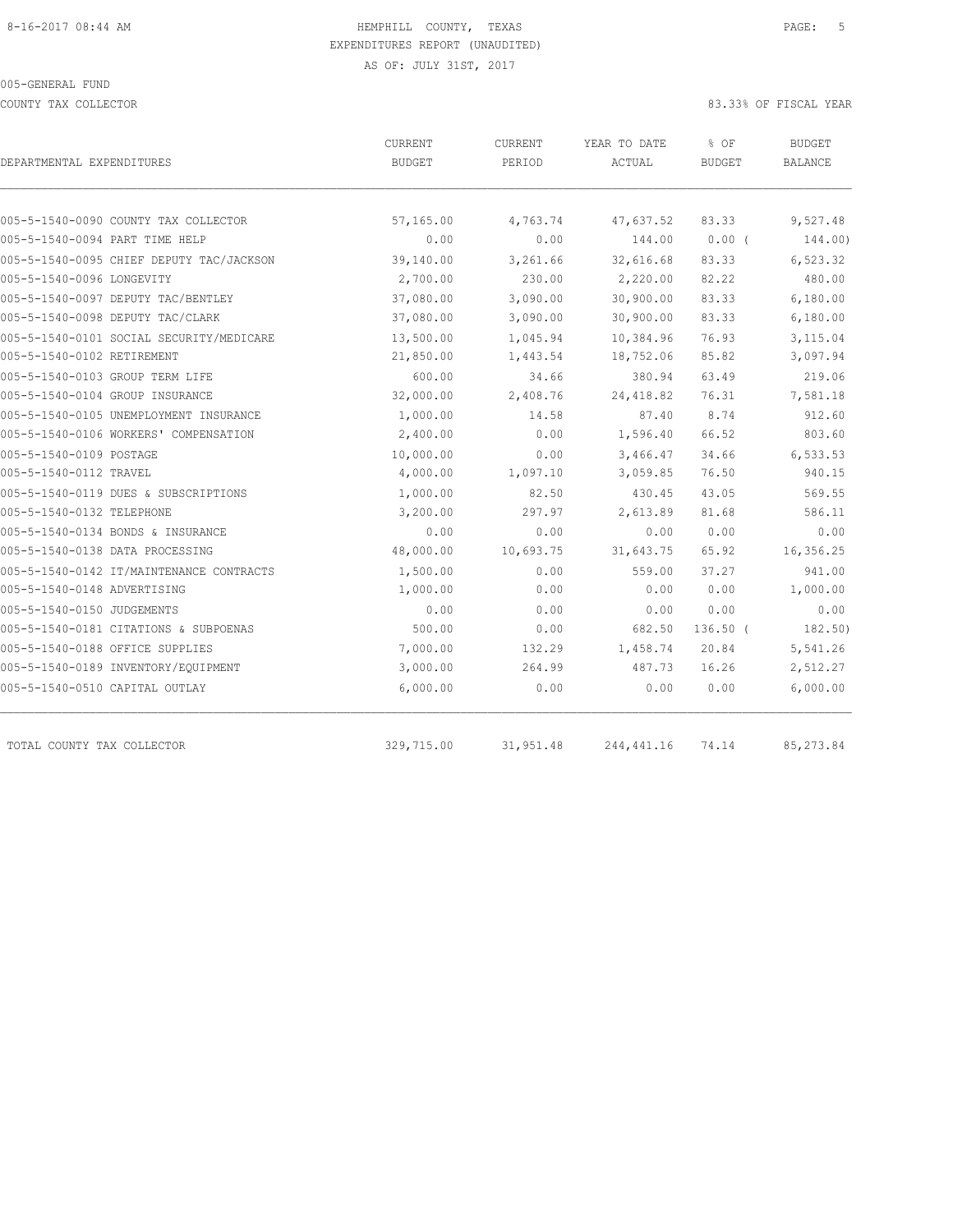JURY & ELECTION 83.33% OF FISCAL YEAR

| DEPARTMENTAL EXPENDITURES                      | <b>CURRENT</b><br><b>BUDGET</b> | CURRENT<br>PERIOD | YEAR TO DATE<br>ACTUAL | % OF<br><b>BUDGET</b> | <b>BUDGET</b><br><b>BALANCE</b> |
|------------------------------------------------|---------------------------------|-------------------|------------------------|-----------------------|---------------------------------|
|                                                |                                 |                   |                        |                       |                                 |
| 005-5-2400-0101 SOCIAL SECURITY/MEDICARE       | 0.00                            | 0.00              | 176.92                 | 0.00(                 | 176.92)                         |
| 005-5-2400-0106 WORKERS' COMPENSATION          | 2,500.00                        | 0.00              | 557.70                 | 22.31                 | 1,942.30                        |
| 005-5-2400-0114 COUNTY COURT EXPENSES          | 1,500.00                        | 0.00              | 1,701.00               | $113.40$ (            | 201.00                          |
| 005-5-2400-0115 CO.CRT. CONT LAB-REPORTER      | 1,500.00                        | 0.00              | 0.00                   | 0.00                  | 1,500.00                        |
| 005-5-2400-0116 CO.CRT.CONT LAB-CRT APP ATTNY  | 5,000.00                        | 5,750.00          | 14,938.25              | $298.77$ (            | 9,938.25                        |
| 005-5-2400-0117 ELECTION EXPENSES              | 15,000.00                       | 2,250.00          | 11,870.00              | 79.13                 | 3,130.00                        |
| 005-5-2400-0118 ELECTION JUDGES                | 7,000.00                        | 0.00              | 5,803.19               | 82.90                 | 1,196.81                        |
| 005-5-2400-0124 CONTRACT LABOR - CRT INTERPRET | 2,500.00                        | 0.00              | 0.00                   | 0.00                  | 2,500.00                        |
| 005-5-2400-0131 OTHER EXPENSE                  | 0.00                            | 0.00              | 0.00                   | 0.00                  | 0.00                            |
| 005-5-2400-0150 GRAND JURORS                   | 2,500.00                        | 0.00              | 820.00                 | 32.80                 | 1,680.00                        |
| 005-5-2400-0151 PETIT JURORS                   | 2,500.00                        | 20.00             | 95.00                  | 3.80                  | 2,405.00                        |
| 005-5-2400-0152 JUSTICE COURT JURORS           | 500.00                          | 0.00              | 65.00                  | 13.00                 | 435.00                          |
| 005-5-2400-0196 CHILD PROT SER CRT APP ATTY    | 16,000.00                       | 341.00            | 1,651.00               | 10.32                 | 14,349.00                       |
| 005-5-2400-0197 CHILD PROT SER CRT REPORTER    | 1,500.00                        | 0.00              | 100.00                 | 6.67                  | 1,400.00                        |
| TOTAL JURY & ELECTION                          | 58,000.00                       | 8,361.00          | 37,778.06              | 65.13                 | 20,221.94                       |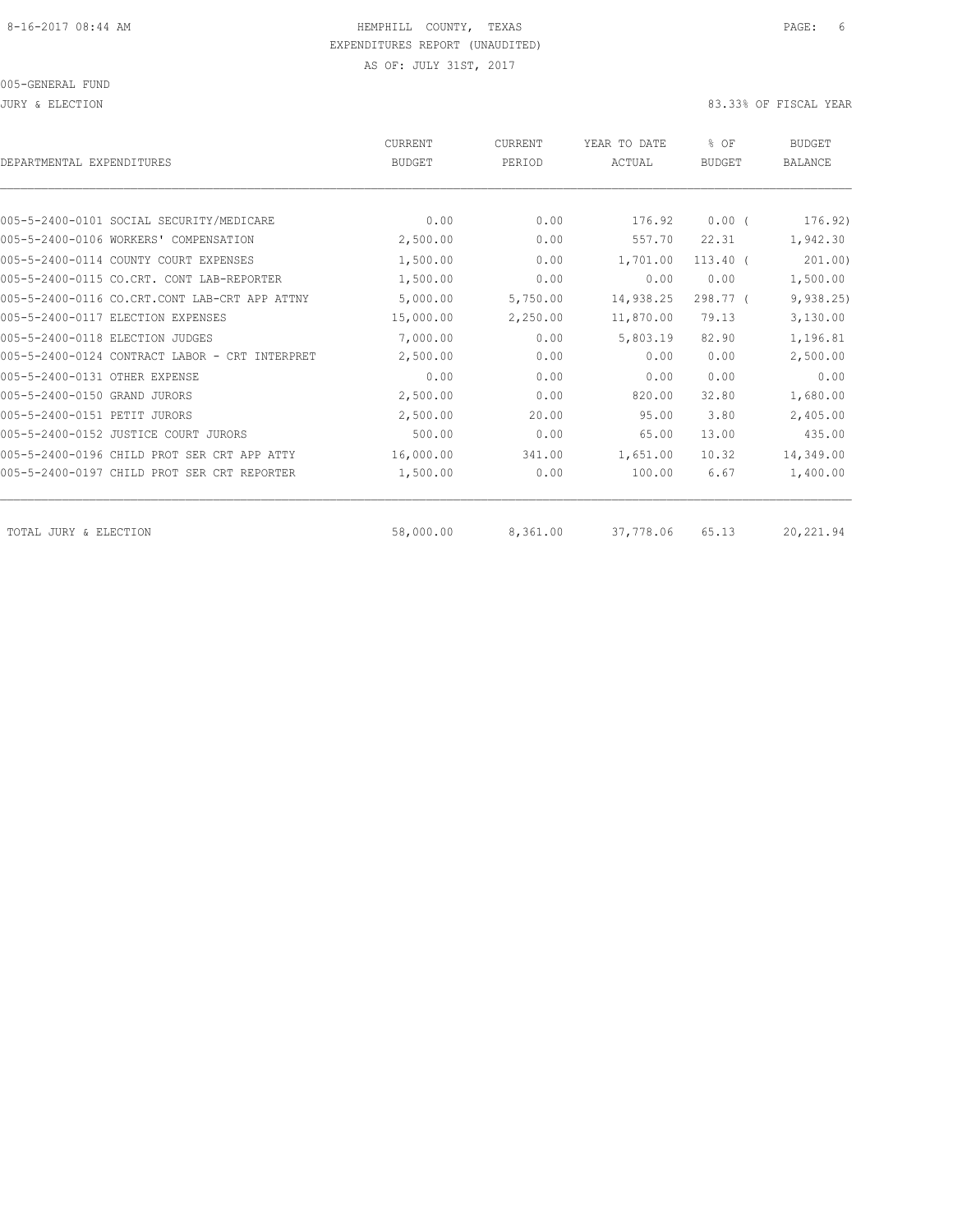DISTRICT COURT COURT COURT COURT COURT COURT COURT COURT COURT COURT COURT COURT COURT COURT COURT COURT COURT

| DEPARTMENTAL EXPENDITURES                      | CURRENT<br><b>BUDGET</b> | CURRENT<br>PERIOD | YEAR TO DATE<br>ACTUAL | % OF<br><b>BUDGET</b> | <b>BUDGET</b><br><b>BALANCE</b> |
|------------------------------------------------|--------------------------|-------------------|------------------------|-----------------------|---------------------------------|
|                                                |                          |                   |                        |                       |                                 |
| 005-5-2410-0090 JUDGE-EMMERT                   | 1,850.00                 | 154.17            | 1,541.70               | 83.34                 | 308.30                          |
| 005-5-2410-0095 COURT BAILIFF-HOLLAND          | 11,500.00                | 949.84            | 9,498.40               | 82.59                 | 2,001.60                        |
| 005-5-2410-0096 LONGEVITY SPECIAL              | 500.00                   | 50.96             | 490.00                 | 98.00                 | 10.00                           |
| 005-5-2410-0097 COURT REPORTER-MCCLENDON       | 15,500.00                | 1,287.72          | 12,877.31              | 83.08                 | 2,622.69                        |
| 005-5-2410-0098 COURT ADMINISTRATOR-BURCH      | 8,400.00                 | 696.16            | 6,961.60               | 82.88                 | 1,438.40                        |
| 005-5-2410-0101 SOCIAL SECURITY/MEDICARE       | 3,000.00                 | 240.12            | 2,399.81               | 79.99                 | 600.19                          |
| 005-5-2410-0102 RETIREMENT                     | 4,950.00                 | 313.90            | 4,077.49               | 82.37                 | 872.51                          |
| 005-5-2410-0103 GROUP TERM LIFE                | 150.00                   | 7.53              | 82.80                  | 55.20                 | 67.20                           |
| 005-5-2410-0104 GROUP INSURANCE                | 6,000.00                 | 0.00              | 3,402.00               | 56.70                 | 2,598.00                        |
| 005-5-2410-0105 UNEMPLOYMENT INSURANCE         | 200.00                   | 4.48              | 26.64                  | 13.32                 | 173.36                          |
| 005-5-2410-0106 WORKERS' COMPENSATION          | 2,400.00                 | 0.00              | 1,476.40               | 61.52                 | 923.60                          |
| 005-5-2410-0116 DIST CRT-CONT LAB-CRT APP ATTN | 24,500.00                | 1,912.50          | 10,604.90              | 43.29                 | 13,895.10                       |
| 005-5-2410-0124 CONTRACT LABOR                 | 2,000.00                 | 0.00              | 109.08                 | 5.45                  | 1,890.92                        |
| 005-5-2410-0154 JUDICIAL DISTRICT ASSESSMENT   | 500.00                   | 0.00              | 0.00                   | 0.00                  | 500.00                          |
| 005-5-2410-0155 BUDGET REIMBURSEMENT           | 8,000.00                 | 0.00              | 4,175.81               | 52.20                 | 3,824.19                        |
| 005-5-2410-0219 STATEMENT OF FACTS             | 4,000.00                 | 0.00              | 0.00                   | 0.00                  | 4,000.00                        |
| TOTAL DISTRICT COURT                           | 93,450.00                | 5,617.38          | 57,723.94              | 61.77                 | 35,726.06                       |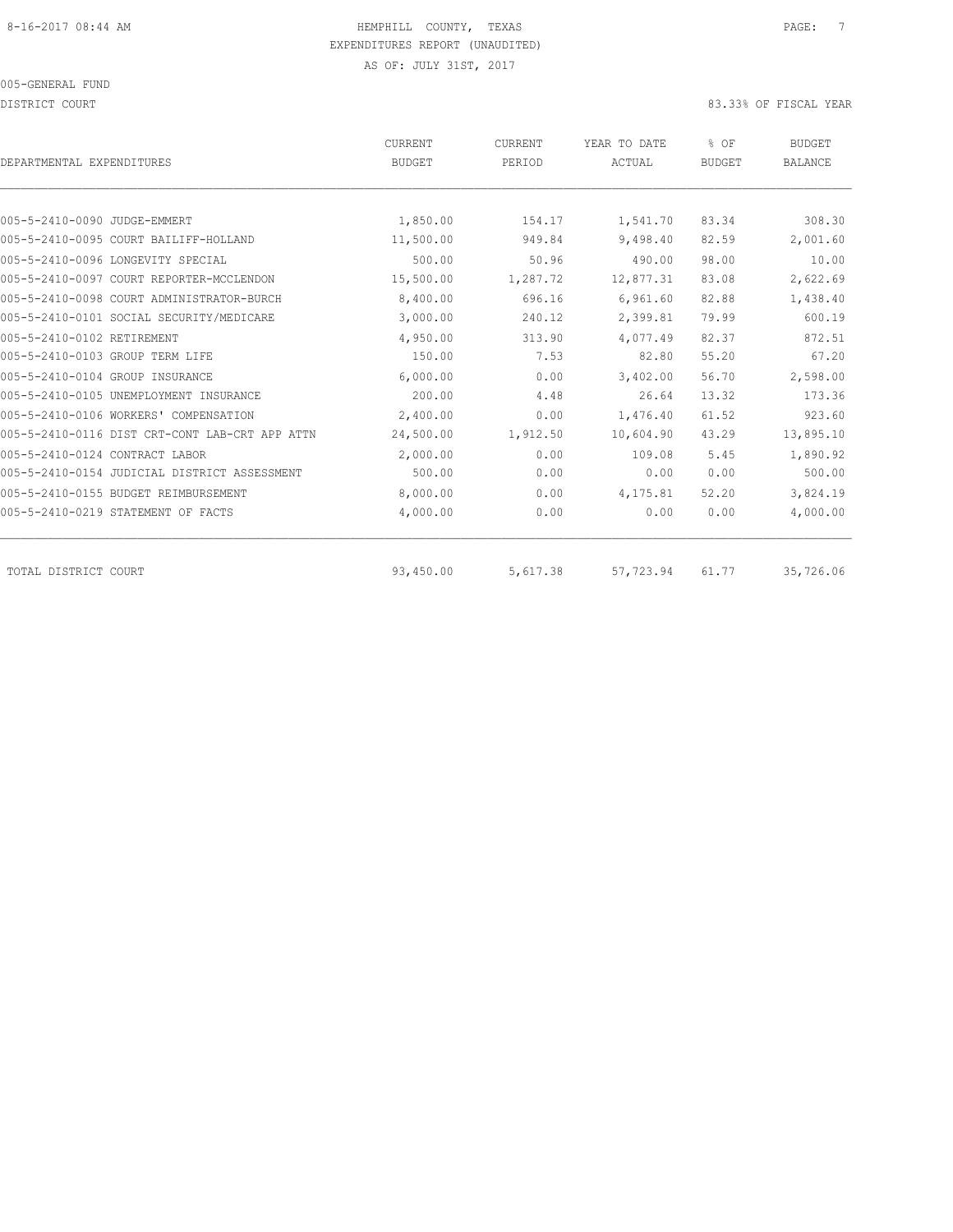COUNTY JUDGE 83.33% OF FISCAL YEAR

|                                               | <b>BUDGET</b> | PERIOD   | ACTUAL     | <b>BUDGET</b> | <b>BUDGET</b><br><b>BALANCE</b> |
|-----------------------------------------------|---------------|----------|------------|---------------|---------------------------------|
|                                               |               |          |            |               |                                 |
| 005-5-2500-0082 OVERTIME                      | 1,000.00      | 0.00     | 0.00       | 0.00          | 1,000.00                        |
| 005-5-2500-0090 JUDGE SALARY                  | 59,534.00     | 4,961.16 | 49,611.68  | 83.33         | 9,922.32                        |
| 005-5-2500-0091 JUVENILE CRT JUDGE (1)        | 3,081.00      | 256.76   | 2,567.60   | 83.34         | 513.40                          |
| 005-5-2500-0092 STATE/CO JUDGE SAL SUPPLEMENT | 25,200.00     | 2,100.00 | 21,000.00  | 83.33         | 4,200.00                        |
| 005-5-2500-0094 JANITOR/LONGORIA              | 38,000.00     | 3,166.66 | 31,666.68  | 83.33         | 6,333.32                        |
| 005-5-2500-0095 JANITOR/JOHNSON               | 41,200.00     | 3,433.34 | 34, 333.32 | 83.33         | 6,866.68                        |
| 005-5-2500-0096 LONGEVITY                     | 2,300.00      | 200.00   | 1,905.00   | 82.83         | 395.00                          |
| 005-5-2500-0097 ADMINSTRATIVE ASST/BRUNSON    | 39,140.00     | 3,261.66 | 32,616.68  | 83.33         | 6,523.32                        |
| 005-5-2500-0098 PART-TIME SECRETARY           | 1,500.00      | 103.13   | 806.26     | 53.75         | 693.74                          |
| 005-5-2500-0101 SOCIAL SECURITY/MEDICARE      | 16,500.00     | 1,268.54 | 12,744.22  | 77.24         | 3,755.78                        |
| 005-5-2500-0102 RETIREMENT                    | 26,800.00     | 1,740.96 | 22,619.51  | 84.40         | 4,180.49                        |
| 005-5-2500-0103 GROUP TERM LIFE               | 750.00        | 41.78    | 459.31     | 61.24         | 290.69                          |
| 005-5-2500-0104 GROUP INSURANCE               | 24,000.00     | 1,807.72 | 18,306.69  | 76.28         | 5,693.31                        |
| 005-5-2500-0105 UNEMPLOYMENT INSURANCE        | 300.00        | 15.32    | 92.22      | 30.74         | 207.78                          |
| 005-5-2500-0106 WORKERS' COMPENSATION         | 2,300.00      | 0.00     | 2,136.40   | 92.89         | 163.60                          |
| 005-5-2500-0109 POSTAGE                       | 600.00        | 34.34    | 284.39     | 47.40         | 315.61                          |
| 005-5-2500-0112 TRAVEL                        | 6,000.00      | 0.00     | 2,747.20   | 45.79         | 3,252.80                        |
| 005-5-2500-0119 DUES & SUBSCRIPTIONS          | 4,000.00      | 0.00     | 3,008.60   | 75.22         | 991.40                          |
| 005-5-2500-0122 FUEL & OIL                    | 0.00          | 0.00     | 0.00       | 0.00          | 0.00                            |
| 005-5-2500-0130 COMMUNICATION REPAIRS         | 500.00        | 0.00     | 0.00       | 0.00          | 500.00                          |
| 005-5-2500-0132 TELEPHONE                     | 3,000.00      | 271.28   | 2,469.30   | 82.31         | 530.70                          |
| 005-5-2500-0139 TRAINING SEMINARS             | 2,000.00      | 0.00     | 0.00       | 0.00          | 2,000.00                        |
| 005-5-2500-0148 ADVERTISING                   | 2,000.00      | 107.24   | 1,884.68   | 94.23         | 115.32                          |
| 005-5-2500-0183 OFFICE EQUIP-R&M              | 500.00        | 0.00     | 175.00     | 35.00         | 325.00                          |
| 005-5-2500-0188 OFFICE SUPPLIES               | 2,500.00      | 340.70   | 784.15     | 31.37         | 1,715.85                        |
| 005-5-2500-0189 INVENTORY/EQUIPMENT           | 0.00          | 0.00     | 0.00       | 0.00          | 0.00                            |

TOTAL COUNTY JUDGE 302,705.00 23,110.59 242,218.89 80.02 60,486.11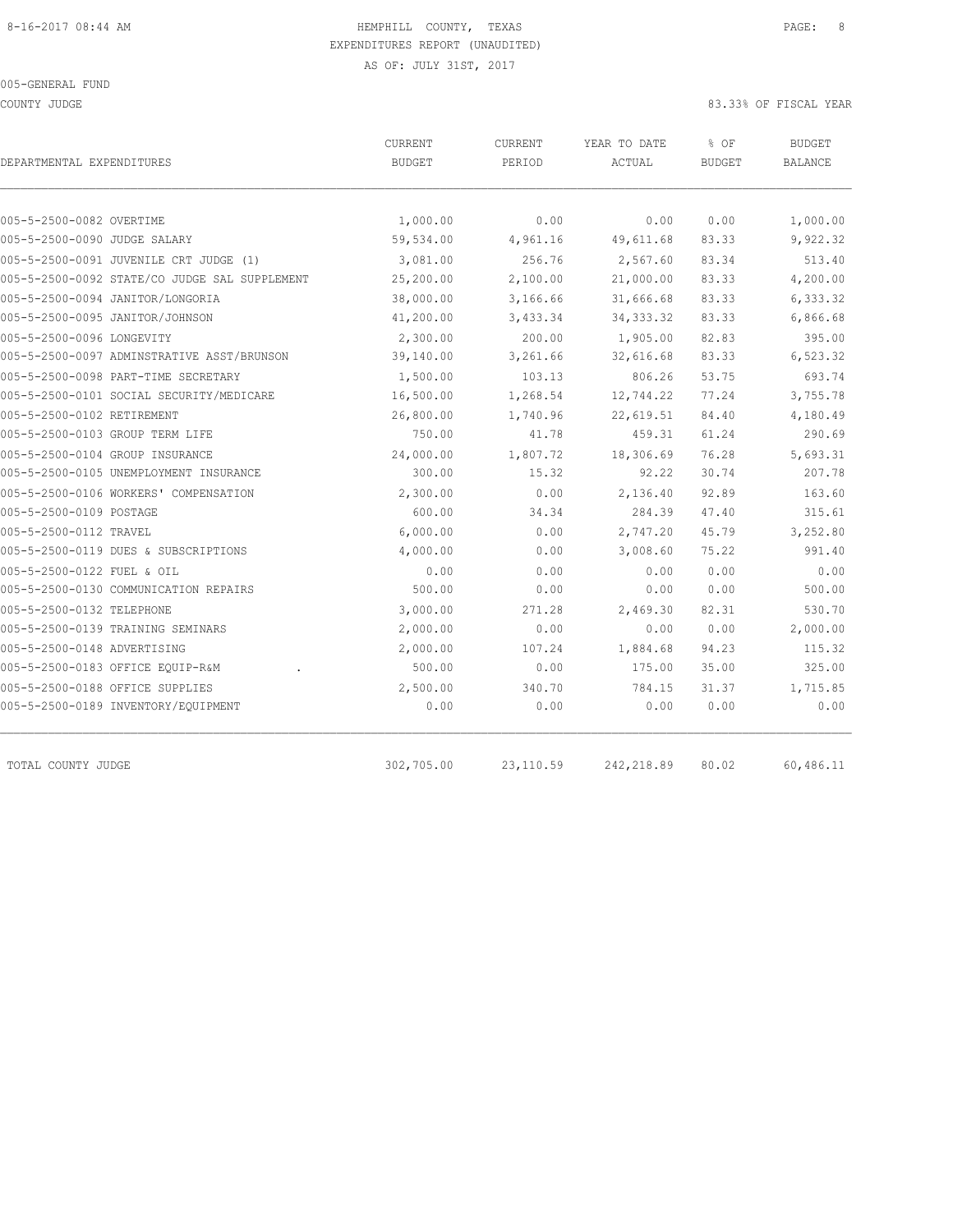JUVENILE PROBATION 83.33% OF FISCAL YEAR

| DEPARTMENTAL<br>EXPENDITURES                  | <b>CURRENT</b><br><b>BUDGET</b> | CURRENT<br>PERIOD | YEAR TO DATE<br>ACTUAL | % OF<br><b>BUDGET</b> | BUDGET<br><b>BALANCE</b> |
|-----------------------------------------------|---------------------------------|-------------------|------------------------|-----------------------|--------------------------|
|                                               |                                 |                   |                        |                       |                          |
| 005-5-2510-0090 STATE/CHIEF JUV PRO OFFICER   | 61,480.00                       | 5,123.34          | 51,233.32              | 83.33                 | 10,246.68                |
| 005-5-2510-0096 JPO/LONGEVITY                 | 600.00                          | 50.00             | 500.00                 | 83.33                 | 100.00                   |
| 005-5-2510-0101 JPO SOCIAL SEC/MEDICARE       | 4,770.00                        | 398.04            | 3,980.40               | 83.45                 | 789.60                   |
| 005-5-2510-0102 JPO RETIREMENT                | 12,500.00                       | 520.34            | 6,764.35               | 54.11                 | 5,735.65                 |
| 005-5-2510-0103 JPO GROUP TERM LIFE           | 230.00                          | 12.48             | 137.34                 | 59.71                 | 92.66                    |
| 005-5-2510-0104 JPO GROUP INSURANCE           | 7,500.00                        | 602.19            | 6, 102, 68             | 81.37                 | 1,397.32                 |
| 005-5-2510-0105 JPO/UNEMPLOYMENT              | 100.00                          | 7.81              | 46.94                  | 46.94                 | 53.06                    |
| 005-5-2510-0106 JPO/WORKERS' COMP             | 580.00                          | 0.00              | 399.10                 | 68.81                 | 180.90                   |
| 005-5-2510-0132 JUVENILE PROBATION CELL PHONE | 360.00                          | 30.00             | 300.00                 | 83.33                 | 60.00                    |
|                                               |                                 |                   |                        |                       |                          |
| TOTAL JUVENILE PROBATION                      | 88,120.00                       | 6,744.20          | 69,464.13              | 78.83                 | 18,655.87                |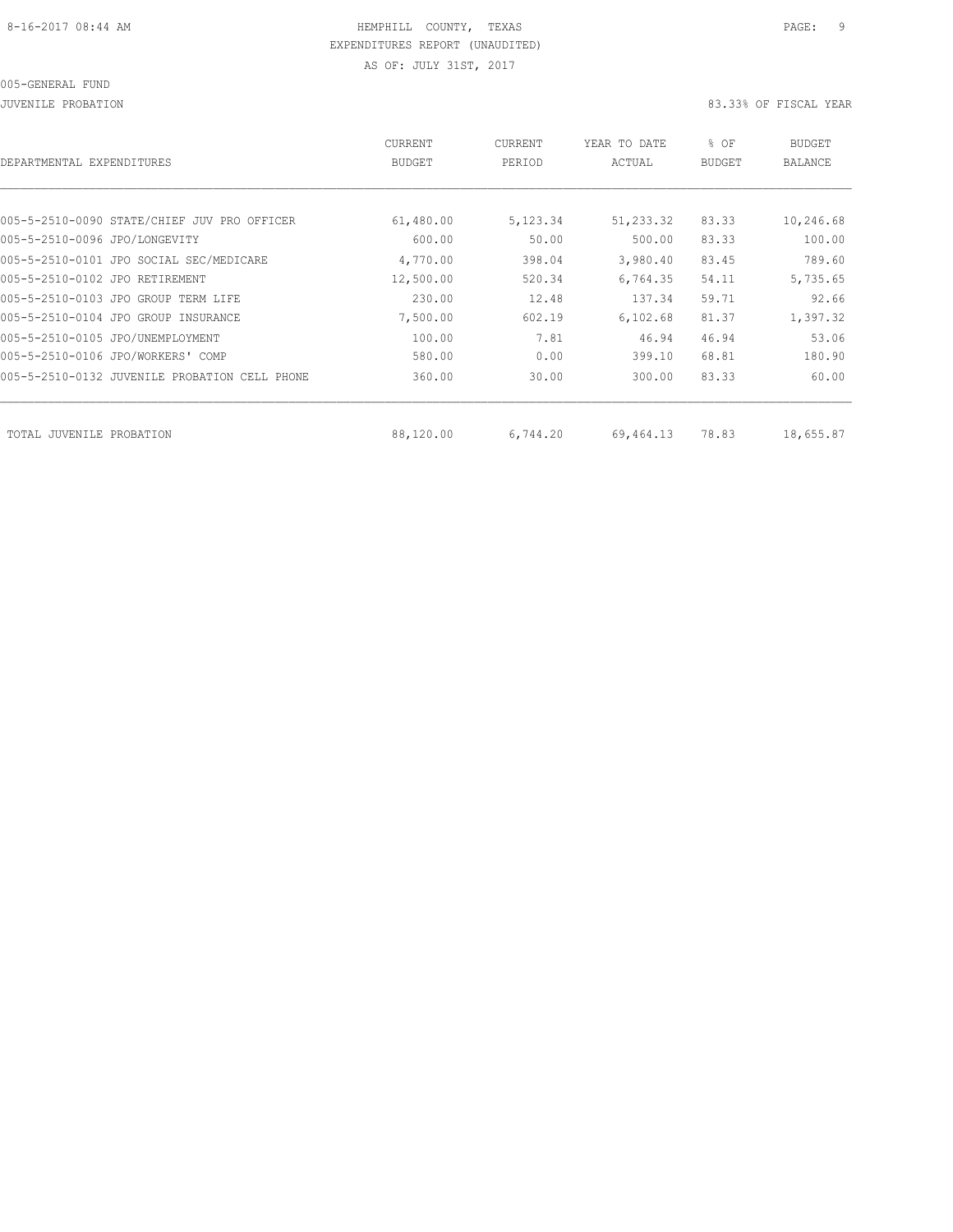LOCAL JUVENILE PROBATION 83.33% OF FISCAL YEAR

| DEPARTMENTAL EXPENDITURES                     | CURRENT<br>BUDGET | CURRENT<br>PERIOD | YEAR TO DATE<br>ACTUAL | % OF<br>BUDGET | BUDGET<br>BALANCE |
|-----------------------------------------------|-------------------|-------------------|------------------------|----------------|-------------------|
|                                               |                   |                   |                        |                |                   |
| 005-5-2520-0090 31ST DISTRICT JUV PRO OFFICER | 51,940.00         | 4,328.34          | 43, 283.32             | 83.33          | 8,656.68          |
| 005-5-2520-0096 JPO LOCAL/LONGEVITY           | 370.00            | 30.00             | 300.00                 | 81.08          | 70.00             |
| 005-5-2520-0101 LOCAL JPO SS/MEDICARE         | 4,050.00          | 335.72            | 3,357.18               | 82.89          | 692.82            |
| 005-5-2520-0102 LOCAL JPO RETIREMENT          | 10,520.00         | 438.84            | 5,704.85               | 54.23          | 4,815.15          |
| 005-5-2520-0103 LOCAL JPO GROUP TERM LIFE     | 200.00            | 10.54             | 115.90                 | 57.95          | 84.10             |
| 005-5-2520-0104 LOCAL JPO GROUP INSURANCE     | 7,500.00          | 602.19            | 6, 102, 68             | 81.37          | 1,397.32          |
| 005-5-2520-0105 JPO LOCAL/UNEMPLOYMENT        | 100.00            | 6.58              | 39.58                  | 39.58          | 60.42             |
| 005-5-2520-0106 JPO LOCAL/WORKERS' COMP       | 580.00            | 0.00              | 399.10                 | 68.81          | 180.90            |
| 005-5-2520-0132 LOCAL JPO CELL PHONE          | 360.00            | 30.00             | 300.00                 | 83.33          | 60.00             |
| TOTAL LOCAL JUVENILE PROBATION                | 75,620.00         | 5,782.21          | 59,602.61              | 78.82          | 16,017.39         |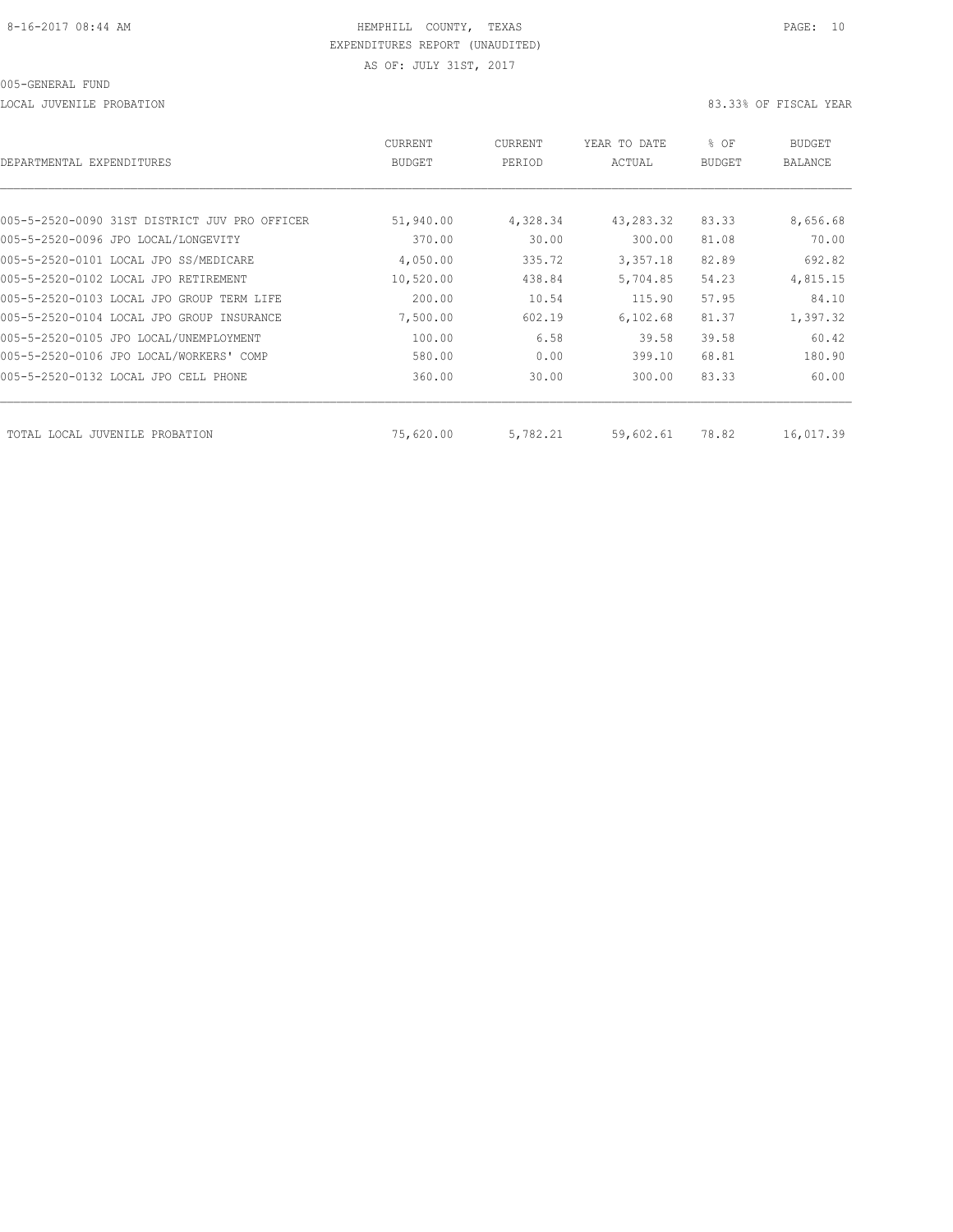COUNTY ATTORNEY 83.33% OF FISCAL YEAR

| DEPARTMENTAL EXPENDITURES                     | CURRENT       | <b>CURRENT</b> | YEAR TO DATE | % OF<br><b>BUDGET</b> | <b>BUDGET</b><br><b>BALANCE</b> |
|-----------------------------------------------|---------------|----------------|--------------|-----------------------|---------------------------------|
|                                               | <b>BUDGET</b> | PERIOD         | ACTUAL       |                       |                                 |
|                                               |               |                |              |                       |                                 |
| 005-5-2550-0090 COUNTY ATTORNEY               | 57,165.00     | 4,763.74       | 47,637.52    | 83.33                 | 9,527.48                        |
| 005-5-2550-0091 CO ATTNY ST SALARY SUPPLEMENT | 23,333.00     | 1,944.40       | 19,444.07    | 83.33                 | 3,888.93                        |
| 005-5-2550-0095 LEGAL ASST/REED               | 19,570.00     | 1,630.84       | 16,308.32    | 83.33                 | 3,261.68                        |
| 005-5-2550-0096 LONGEVITY                     | 0.00          | 0.00           | 0.00         | 0.00                  | 0.00                            |
| 005-5-2550-0101 SOCIAL SECURITY/MEDICARE      | 7,700.00      | 628.80         | 6,263.72     | 81.35                 | 1,436.28                        |
| 005-5-2550-0102 RETIREMENT                    | 12,600.00     | 833.90         | 10,840.76    | 86.04                 | 1,759.24                        |
| 005-5-2550-0103 GROUP TERM LIFE               | 400.00        | 20.00          | 220.04       | 55.01                 | 179.96                          |
| 005-5-2550-0104 GROUP INSURANCE               | 12,000.00     | 895.22         | 9,064.12     | 75.53                 | 2,935.88                        |
| 005-5-2550-0105 UNEMPLOYMENT INSURANCE        | 200.00        | 2.51           | 5.02         | 2.51                  | 194.98                          |
| 005-5-2550-0106 WORKERS' COMPENSATION         | 1,500.00      | 0.00           | 399.10       | 26.61                 | 1,100.90                        |
| 005-5-2550-0109 POSTAGE                       | 250.00        | 10.33          | 184.72       | 73.89                 | 65.28                           |
| 005-5-2550-0112 TRAVEL/EDUCATION              | 3,500.00      | 0.00           | 4,640.23     | $132.58$ (            | 1, 140.23                       |
| 005-5-2550-0119 DUES & SUBSCRIPTIONS          | 300.00        | 519.50         | 1,263.00     | $421.00$ $($          | 963.00                          |
| 005-5-2550-0132 TELEPHONE                     | 1,600.00      | 141.03         | 1,283.23     | 80.20                 | 316.77                          |
| 005-5-2550-0140 OFFICE EOUIPMENT REPAIRS      | 500.00        | 575.00         | 3,906.99     | 781.40 (              | 3,406.99                        |
| 005-5-2550-0142 SOFTWARE SUPPORT              | 3,500.00      | 297.00         | 2,376.00     | 67.89                 | 1,124.00                        |
| 005-5-2550-0168 C/ATTY LAW LIB                | 0.00          | 0.00           | 0.00         | 0.00                  | 0.00                            |
| 005-5-2550-0188 OFFICE SUPPLIES               | 1,000.00      | 29.99          | 739.80       | 73.98                 | 260.20                          |
| 005-5-2550-0189 INVENTORY/EQUIPMENT           | 500.00        | 454.48         | 894.47       | 178.89 (              | 394.47)                         |
|                                               |               |                |              |                       |                                 |
| TOTAL COUNTY ATTORNEY                         | 145,618.00    | 12,746.74      | 125, 471.11  | 86.16                 | 20,146.89                       |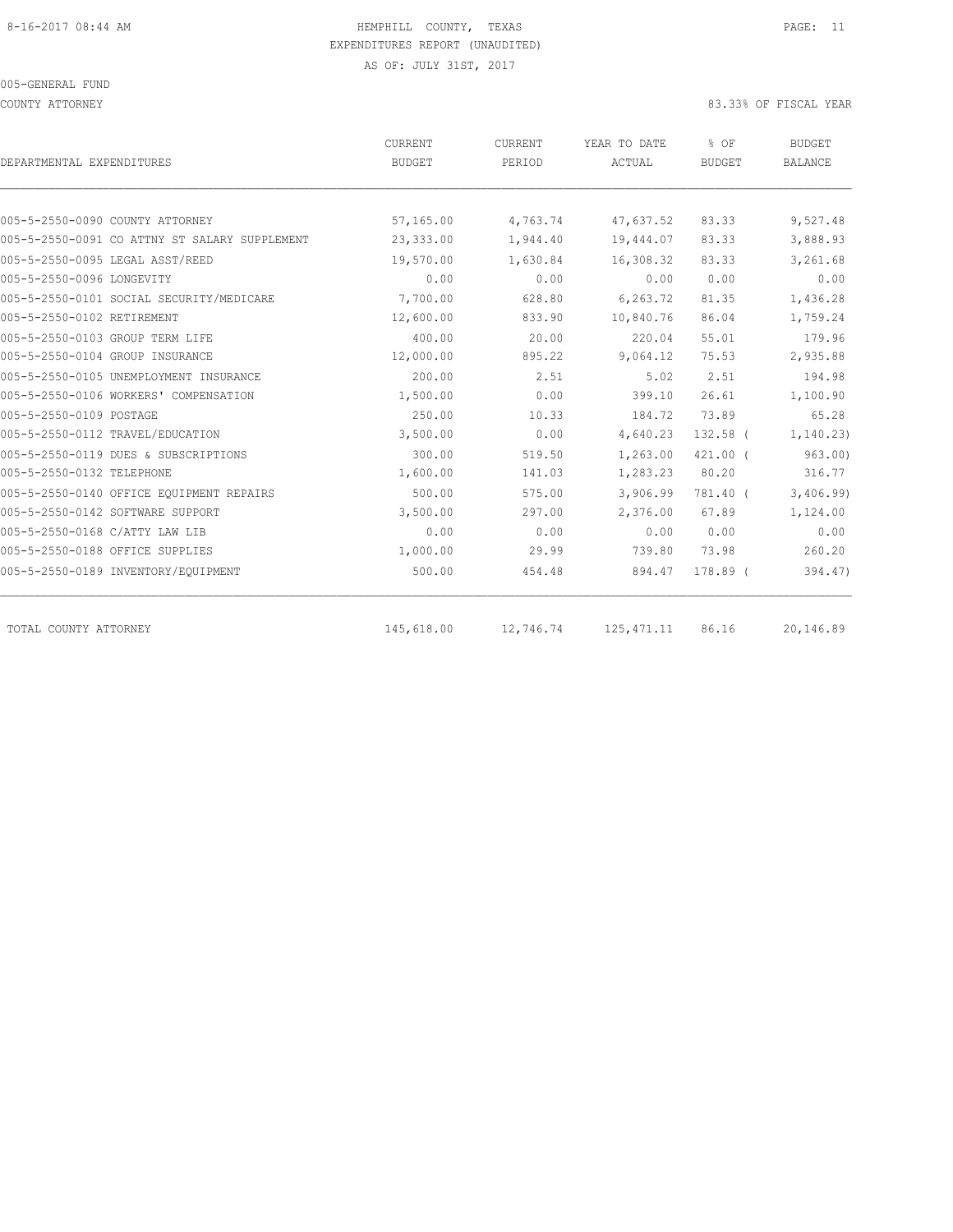COUNTY JUSTICE OF PEACE **83.33%** OF FISCAL YEAR

|                                          | CURRENT       | CURRENT   | YEAR TO DATE  | % OF<br><b>BUDGET</b> | <b>BUDGET</b><br><b>BALANCE</b> |
|------------------------------------------|---------------|-----------|---------------|-----------------------|---------------------------------|
| DEPARTMENTAL EXPENDITURES                | <b>BUDGET</b> | PERIOD    | <b>ACTUAL</b> |                       |                                 |
|                                          |               |           |               |                       |                                 |
| 005-5-2560-0090 JUSTICE OF THE PEACE     | 57,165.00     | 4,763.74  | 47,637.52     | 83.33                 | 9,527.48                        |
| 005-5-2560-0096 LONGEVITY                | 530.00        | 50.00     | 470.00        | 88.68                 | 60.00                           |
| 005-5-2560-0097 JP SECRETARY-NAVARRO     | 39,140.00     | 3,261.66  | 32,616.68     | 83.33                 | 6,523.32                        |
| 005-5-2560-0098 PART-TIME                | 0.00          | 0.00      | 0.00          | 0.00                  | 0.00                            |
| 005-5-2560-0101 SOCIAL SECURITY/MEDICARE | 7,500.00      | 611.64    | 6,112.55      | 81.50                 | 1,387.45                        |
| 005-5-2560-0102 RETIREMENT               | 12,250.00     | 807.54    | 10,492.06     | 85.65                 | 1,757.94                        |
| 005-5-2560-0103 GROUP TERM LIFE          | 350.00        | 19.38     | 213.06        | 60.87                 | 136.94                          |
| 005-5-2560-0104 GROUP INSURANCE          | 8,000.00      | 604.10    | 6,122.02      | 76.53                 | 1,877.98                        |
| 005-5-2560-0105 UNEMPLOYMENT INSURANCE   | 100.00        | 4.97      | 30.08         | 30.08                 | 69.92                           |
| 005-5-2560-0106 WORKERS' COMPENSATION    | 1,200.00      | 0.00      | 798.20        | 66.52                 | 401.80                          |
| 005-5-2560-0109 POSTAGE                  | 400.00        | 41.89     | 284.81        | 71.20                 | 115.19                          |
| 005-5-2560-0112 TRAVEL                   | 1,500.00      | 0.00      | 568.26        | 37.88                 | 931.74                          |
| 005-5-2560-0119 DUES & SUBSCRIPTIONS     | 1,000.00      | 0.00      | 461.95        | 46.20                 | 538.05                          |
| 005-5-2560-0131 OTHER EXPENSE            | 0.00          | 0.00      | 0.00          | 0.00                  | 0.00                            |
| 005-5-2560-0132 TELEPHONE                | 1,500.00      | 133.39    | 1,229.62      | 81.97                 | 270.38                          |
| 005-5-2560-0140 SOFTWARE                 | 3,600.00      | 475.00    | 1,644.99      | 45.69                 | 1,955.01                        |
| 005-5-2560-0188 OFFICE SUPPLIES          | 2,000.00      | 224.37    | 1,182.71      | 59.14                 | 817.29                          |
| TOTAL COUNTY JUSTICE OF PEACE            | 136,235.00    | 10,997.68 | 109,864.51    | 80.64                 | 26,370.49                       |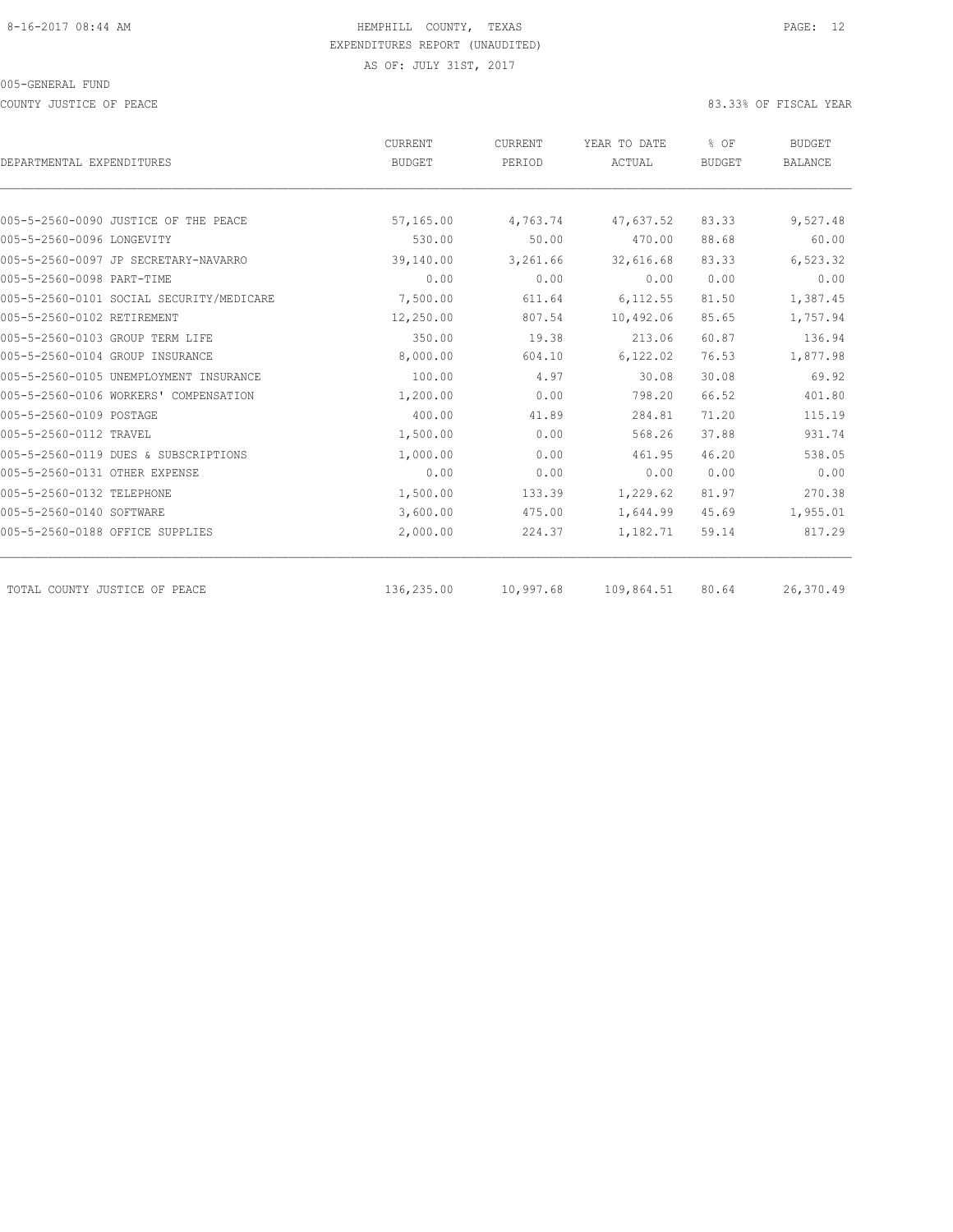CANADIAN FIRE DEPT 83.33% OF FISCAL YEAR

| DEPARTMENTAL EXPENDITURES      |                                       | CURRENT<br><b>BUDGET</b> | CURRENT<br>PERIOD | YEAR TO DATE<br>ACTUAL | % OF<br><b>BUDGET</b> | <b>BUDGET</b><br>BALANCE |
|--------------------------------|---------------------------------------|--------------------------|-------------------|------------------------|-----------------------|--------------------------|
|                                |                                       |                          |                   |                        |                       |                          |
|                                | 005-5-3019-0119 DUES & SUBSCRIPTIONS  | 500.00                   | 0.00              | 0.00                   | 0.00                  | 500.00                   |
| 005-5-3019-0122 FUEL & OIL     |                                       | 6,000.00                 | 487.80            | 4,843.05               | 80.72                 | 1,156.95                 |
| 005-5-3019-0124 CONTRACT LABOR |                                       | 5,000.00                 | 0.00              | 5,764.50               | $115.29$ (            | 764.50)                  |
| 005-5-3019-0125 TIRES & TUBES  |                                       | 5,000.00                 | 0.00              | 523.38                 | 10.47                 | 4,476.62                 |
| 005-5-3019-0128 SUPPLIES       |                                       | 7,000.00                 | 440.38            | 9,426.27               | 134.66 (              | 2,426.27                 |
|                                | 005-5-3019-0130 COMMUNICATION REPAIRS | 5,000.00                 | 155.00            | 819.35                 | 16.39                 | 4,180.65                 |
| 005-5-3019-0137 VEHICLE R&M    |                                       | 10,000.00                | 2,413.37          | 21, 121.94             | 211.22 (              | 11, 121.94)              |
|                                | 005-5-3019-0139 TRAINING SEMINARS     | 5,000.00                 | 0.00              | 0.00                   | 0.00                  | 5,000.00                 |
|                                | 005-5-3019-0141 UNIFORMS & CLOTHING   | 7,000.00                 | 1,049.00          | 2,243.00               | 32.04                 | 4,757.00                 |
| 005-5-3019-0185 BUILDING R&M   |                                       | 2,000.00                 | 0.00              | 249.48                 | 12.47                 | 1,750.52                 |
| 005-5-3019-0187 PENSION FUND   |                                       | 18,000.00                | 3,925.00          | 15,875.04              | 88.19                 | 2,124.96                 |
| 005-5-3019-0189 INVENTORY      |                                       | 10,000.00                | 0.00              | 460.00                 | 4.60                  | 9,540.00                 |
| 005-5-3019-0510 CAPITAL OUTLAY |                                       | 10,000.00                | 0.00              | 25, 212.50             | $252.13$ (            | 15, 212.50)              |
| TOTAL CANADIAN FIRE DEPT       |                                       | 90,500.00                | 8,470.55          | 86,538.51              | 95.62                 | 3,961.49                 |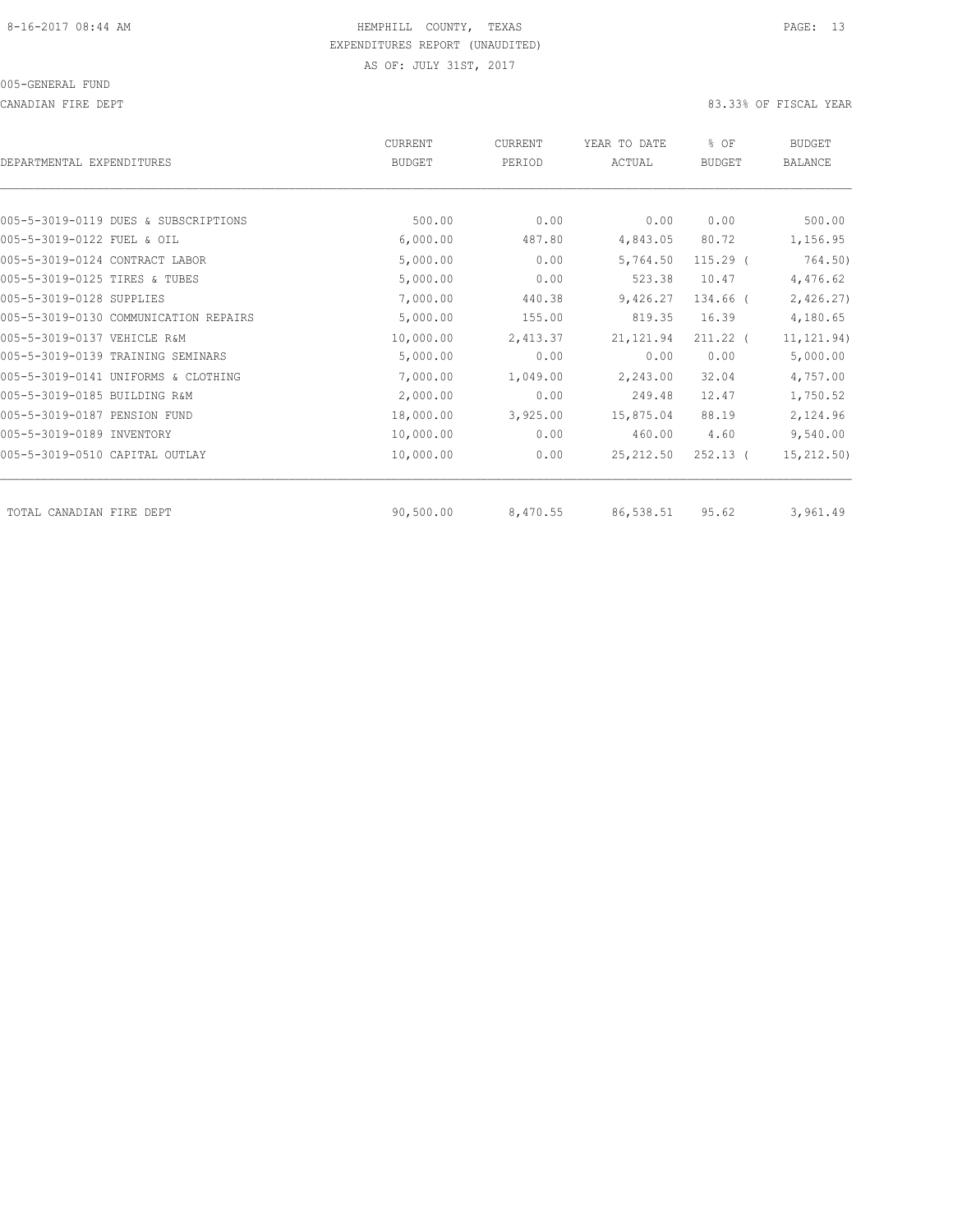LAW ENFORCEMENT **83.33%** OF FISCAL YEAR

| DEPARTMENTAL EXPENDITURES                      | CURRENT<br><b>BUDGET</b> | CURRENT<br>PERIOD | YEAR TO DATE<br>ACTUAL | % OF<br><b>BUDGET</b> | <b>BUDGET</b><br>BALANCE |
|------------------------------------------------|--------------------------|-------------------|------------------------|-----------------------|--------------------------|
|                                                |                          |                   |                        |                       |                          |
| 005-5-3500-0080 SHERIFF-LEWIS                  | 64,000.00                | 5,333.34          | 53, 333.40             | 83.33                 | 10,666.60                |
| 005-5-3500-0081 CHIEF DEPUTY-CLAPP             | 54,590.00                | 4,549.16          | 45,491.60              | 83.33                 | 9,098.40                 |
| 005-5-3500-0082 OVERTIME                       | 6,000.00                 | 0.00              | 709.38                 | 11.82                 | 5,290.62                 |
| 005-5-3500-0083 CERTIFICATE PAY                | 12,000.00                | 1,600.00          | 15,403.13              | $128.36$ (            | 3,403.13)                |
| 005-5-3500-0084 OVERTIME FOREST SERVICE CONTRA | 3,500.00                 | 0.00              | 0.00                   | 0.00                  | 3,500.00                 |
| 005-5-3500-0087 DEPUTY-GREGORY                 | 49,440.00                | 4,120.00          | 41,200.00              | 83.33                 | 8,240.00                 |
| 005-5-3500-0088 DEPUTY-JL ORTEGA               | 49,440.00                | 4,120.00          | 41,200.00              | 83.33                 | 8,240.00                 |
| 005-5-3500-0089 DEPUTY-O. ORTEGA               | 49,440.00                | 4,120.00          | 41,215.00              | 83.36                 | 8,225.00                 |
| 005-5-3500-0090 DEPUTY-MOSELEY                 | 49,440.00                | 4,120.00          | 38,873.13              | 78.63                 | 10,566.87                |
| 005-5-3500-0091 DEPUTY- J. T. MOORE            | 49,440.00                | 4,120.00          | 18,540.00              | 37.50                 | 30,900.00                |
| 005-5-3500-0092 DEPUTY- FISHER                 | 49,440.00                | 1,900.00          | 34,863.89              | 70.52                 | 14,576.11                |
| 005-5-3500-0093 DEPUTY                         | 49,440.00                | 0.00              | 0.00                   | 0.00                  | 49,440.00                |
| 005-5-3500-0096 LONGEVITY                      | 4,000.00                 | 0.00              | 70.00                  | 1.75                  | 3,930.00                 |
| 005-5-3500-0097 ADMINISTRATIVE ASST-SCHAFER    | 37,080.00                | 3,090.00          | 31,023.75              | 83.67                 | 6,056.25                 |
| 005-5-3500-0098 PART TIME HELP                 | 0.00                     | 0.00              | 0.00                   | 0.00                  | 0.00                     |
| 005-5-3500-0101 SOCIAL SECURITY/MEDICARE       | 41,000.00                | 2,648.88          | 26, 118.82             | 63.70                 | 14,881.18                |
| 005-5-3500-0102 RETIREMENT                     | 66,500.00                | 3,729.76          | 46,560.84              | 70.02                 | 19,939.16                |
| 005-5-3500-0103 GROUP TERM LIFE                | 2,200.00                 | 89.52             | 952.96                 | 43.32                 | 1,247.04                 |
| 005-5-3500-0104 GROUP INSURANCE                | 85,000.00                | 4,817.52          | 44,936.38              | 52.87                 | 40,063.62                |
| 005-5-3500-0105 UNEMPLOYMENT INSURANCE         | 2,000.00                 | 57.36             | 377.39                 | 18.87                 | 1,622.61                 |
| 005-5-3500-0106 WORKERS' COMPENSATION          | 7,000.00                 | 0.00              | 8,869.00               | $126.70$ (            | 1,869.00                 |
| 005-5-3500-0109 POSTAGE                        | 1,000.00                 | 72.17             | 911.72                 | 91.17                 | 88.28                    |
| 005-5-3500-0112 TRAVEL & EDUCATION             | 12,000.00                | 935.75            | 8,405.69               | 70.05                 | 3,594.31                 |
| 005-5-3500-0114 LAW TRAINING CENTER            | 0.00                     | 0.00              | 0.00                   | 0.00                  | 0.00                     |
| 005-5-3500-0119 DUES & SUBSCRIPTIONS           | 1,100.00                 | 111.83            | 633.89                 | 57.63                 | 466.11                   |
| 005-5-3500-0122 FUEL & OIL                     | 40,000.00                | 2,356.66          | 16,630.71              | 41.58                 | 23,369.29                |
| 005-5-3500-0130 COMMUNICATION EXPENSES         | 2,000.00                 | 0.00              | 212.50                 | 10.63                 | 1,787.50                 |
| 005-5-3500-0131 OTHER EXPENSE                  | 2,500.00                 | 93.03             | 3,986.75               | 159.47 (              | 1,486.75                 |
| 005-5-3500-0132 TELEPHONE                      | 14,000.00                | 1,214.87          | 11,105.83              | 79.33                 | 2,894.17                 |
| 005-5-3500-0137 VEHICLE REPAIRS & MAIN.        | 12,000.00                | 230.93            | 7,348.96               | 61.24                 | 4,651.04                 |
| 005-5-3500-0141 UNIFORMS                       | 2,000.00                 | 0.00              | 11,928.82              | $596.44$ (            | 9,928.82)                |
| 005-5-3500-0142 MAINTENANCE CONTRACTS          | 30,000.00                | 2,682.00          | 28,953.85              | 96.51                 | 1,046.15                 |
| 005-5-3500-0143 JANITORIAL SUPPLIES            | 300.00                   | 0.00              | 0.00                   | 0.00                  | 300.00                   |
| 005-5-3500-0150 LAB SERVICES                   | 0.00                     | 0.00              | 0.00                   | 0.00                  | 0.00                     |
| 005-5-3500-0160 YOUTH PROGRAM                  | 6,000.00                 | 1,153.91          | 4,229.46               | 70.49                 | 1,770.54                 |
| 005-5-3500-0165 K-9 MAINTENANCE                | 0.00                     | 0.00              | 0.00                   | 0.00                  | 0.00                     |
| 005-5-3500-0183 REPAIRS-MAINTENANCE            | 2,500.00                 | 554.55            | 3,575.10               | 143.00 (              | 1,075.10                 |
| 005-5-3500-0188 OFFICE SUPPLIES                | 2,500.00                 | 251.87            | 4,229.78               | 169.19 (              | 1,729.78)                |
| 005-5-3500-0189 INVENTORY/EQUIPMENT            | 25,000.00                | 1,215.30          | 22,741.47              | 90.97                 | 2,258.53                 |
| 005-5-3500-0510 CAPITAL OUTLAY                 | 40,000.00                | 819.92            | 34,050.64              | 85.13                 | 5,949.36                 |
| TOTAL LAW ENFORCEMENT                          | 923,850.00               | 60,108.33         | 648,683.84             | 70.22                 | 275, 166. 16             |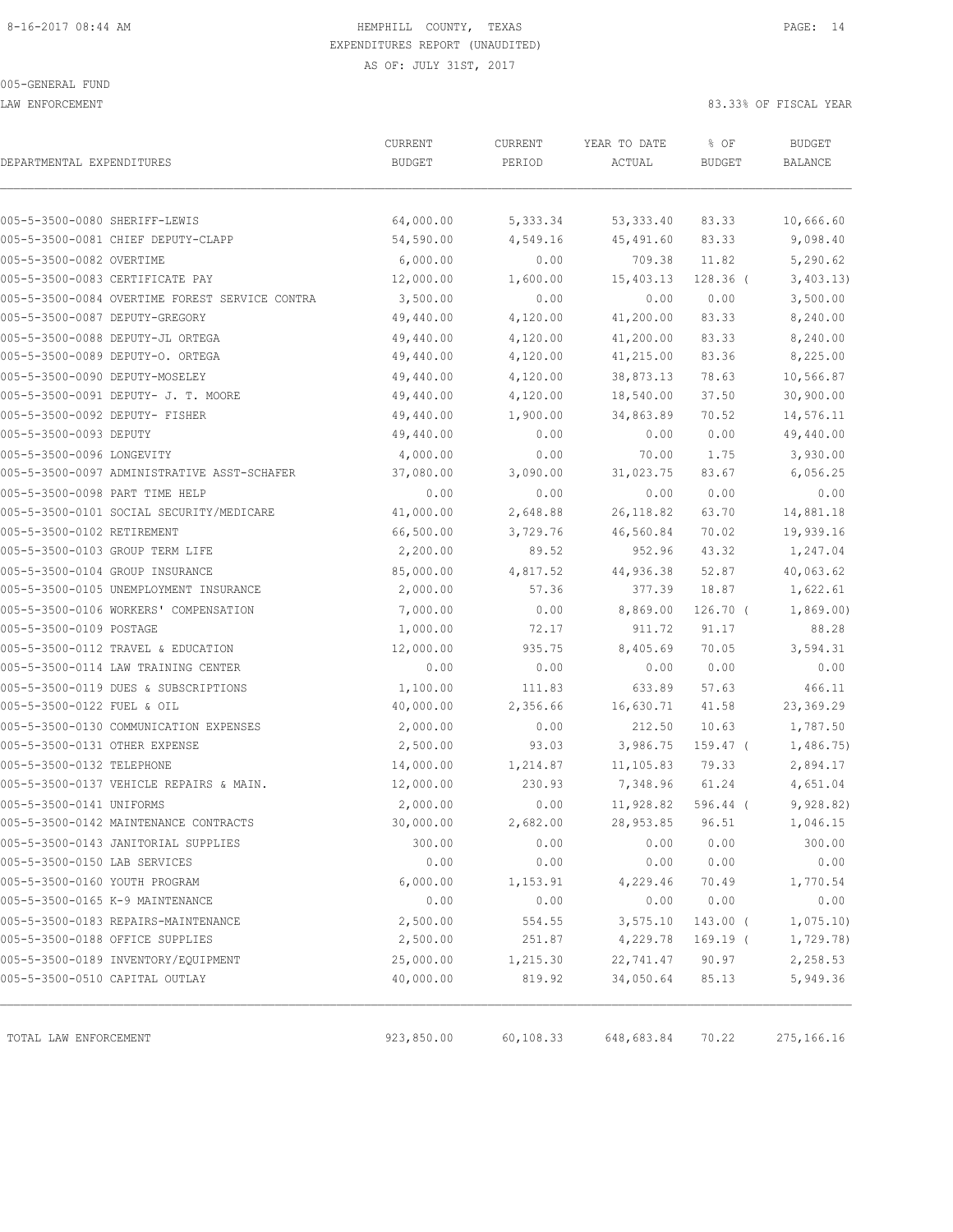LAW/JAIL OPERATIONS 83.33% OF FISCAL YEAR

| DEPARTMENTAL EXPENDITURES                | <b>CURRENT</b><br><b>BUDGET</b> | <b>CURRENT</b><br>PERIOD | YEAR TO DATE<br>ACTUAL | % OF<br><b>BUDGET</b> | <b>BUDGET</b><br><b>BALANCE</b> |
|------------------------------------------|---------------------------------|--------------------------|------------------------|-----------------------|---------------------------------|
| 005-5-3600-0082 OVERTIME PAY             | 2,000.00                        | 0.00                     | 0.00                   | 0.00                  | 2,000.00                        |
| 005-5-3600-0083 CERTIFICATE PAY          | 6,000.00                        | 500.00                   | 4,950.00               | 82.50                 | 1,050.00                        |
| 005-5-3600-0090 DISPATCHER-WILLIAMSON    | 40,685.00                       | 3,390.42                 | 33,025.21              | 81.17                 | 7,659.79                        |
| 005-5-3600-0091 CHIEF DISPATCH-BRITTIAN  | 44,290.00                       | 3,690.84                 | 36,908.32              | 83.33                 | 7,381.68                        |
| 005-5-3600-0093 DISPATCHER-OATMAN        | 40,685.00                       | 3,390.42                 | 33,904.16              | 83.33                 | 6,780.84                        |
| 005-5-3600-0094 DISPATCHER-CANO          | 40,685.00                       | 3,390.42                 | 33,904.16              | 83.33                 | 6,780.84                        |
| 005-5-3600-0095 DISPATCHER-KELLS         | 40,685.00                       | 3,390.42                 | 33,904.16              | 83.33                 | 6,780.84                        |
| 005-5-3600-0096 LONGEVITY                | 5,500.00                        | 420.00                   | 4,260.00               | 77.45                 | 1,240.00                        |
| 005-5-3600-0097 DISPATCHER-CARTER        | 40,685.00                       | 9,357.78                 | 39,871.52              | 98.00                 | 813.48                          |
| 005-5-3600-0098 PART TIME                | 0.00                            | 0.00                     | 0.00                   | 0.00                  | 0.00                            |
| 005-5-3600-0101 SOCIAL SECURITY/MEDICARE | 20,000.00                       | 2,006.46                 | 16,273.94              | 81.37                 | 3,726.06                        |
| 005-5-3600-0102 RETIREMENT               | 39,100.00                       | 2,753.01                 | 28,540.42              | 72.99                 | 10,559.58                       |
| 005-5-3600-0103 GROUP TERM LIFE          | 1,200.00                        | 66.08                    | 581.51                 | 48.46                 | 618.49                          |
| 005-5-3600-0104 GROUP INSURANCE          | 52,500.00                       | 3,785.82                 | 34, 287.33             | 65.31                 | 18,212.67                       |
| 005-5-3600-0105 UNEMPLOYMENT INSURANCE   | 2,000.00                        | 32.34                    | 206.37                 | 10.32                 | 1,793.63                        |
| 005-5-3600-0106 WORKERS' COMPENSATION    | 4,000.00                        | 0.00                     | 2,394.60               | 59.87                 | 1,605.40                        |
| 005-5-3600-0112 TRAVEL & EDUCATION       | 4,000.00                        | 0.00                     | 4,213.87               | $105.35$ (            | 213.87)                         |
| 005-5-3600-0131 OTHER EXPENSE            | 2,000.00                        | 135.57                   | 683.21                 | 34.16                 | 1,316.79                        |
| 005-5-3600-0141 UNIFORMS                 | 1,000.00                        | 0.00                     | 150.91                 | 15.09                 | 849.09                          |
| 005-5-3600-0143 PRISONER EXPENSES        | 10,000.00                       | 3,951.70                 | 13,529.30              | $135.29$ (            | 3, 529.30                       |
| 005-5-3600-0145 PRISONER MEALS           | 52,000.00                       | 9,427.00                 | 40,169.48              | 77.25                 | 11,830.52                       |
| 005-5-3600-0183 REPAIRS                  | 15,000.00                       | 1,329.04                 | 11,748.80              | 78.33                 | 3,251.20                        |
| 005-5-3600-0188 OFFICE SUPPLIES          | 2,000.00                        | 30.10                    | 1,275.88               | 63.79                 | 724.12                          |
| 005-5-3600-0189 INVENTORY/EQUIPMENT      | 5,000.00                        | 877.68                   | 2,164.85               | 43.30                 | 2,835.15                        |
| 005-5-3600-0510 CAPITAL OUTLAY           | 5,000.00                        | 0.00                     | 0.00                   | 0.00                  | 5,000.00                        |
| TOTAL LAW/JAIL OPERATIONS                | 476,015.00                      | 51,925.10                | 376,948.00             | 79.19                 | 99,067.00                       |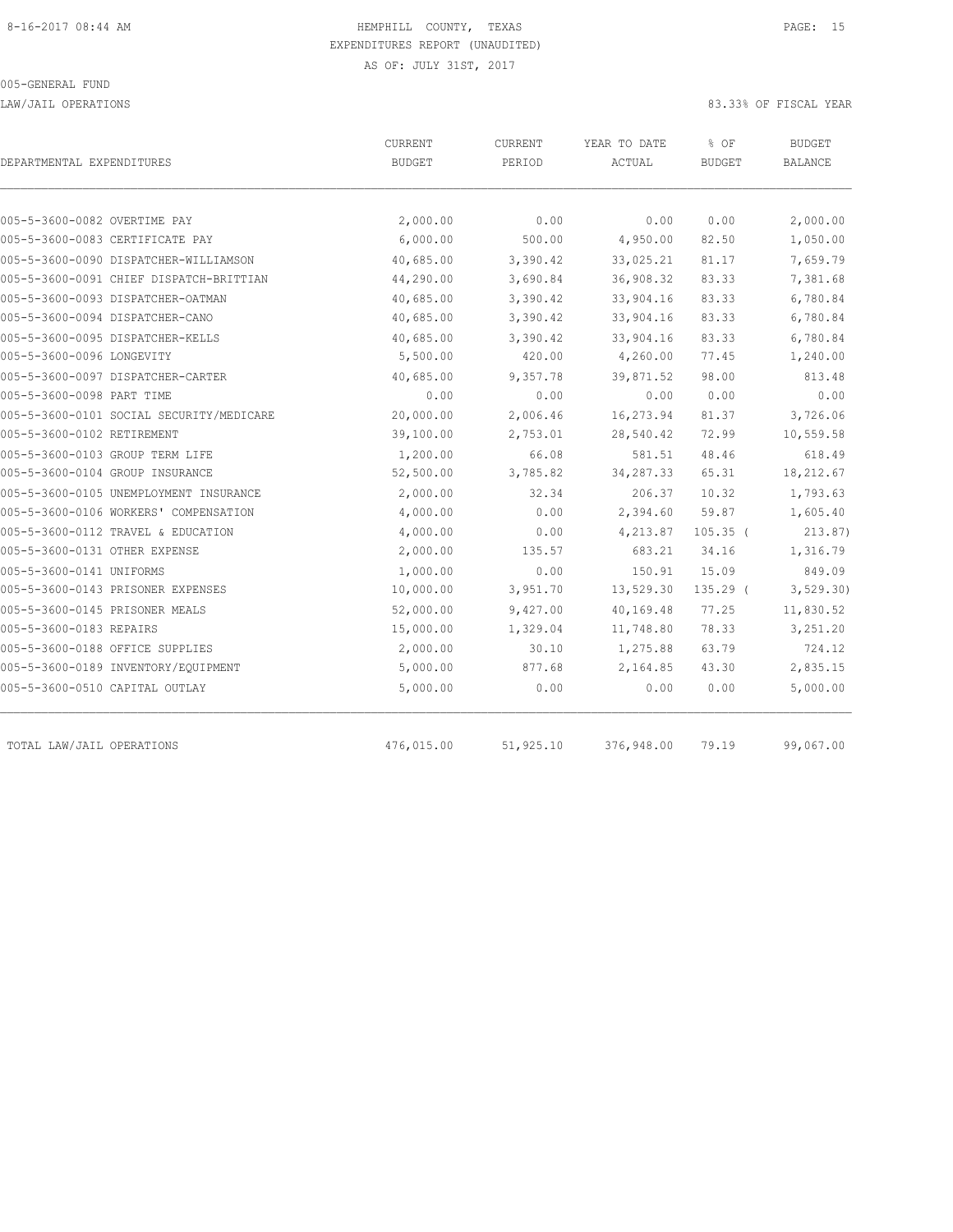| 8-16-2017 08:44 AM |  |
|--------------------|--|
|                    |  |

## HEMPHILL COUNTY, TEXAS **PAGE:** 16 EXPENDITURES REPORT (UNAUDITED) AS OF: JULY 31ST, 2017

SOLID WASTE DISPOSAL SOLID WASTE SERVER A SERVER AND SOLID WASTER THE SOLID WASTER SOLID WAS SERVER.

| DEPARTMENTAL EXPENDITURES      | CURRENT<br>BUDGET | CURRENT<br>PERIOD | YEAR TO DATE<br>ACTUAL | % OF<br><b>BUDGET</b> | BUDGET<br><b>BALANCE</b> |
|--------------------------------|-------------------|-------------------|------------------------|-----------------------|--------------------------|
|                                |                   |                   |                        |                       |                          |
| 005-5-6025-0122 FUEL & OIL     | 25,000.00         | 1,680.73          | 9,055.06               | 36.22                 | 15,944.94                |
| 005-5-6025-0127 TIPPING FEES   | 150,000.00        | 33,790.38         | 127,579.10             | 85.05                 | 22,420.90                |
| 005-5-6025-0510 CAPITAL OUTLAY | 0.00              | 0.00              | 0.00                   | 0.00                  | 0.00                     |
|                                |                   |                   |                        |                       |                          |
| TOTAL SOLID WASTE DISPOSAL     | 175,000.00        | 35, 471.11        | 136,634.16             | 78.08                 | 38, 365.84               |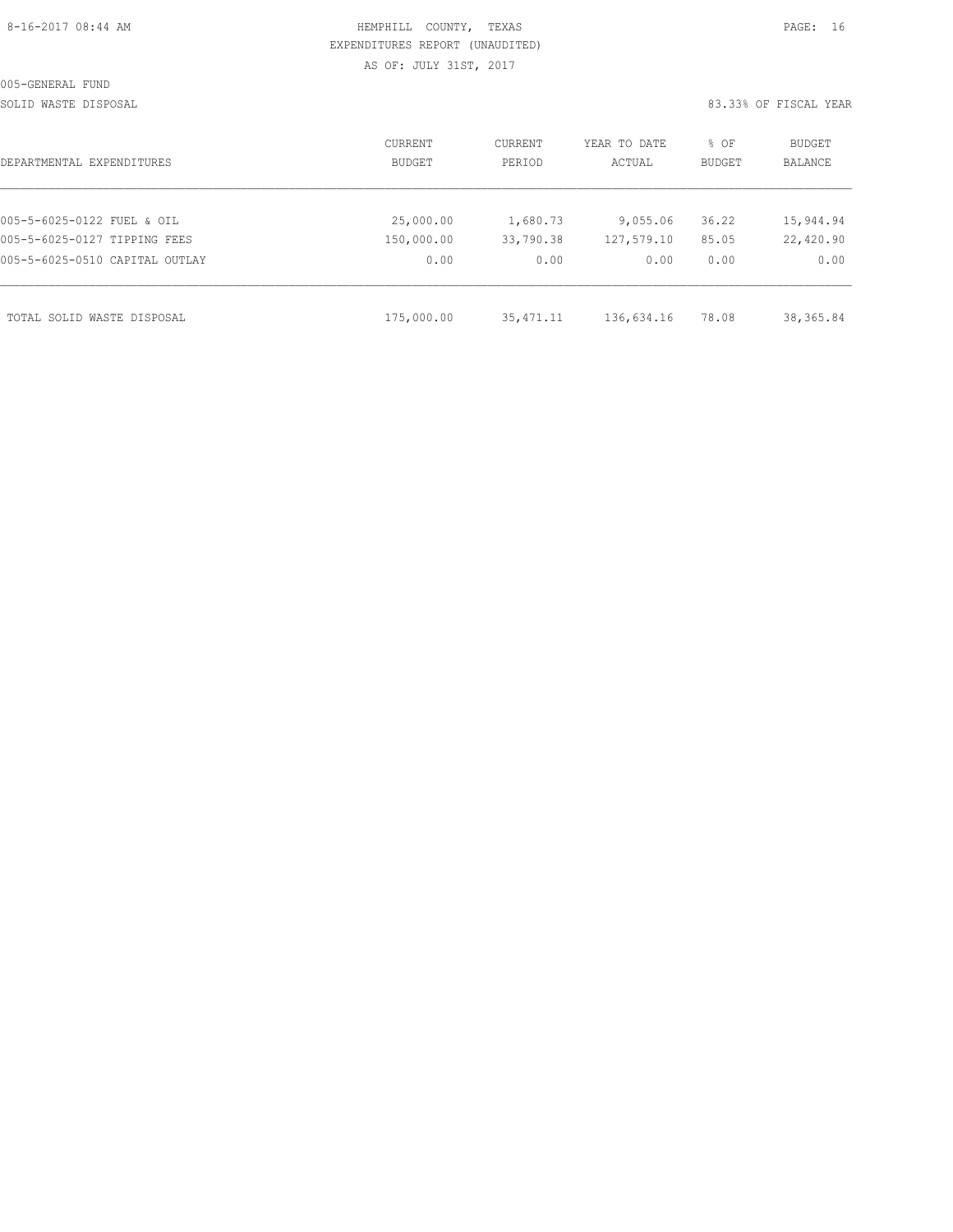PUBLIC FACILITIES 83.33% OF FISCAL YEAR

| <b>CURRENT</b> | CURRENT                     | YEAR TO DATE        | % OF                 | BUDGET<br><b>BALANCE</b> |
|----------------|-----------------------------|---------------------|----------------------|--------------------------|
|                |                             |                     |                      |                          |
| 12,000.00      | 0.00                        | 0.00                | 0.00                 | 12,000.00                |
| 344,000.00     | 0.00                        | 0.00                | 0.00                 | 344,000.00               |
| 13,000.00      | 1,644.92                    | 10,000.31           | 76.93                | 2,999.69                 |
| 4,000.00       | 614.14                      | 4,298.04            | $107.45$ (           | 298.04)                  |
| 120,000.00     | 18,382.10                   | 91,613.73           | 76.34                | 28,386.27                |
| 35,000.00      | 3,075.79                    | 20,176.54           | 57.65                | 14,823.46                |
| 15,000.00      | 1,341.42                    | 7,338.95            | 48.93                | 7,661.05                 |
| 30,000.00      | 0.00                        | 0.00                | 0.00                 | 30,000.00                |
| 5,000.00       | 368.00                      | 665.97              | 13.32                | 4,334.03                 |
| 0.00           | 0.00                        | 0.00                | 0.00                 | 0.00                     |
| 132,631.00     | 0.00                        | 7,955.78            | 6.00                 | 124,675.22               |
|                |                             |                     |                      | 568,581.68               |
|                | <b>BUDGET</b><br>710,631.00 | PERIOD<br>25,426.37 | ACTUAL<br>142,049.32 | <b>BUDGET</b><br>19.99   |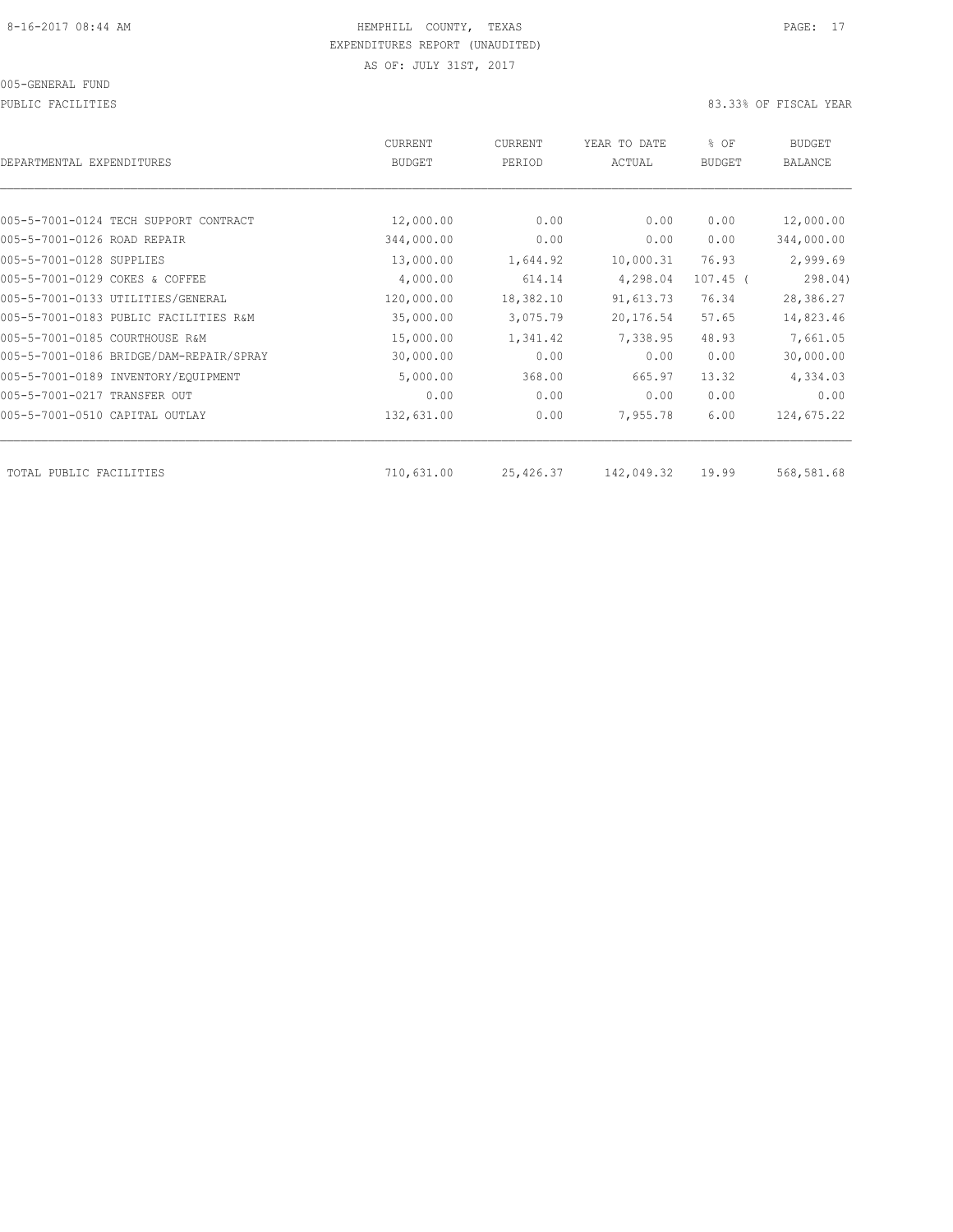005-GENERAL FUND

CEMETERY 83.33% OF FISCAL YEAR

| DEPARTMENTAL EXPENDITURES                  | CURRENT<br><b>BUDGET</b> | CURRENT<br>PERIOD | YEAR TO DATE<br>ACTUAL | % OF<br><b>BUDGET</b> | <b>BUDGET</b><br><b>BALANCE</b> |
|--------------------------------------------|--------------------------|-------------------|------------------------|-----------------------|---------------------------------|
|                                            |                          |                   |                        |                       |                                 |
| 005-5-7016-0097 CEMETERY ADM-JAHNEL        | 7,500.00                 | 0.00              | 7,500.00               | 100.00                | 0.00                            |
| 005-5-7016-0101 SOCIAL SECURITY/MEDICARE   | 600.00                   | 0.00              | 573.75                 | 95.63                 | 26.25                           |
| 005-5-7016-0105 UNEMPLOYMENT INSURANCE     | 100.00                   | 1.28              | 5.52                   | 5.52                  | 94.48                           |
| 005-5-7016-0114 VETERAN'S MARKERS          | 1,000.00                 | 75.00             | 225.00                 | 22.50                 | 775.00                          |
| 005-5-7016-0124 CONTRACT LABOR             | 5,000.00                 | 0.00              | 14,985.00              | 299.70 (              | 9,985.00                        |
| 005-5-7016-0128 SUPPLIES                   | 500.00                   | 101.48            | 218.37                 | 43.67                 | 281.63                          |
| 005-5-7016-0130 UNMARKED GRAVES            | 1,000.00                 | 0.00              | 0.00                   | 0.00                  | 1,000.00                        |
| 005-5-7016-0133 UTILITIES                  | 300.00                   | 22.04             | 111.42                 | 37.14                 | 188.58                          |
| 005-5-7016-0140 LANDSCAPING                | 2,000.00                 | 25.50             | 25.50                  | 1.28                  | 1,974.50                        |
| 005-5-7016-0142 CONTRACT MOWING & PCTs 3&4 | 46,000.00                | 8,012.50          | 32,400.00              | 70.43                 | 13,600.00                       |
| 005-5-7016-0510 CAPITAL OUTLAY             | 0.00                     | 0.00              | 0.00                   | 0.00                  | 0.00                            |
| TOTAL CEMETERY                             | 64,000.00                | 8,237.80          | 56,044.56              | 87.57                 | 7,955.44                        |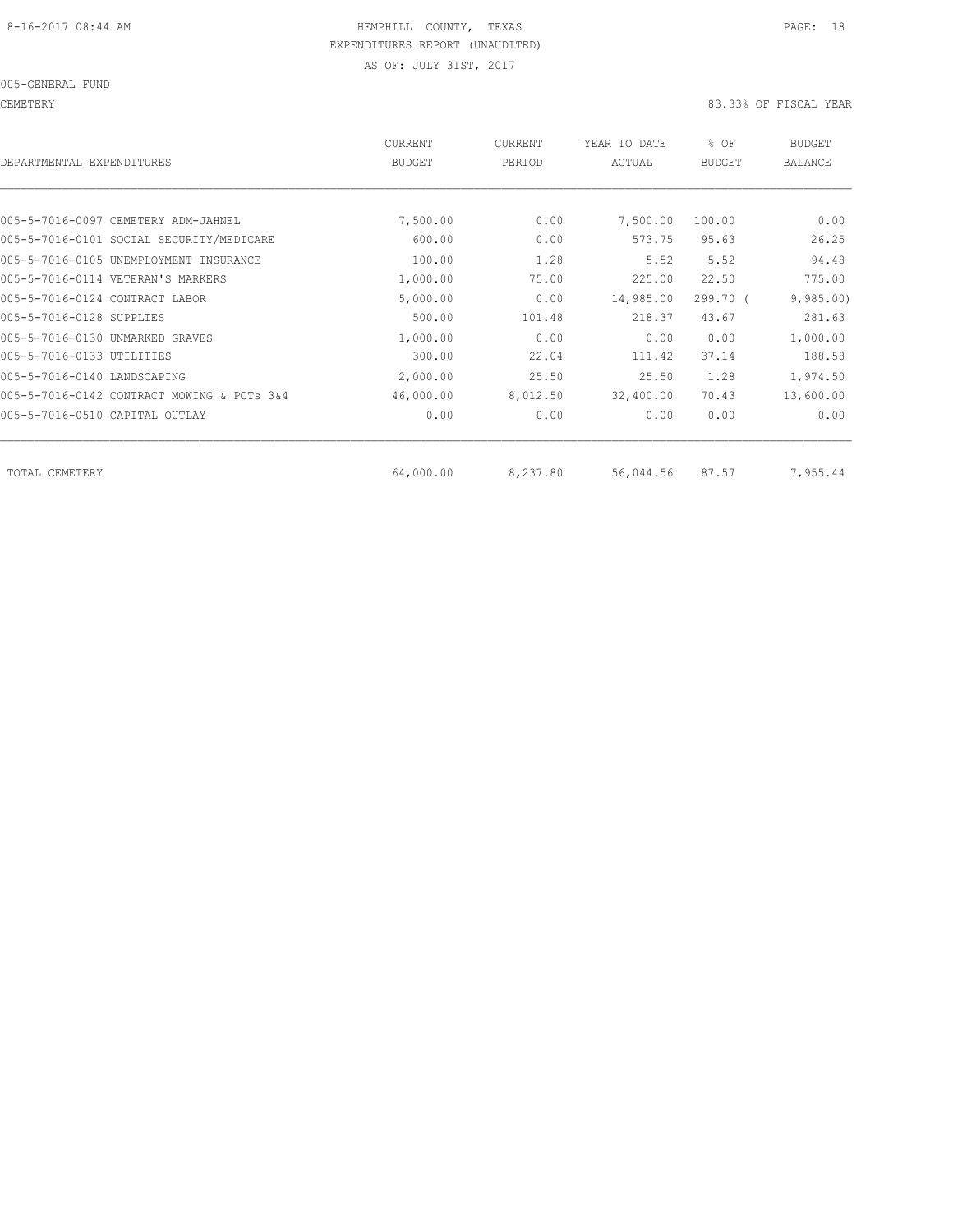OTHER COMPLEXES 83.33% OF FISCAL YEAR

|                                          | CURRENT<br>CURRENT |           | YEAR TO DATE | % OF          | <b>BUDGET</b> |  |
|------------------------------------------|--------------------|-----------|--------------|---------------|---------------|--|
| DEPARTMENTAL EXPENDITURES                | <b>BUDGET</b>      | PERIOD    | ACTUAL       | <b>BUDGET</b> | BALANCE       |  |
|                                          |                    |           |              |               |               |  |
| 005-5-7018-0082 OVERTIME                 | 1,500.00           | 0.00      | 0.00         | 0.00          | 1,500.00      |  |
| 005-5-7018-0091 COMPLEX SUPERVISOR-LYNCH | 52,530.00          | 4,377.50  | 43,775.00    | 83.33         | 8,755.00      |  |
| 005-5-7018-0092 COMPLEX ROADHAND-YARNOLD | 47,380.00          | 3,948.34  | 39,483.32    | 83.33         | 7,896.68      |  |
| 005-5-7018-0096 LONGEVITY                | 4,000.00           | 340.00    | 3,285.00     | 82.13         | 715.00        |  |
| 005-5-7018-0098 PART-TIME HELP           | 8,000.00           | 1,352.00  | 3,679.00     | 45.99         | 4,321.00      |  |
| 005-5-7018-0101 SOCIAL SECURITY/MEDICARE | 8,600.00           | 766.40    | 6,902.48     | 80.26         | 1,697.52      |  |
| 005-5-7018-0102 RETIREMENT               | 14,500.00          | 869.60    | 11,287.17    | 77.84         | 3,212.83      |  |
| 005-5-7018-0103 GROUP TERM LIFE          | 400.00             | 20.88     | 229.22       | 57.31         | 170.78        |  |
| 005-5-7018-0104 GROUP INSURANCE          | 16,000.00          | 1,203.05  | 12, 191.61   | 76.20         | 3,808.39      |  |
| 005-5-7018-0105 UNEMPLOYMENT INSURANCE   | 500.00             | 14.19     | 82.04        | 16.41         | 417.96        |  |
| 005-5-7018-0106 WORKERS' COMPENSATION    | 1,400.00           | 0.00      | 1,398.20     | 99.87         | 1.80          |  |
| 005-5-7018-0122 FUEL & OIL               | 15,000.00          | 796.49    | 7,002.99     | 46.69         | 7,997.01      |  |
| 005-5-7018-0124 MACHINE HIRE/CONT LABOR  | 1,500.00           | 80.00     | 4,925.82     | $328.39$ (    | 3,425.82)     |  |
| 005-5-7018-0125 TIRES & TUBES            | 1,500.00           | 129.95    | 540.80       | 36.05         | 959.20        |  |
| 005-5-7018-0128 MATERIAL & SUPPLIES      | 10,000.00          | 483.17    | 6,839.24     | 68.39         | 3,160.76      |  |
| 005-5-7018-0132 TELEPHONE                | 700.00             | 30.00     | 300.00       | 42.86         | 400.00        |  |
| 005-5-7018-0183 REPAIRS & MAINTENANCE    | 15,000.00          | 55.95     | 1,797.69     | 11.98         | 13,202.31     |  |
| 005-5-7018-0185 TREES                    | 0.00               | 0.00      | 0.00         | 0.00          | 0.00          |  |
| 005-5-7018-0189 INVENTORY                | 12,000.00          | 952.00    | 2,527.00     | 21.06         | 9,473.00      |  |
| 005-5-7018-0206 CHEMICALS                | 3,000.00           | 362.80    | 947.80       | 31.59         | 2,052.20      |  |
| 005-5-7018-0510 CAPITAL OUTLAY           | 20,000.00          | 0.00      | 0.00         | 0.00          | 20,000.00     |  |
| TOTAL OTHER COMPLEXES                    | 233,510.00         | 15,782.32 | 147, 194.38  | 63.04         | 86, 315.62    |  |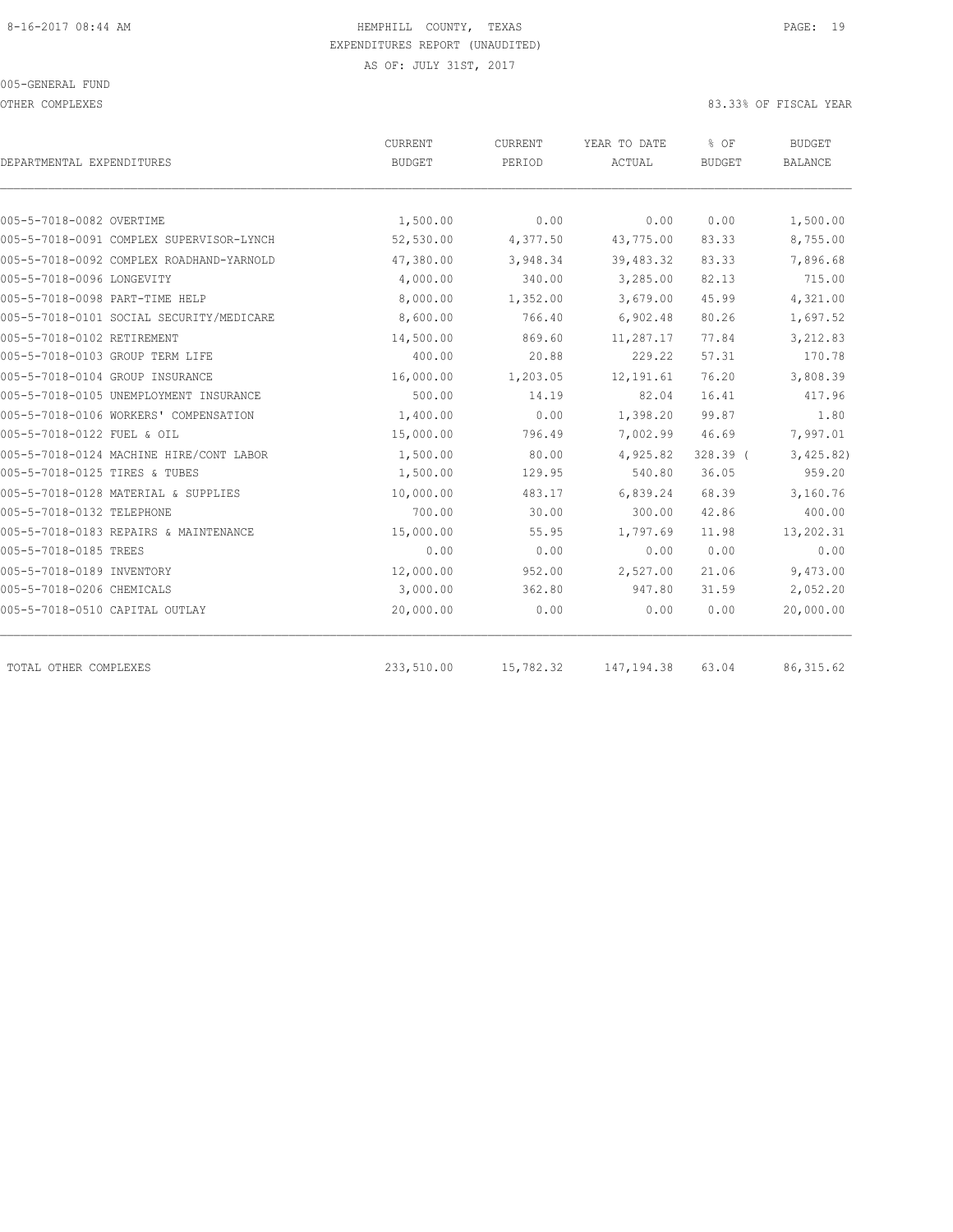LIBRARY 83.33% OF FISCAL YEAR

| DEPARTMENTAL EXPENDITURES                   | CURRENT<br><b>BUDGET</b> | CURRENT<br>PERIOD | YEAR TO DATE<br>ACTUAL | % OF<br><b>BUDGET</b> | <b>BUDGET</b><br><b>BALANCE</b> |
|---------------------------------------------|--------------------------|-------------------|------------------------|-----------------------|---------------------------------|
| 005-5-7041-0090 LIBRARIAN-DILLON            | 52,530.00                | 4,377.50          | 43,775.00              | 83.33                 | 8,755.00                        |
| 005-5-7041-0095 CLERK-GARCIA                | 33,000.00                | 2,750.00          | 27,500.00              | 83.33                 | 5,500.00                        |
| 005-5-7041-0096 LONGEVITY                   | 3,850.00                 | 280.00            | 2,720.00               | 70.65                 | 1,130.00                        |
| 005-5-7041-0097 CLERK/PT-LIBRARY CLERK      | 33,000.00                | 4,058.39          | 27, 717.35             | 83.99                 | 5,282.65                        |
| 005-5-7041-0098 CLERK-POWELL                | 31,518.00                | 2,626.50          | 26,265.00              | 83.33                 | 5,253.00                        |
| 005-5-7041-0101 SOCIAL SECURITY/MEDICARE    | 12,000.00                | 1,031.06          | 9,324.97               | 77.71                 | 2,675.03                        |
| 005-5-7041-0102 RETIREMENT                  | 19,500.00                | 1,198.24          | 15, 453.43             | 79.25                 | 4,046.57                        |
| 005-5-7041-0103 GROUP TERM LIFE             | 600.00                   | 28.76             | 314.51                 | 52.42                 | 285.49                          |
| 005-5-7041-0104 GROUP INSURANCE             | 24,000.00                | 1,806.57          | 17, 127.62             | 71.37                 | 6,872.38                        |
| 005-5-7041-0105 UNEMPLOYMENT INSURANCE      | 1,000.00                 | 20.02             | 114.39                 | 11.44                 | 885.61                          |
| 005-5-7041-0106 WORKERS' COMPENSATION       | 2,500.00                 | 0.00              | 1,770.50               | 70.82                 | 729.50                          |
| 005-5-7041-0112 TRAVEL                      | 3,000.00                 | 134.12            | 1,463.48               | 48.78                 | 1,536.52                        |
| 005-5-7041-0119 DUES                        | 2,000.00                 | 255.00            | 1,316.47               | 65.82                 | 683.53                          |
| 005-5-7041-0128 SUPPLIES                    | 8,000.00                 | 327.39            | 5,755.81               | 71.95                 | 2,244.19                        |
| 005-5-7041-0132 TELEPHONE                   | 7,100.00                 | 130.79            | 5,389.97               | 75.92                 | 1,710.03                        |
| 005-5-7041-0142 HARRINGTON L. CONSORTIUM    | 9,050.00                 | 0.00              | 10,238.87              | $113.14$ (            | 1,188.87)                       |
| 005-5-7041-0168 BOOKS                       | 22,000.00                | 1,591.67          | 19,448.49              | 88.40                 | 2,551.51                        |
| 005-5-7041-0169 LIBRARY MEMORIALS/DONATIONS | 4,000.00                 | 1,122.24          | 1,508.02               | 37.70                 | 2,491.98                        |
| 005-5-7041-0181 TECH SUPPORT                | 4,500.00                 | 168.44            | 2,944.00               | 65.42                 | 1,556.00                        |
| 005-5-7041-0189 INVENTORY                   | 3,000.00                 | 0.00              | 888.11                 | 29.60                 | 2,111.89                        |
| TOTAL LIBRARY                               | 276,148.00               | 21,906.69         | 221,035.99             | 80.04                 | 55, 112.01                      |
| TOTAL EXPENDITURES                          | 5,963,833.00             | 426,249.98        | 4, 150, 210.19         | 69.59                 | 1,813,622.81                    |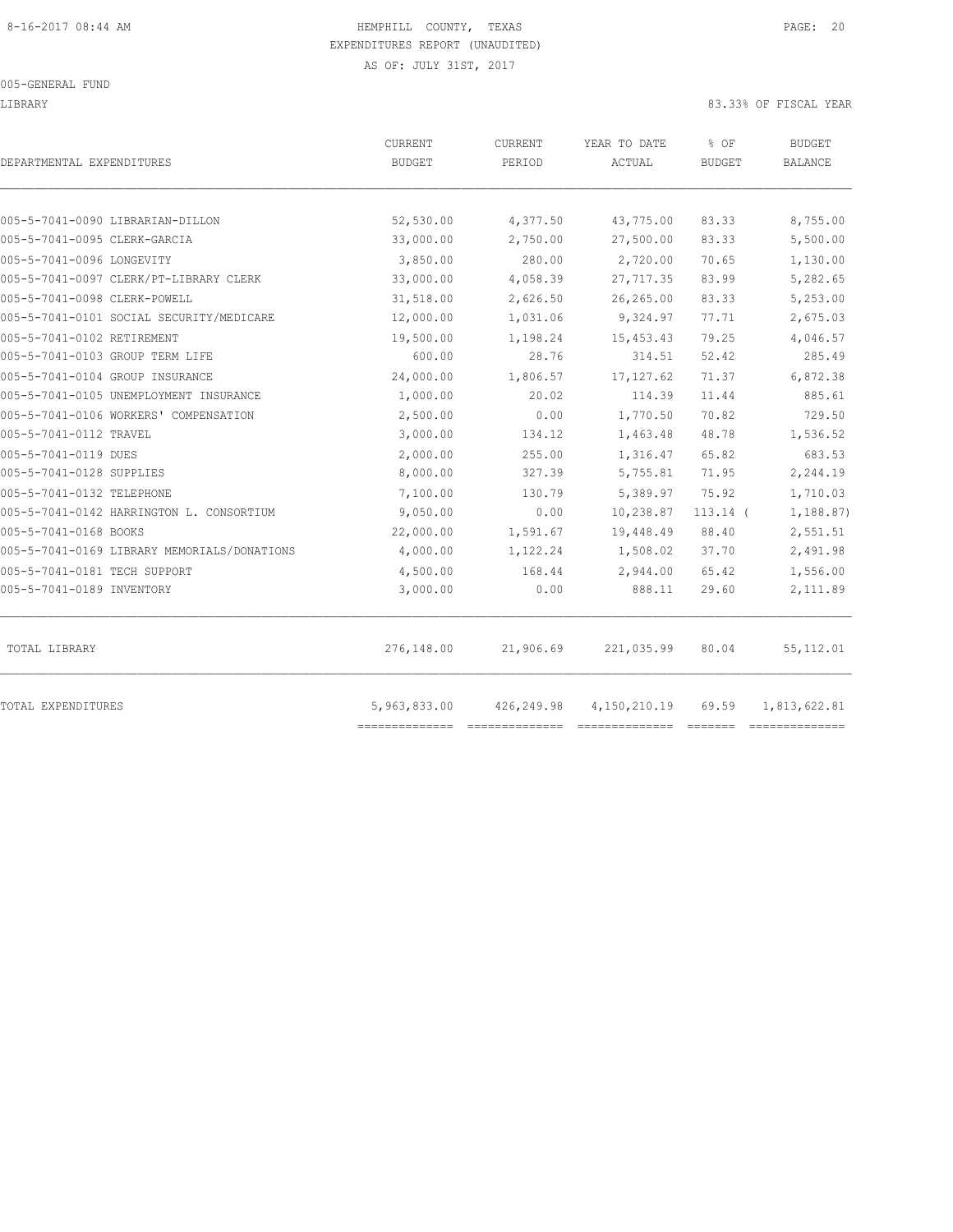LAW LIBRARY 83.33% OF FISCAL YEAR

| DEPARTMENTAL EXPENDITURES            | CURRENT<br><b>BUDGET</b> | CURRENT<br>PERIOD | YEAR TO DATE<br>ACTUAL | % OF<br><b>BUDGET</b> | <b>BUDGET</b><br><b>BALANCE</b>     |
|--------------------------------------|--------------------------|-------------------|------------------------|-----------------------|-------------------------------------|
| 008-5-2008-0114 LAW LIBRARY EXPENSES | 2,000.00                 | 0.00              | 686.00                 | 34.30                 | 1,314.00                            |
| TOTAL LAW LIBRARY                    | 2,000.00                 | 0.00              | 686.00                 | 34.30                 | 1,314.00                            |
| TOTAL EXPENDITURES                   | 2,000.00<br>___________  | 0.00              | 686.00                 | 34.30                 | 1,314.00<br>_________<br>__________ |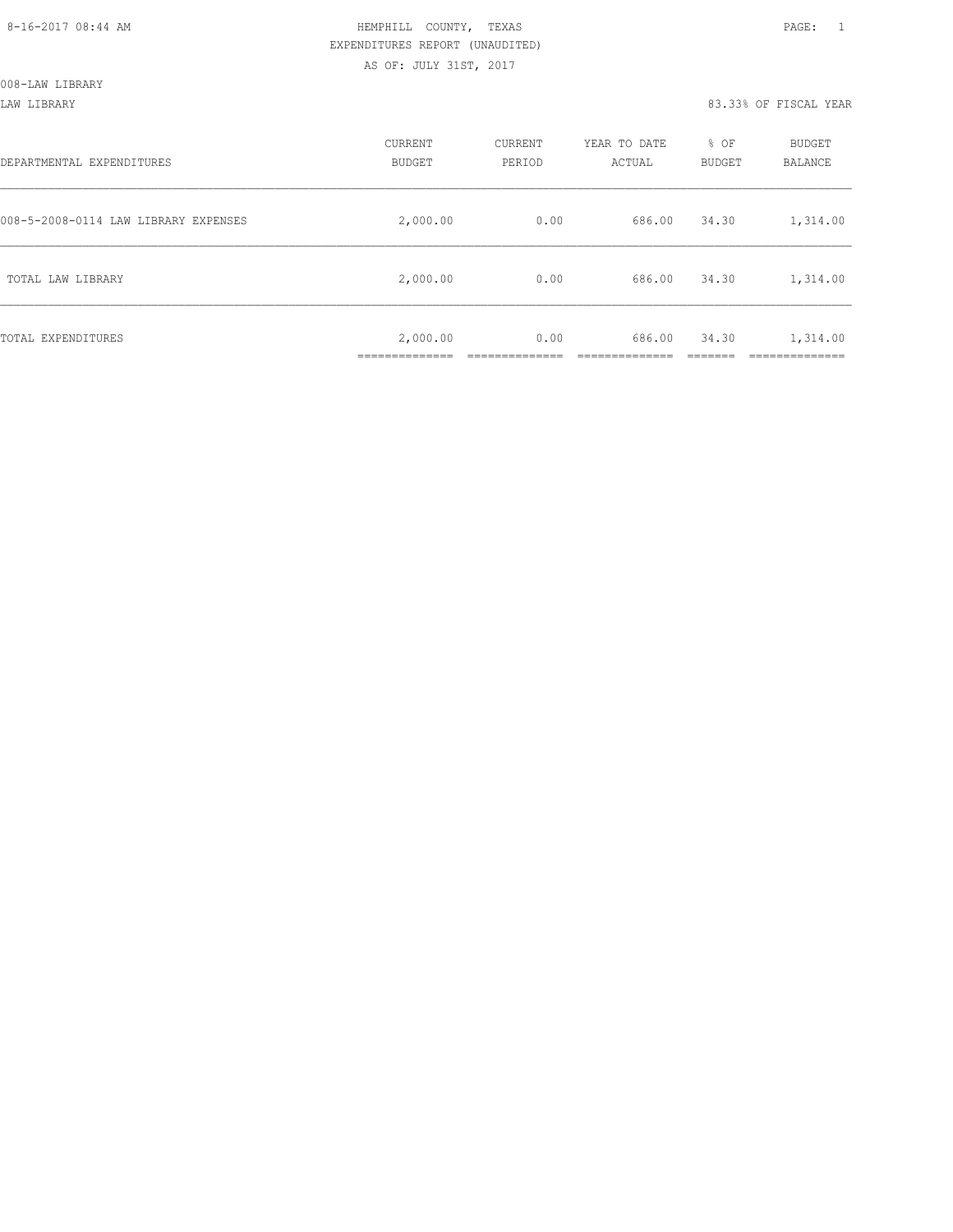| 8-16-2017 08:44 AM |  |
|--------------------|--|
|                    |  |

## HEMPHILL COUNTY, TEXAS **Example 20:44 AM HEMPHILL** COUNTY, TEXAS EXPENDITURES REPORT (UNAUDITED) AS OF: JULY 31ST, 2017

CO COURTHOUSE SECURITY **EXECURATE SECURITY 83.33% OF FISCAL YEAR** 

| DEPARTMENTAL EXPENDITURES          | CURRENT<br><b>BUDGET</b>  | CURRENT<br>PERIOD | YEAR TO DATE<br>ACTUAL | % OF<br><b>BUDGET</b> | <b>BUDGET</b><br><b>BALANCE</b> |
|------------------------------------|---------------------------|-------------------|------------------------|-----------------------|---------------------------------|
| 009-5-3009-0114 CRTHS SECURITY EXP | 54,000.00                 | 0.00              | 0.00                   | 0.00                  | 54,000.00                       |
| TOTAL CO COURTHOUSE SECURITY       | 54,000.00                 | 0.00              | 0.00                   | 0.00                  | 54,000.00                       |
| TOTAL EXPENDITURES                 | 54,000.00<br>____________ | 0.00              | 0.00                   | 0.00                  | 54,000.00                       |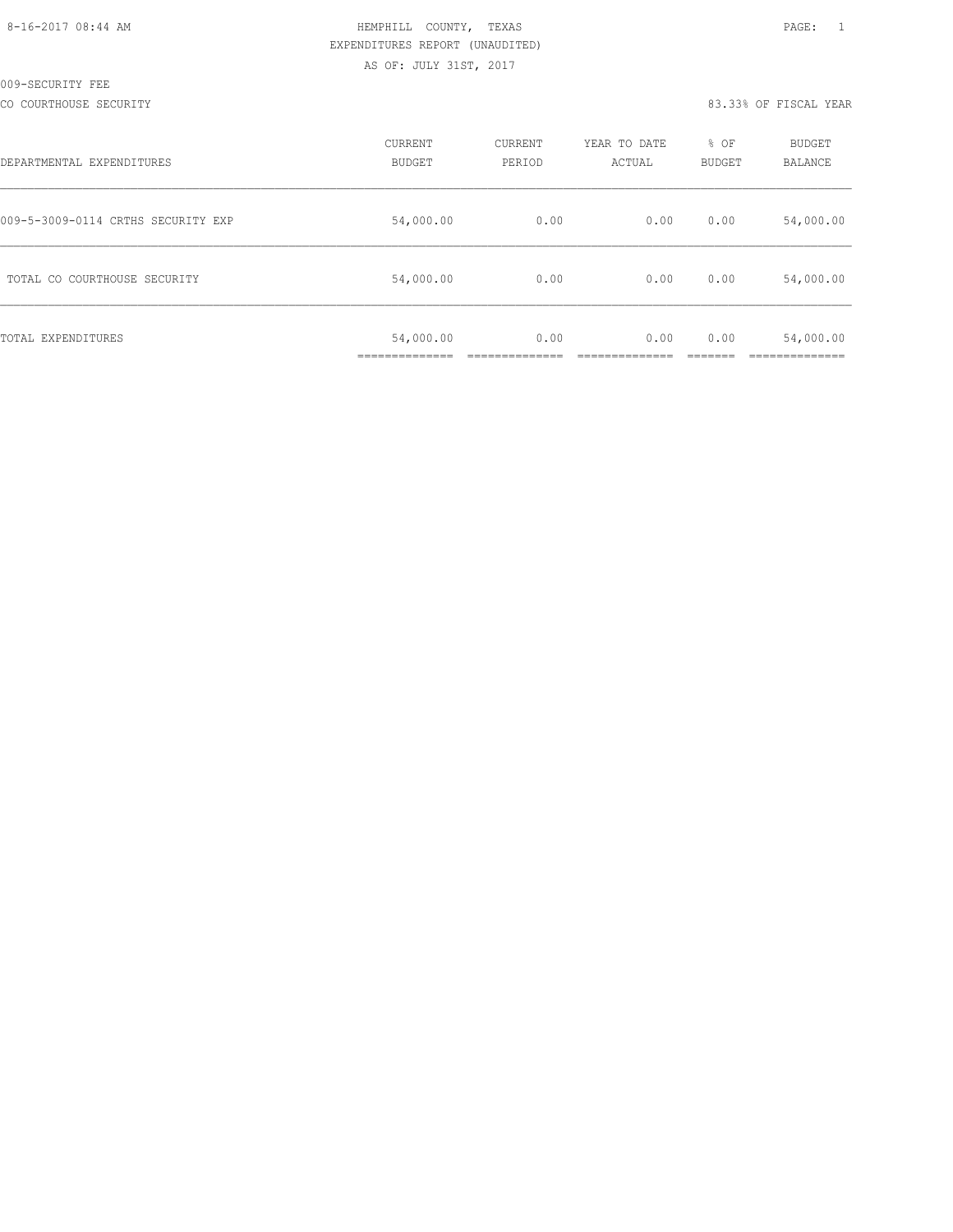## 8-16-2017 08:44 AM **HEMPHILL COUNTY, TEXAS** PAGE: 1 EXPENDITURES REPORT (UNAUDITED)

AS OF: JULY 31ST, 2017

010-AIRPORT

AIRPORT 83.33% OF FISCAL YEAR

| DEPARTMENTAL EXPENDITURES                     | <b>CURRENT</b><br><b>BUDGET</b> | <b>CURRENT</b><br>PERIOD | YEAR TO DATE<br>ACTUAL | % OF<br><b>BUDGET</b> | <b>BUDGET</b><br>BALANCE |
|-----------------------------------------------|---------------------------------|--------------------------|------------------------|-----------------------|--------------------------|
| 010-5-7010-0109 POSTAGE                       | 200.00                          | 0.00                     |                        | 23.50                 | 153.00                   |
| 010-5-7010-0112 TRAVEL/DUES/PUBLICATIONS      | 800.00                          | 20.10                    | 47.00                  |                       |                          |
|                                               |                                 |                          | 938.10                 | $117.26$ (            | 138.10)                  |
| 010-5-7010-0122 FUEL & OIL                    | 75,000.00                       | 10,069.67                | 93,277.00              | $124.37$ (            | 18,277.00)               |
| 010-5-7010-0124 AIRPORT MGR CONTRACT          | 56,000.00                       | 4,213.80                 | 45,052.18              | 80.45                 | 10,947.82                |
| 010-5-7010-0127 FUEL SYSTEM MAINTENANCE       | 5,000.00                        | 1,945.04                 | 2,940.04               | 58.80                 | 2,059.96                 |
| 010-5-7010-0131 OTHER EXPENSE                 | 2,000.00                        | 0.00                     | 1,078.29               | 53.91                 | 921.71                   |
| 010-5-7010-0132 AWOS SATELLITE LINK/TELEPHONE | 5,000.00                        | 0.00                     | 1,078.66               | 21.57                 | 3,921.34                 |
| 010-5-7010-0133 UTILITIES                     | 7,500.00                        | 967.24                   | 6,078.50               | 81.05                 | 1,421.50                 |
| 010-5-7010-0134 BONDS & INSURANCE             | 2,500.00                        | 0.00                     | 2,010.00               | 80.40                 | 490.00                   |
| 010-5-7010-0140 SATELLITE TELEVISION          | 1,100.00                        | 0.00                     | 1,008.60               | 91.69                 | 91.40                    |
| 010-5-7010-0168 MOWING EOUIP./MAINT.          | 2,500.00                        | 178.75                   | 473.70                 | 18.95                 | 2,026.30                 |
| 010-5-7010-0173 NAVIGATION EQUIP/MAINT        | 3,000.00                        | 0.00                     | 761.33                 | 25.38                 | 2,238.67                 |
| 010-5-7010-0183 HANGAR-LOUNGE R&M             | 6,000.00                        | 1,236.91                 | 4,871.93               | 81.20                 | 1,128.07                 |
| 010-5-7010-0185 WSI WEATHER                   | 1,500.00                        | 417.00                   | 1,668.00               | $111.20$ (            | 168.00)                  |
| 010-5-7010-0189 INVENTORY                     | 3,000.00                        | 106.25                   | 757.84                 | 25.26                 | 2,242.16                 |
| 010-5-7010-0510 CAPITAL OUTLAY                | 17,020.00                       | 0.00                     | 0.00                   | 0.00                  | 17,020.00                |
| TOTAL AIRPORT                                 | 188,120.00                      | 19,154.76                | 162,041.17             | 86.14                 | 26,078.83                |
| <b>TOTAL EXPENDITURES</b>                     | 188,120.00                      | 19,154.76                | 162,041.17             | 86.14                 | 26,078.83                |
|                                               | ==============                  |                          |                        |                       |                          |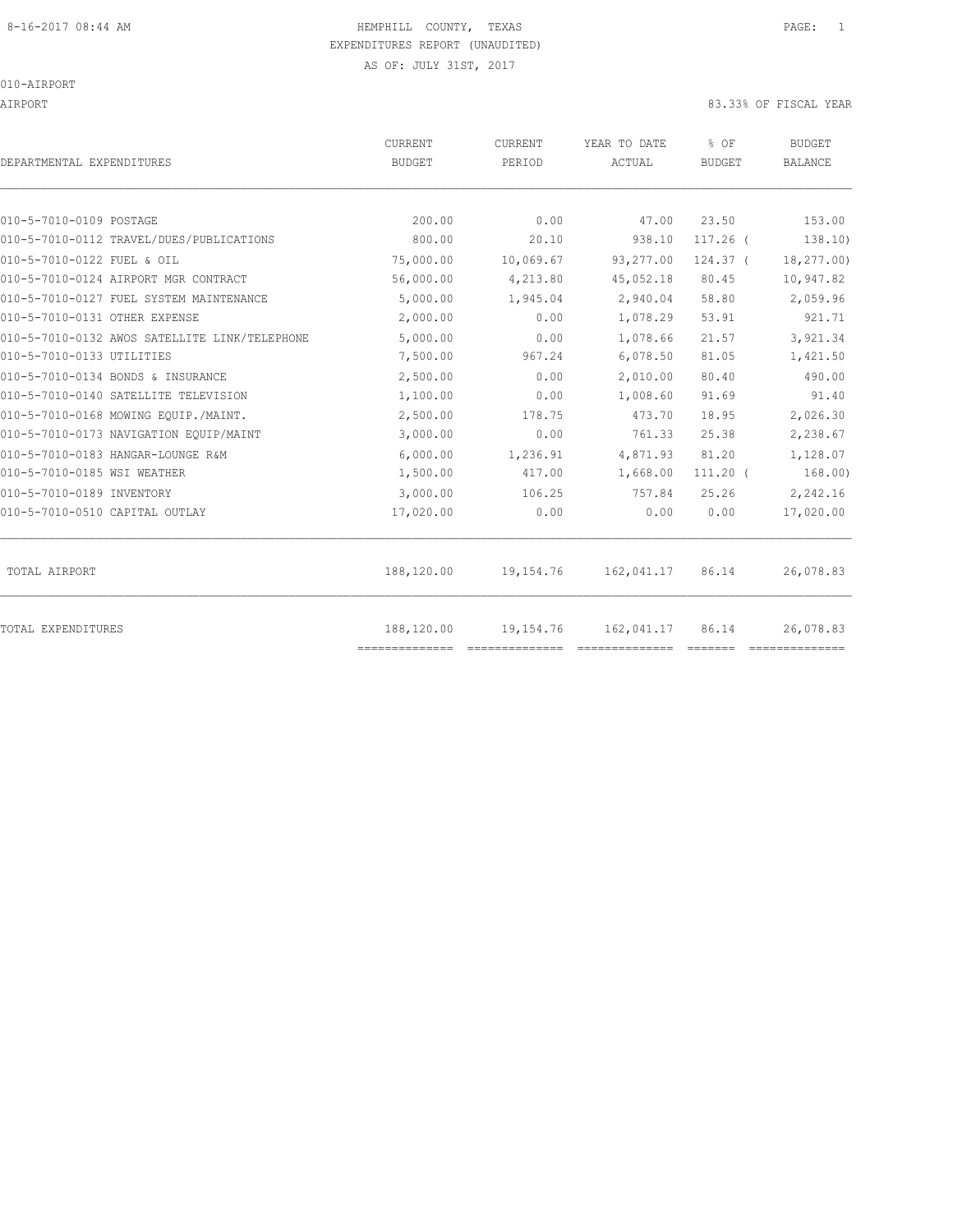011-ROAD & BRIDGE PCT 1

ROAD & BRIDGE 1 83.33% OF FISCAL YEAR

| DEPARTMENTAL EXPENDITURES                     | <b>CURRENT</b><br><b>BUDGET</b> | CURRENT<br>PERIOD | YEAR TO DATE<br>ACTUAL | % OF<br><b>BUDGET</b> | <b>BUDGET</b><br><b>BALANCE</b> |
|-----------------------------------------------|---------------------------------|-------------------|------------------------|-----------------------|---------------------------------|
| 011-5-4011-0082 OVERTIME                      | 2,500.00                        | 0.00              | 0.00                   | 0.00                  | 2,500.00                        |
| 011-5-4011-0090 COMMISSIONER-WEBB             | 37,595.00                       | 3,132.92          | 31, 329.16             | 83.33                 | 6,265.84                        |
| 011-5-4011-0092 SR MAINTENANCE TECH-CERVANTES | 52,530.00                       | 4,377.50          | 43,775.00              | 83.33                 | 8,755.00                        |
| 011-5-4011-0095 MAINTENANCE TECH-BILLENWILLMS | 47,380.00                       | 3,948.18          | 43,737.63              | 92.31                 | 3,642.37                        |
| 011-5-4011-0096 LONGEVITY                     | 3,500.00                        | 130.00            | 1,690.00               | 48.29                 | 1,810.00                        |
| 011-5-4011-0101 SOCIAL SECURITY/MEDICARE      | 11,000.00                       | 873.64            | 9,038.76               | 82.17                 | 1,961.24                        |
| 011-5-4011-0102 RETIREMENT                    | 18,000.00                       | 1,170.28          | 15,190.01              | 84.39                 | 2,809.99                        |
| 011-5-4011-0103 GROUP TERM LIFE               | 500.00                          | 28.08             | 307.72                 | 61.54                 | 192.28                          |
| 011-5-4011-0104 GROUP INSURANCE               | 23,200.00                       | 1,806.57          | 15, 133.36             | 65.23                 | 8,066.64                        |
| 011-5-4011-0105 UNEMPLOYMENT INSURANCE        | 400.00                          | 12.87             | 80.39                  | 20.10                 | 319.61                          |
| 011-5-4011-0106 WORKERS' COMPENSATION         | 1,800.00                        | 0.00              | 2,097.30               | $116.52$ (            | 297.30                          |
| 011-5-4011-0110 FREIGHT                       | 200.00                          | 0.00              | 0.00                   | 0.00                  | 200.00                          |
| 011-5-4011-0112 TRAVEL                        | 3,000.00                        | 0.00              | 1,038.31               | 34.61                 | 1,961.69                        |
| 011-5-4011-0122 FUEL & OIL                    | 32,000.00                       | 2,215.76          | 19,591.05              | 61.22                 | 12,408.95                       |
| 011-5-4011-0124 MACHINE HIRE/CONT LABOR       | 15,000.00                       | 1,680.00          | 3,567.93               | 23.79                 | 11,432.07                       |
| 011-5-4011-0125 TIRES & TUBES                 | 8,000.00                        | 0.00              | 1,953.02               | 24.41                 | 6,046.98                        |
| 011-5-4011-0126 CALICHE & GRAVEL              | 25,000.00                       | 0.00              | 34,838.81              | 139.36 (              | 9,838.81)                       |
| 011-5-4011-0128 MATERIAL & SUPPLIES           | 10,000.00                       | 302.41            | 3,604.92               | 36.05                 | 6,395.08                        |
| 011-5-4011-0130 COMMUNICATION REPAIRS         | 500.00                          | 0.00              | 0.00                   | 0.00                  | 500.00                          |
| 011-5-4011-0131 OTHER EXPENSE                 | 1,000.00                        | 0.00              | 0.00                   | 0.00                  | 1,000.00                        |
| 011-5-4011-0132 TELEPHONE                     | 1,700.00                        | 65.61             | 619.59                 | 36.45                 | 1,080.41                        |
| 011-5-4011-0133 UTILITIES/PCT 1               | 3,500.00                        | 186.27            | 2,353.16               | 67.23                 | 1,146.84                        |
| 011-5-4011-0137 VEHICLE R&M                   | 6,000.00                        | 314.13            | 1,664.73               | 27.75                 | 4,335.27                        |
| 011-5-4011-0144 TIN HORNS/CATTLE GUARDS/CHEM  | 7,000.00                        | 0.00              | 700.00                 | 10.00                 | 6,300.00                        |
| 011-5-4011-0173 HEAVY EOUIP - R&M             | 20,000.00                       | 1,471.74          | 14,654.83              | 73.27                 | 5,345.17                        |
| 011-5-4011-0189 INVENTORY                     | 5,000.00                        | 902.70            | 1,365.72               | 27.31                 | 3,634.28                        |
| 011-5-4011-0190 ROAD GRANT PROJECTS           | 0.00                            | 0.00              | 0.00                   | 0.00                  | 0.00                            |
| 011-5-4011-0510 CAPITAL OUTLAY                | 54,000.00                       | 0.00              | 4,995.00               | 9.25                  | 49,005.00                       |
| TOTAL ROAD & BRIDGE 1                         | 390,305.00                      | 22,618.66         | 253, 326.40            | 64.90                 | 136,978.60                      |
| TOTAL EXPENDITURES                            | 390,305.00                      | 22,618.66         | 253,326.40             | 64.90                 | 136,978.60                      |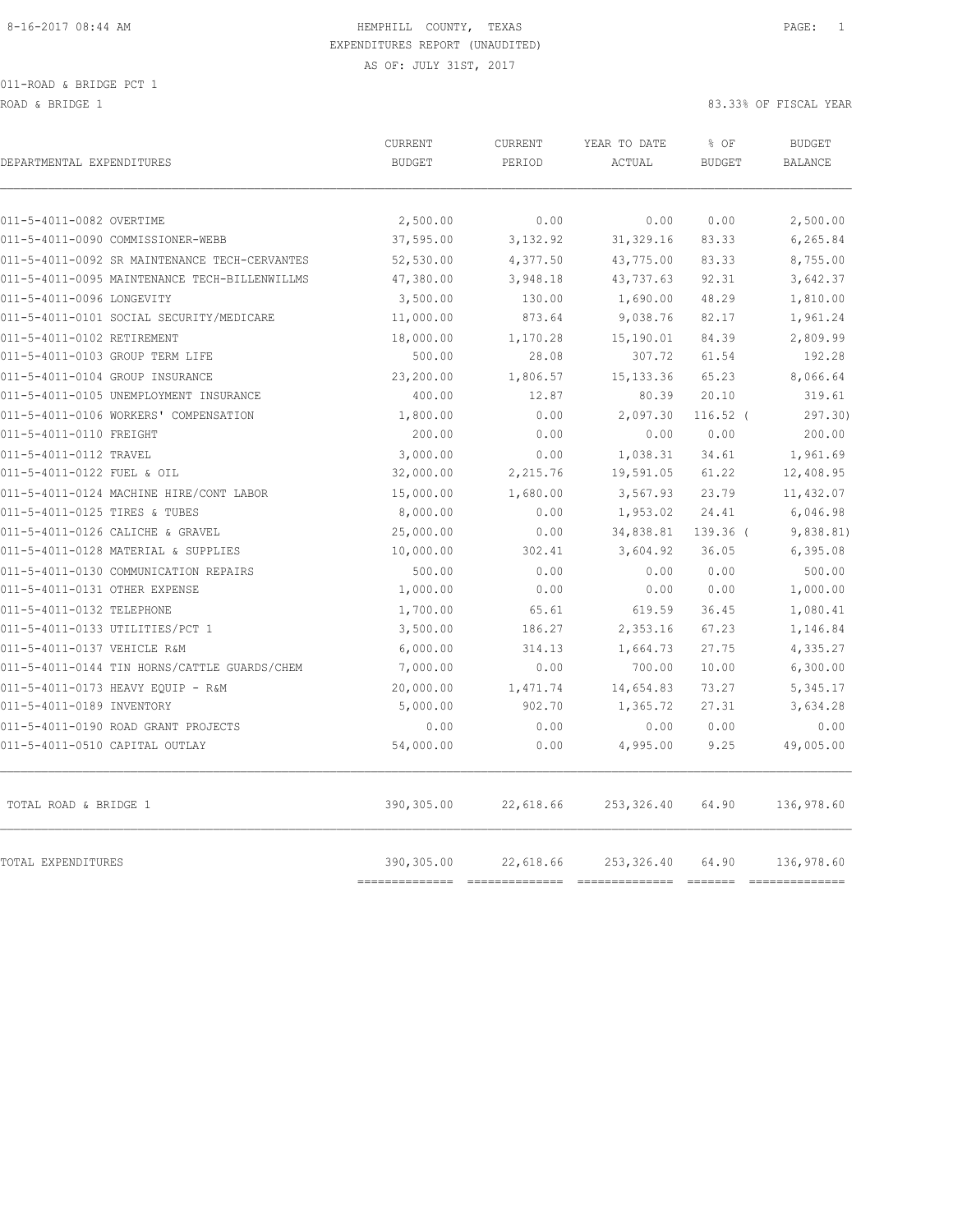012-ROAD & BRIDGE PCT 2 ROAD & BRIDGE 2 83.33% OF FISCAL YEAR

| DEPARTMENTAL EXPENDITURES                  | <b>CURRENT</b><br><b>BUDGET</b> | <b>CURRENT</b><br>PERIOD | YEAR TO DATE<br>ACTUAL | % OF<br><b>BUDGET</b> | <b>BUDGET</b><br><b>BALANCE</b> |
|--------------------------------------------|---------------------------------|--------------------------|------------------------|-----------------------|---------------------------------|
| 012-5-4012-0090 COMMISSIONER-ALEXANDER     | 37,595.00                       | 3,132.92                 | 31, 329.16             | 83.33                 | 6,265.84                        |
| 012-5-4012-0092 SR MAINTENANCE TECH-WALSER | 52, 530.00                      | 4,377.50                 | 43,775.00              | 83.33                 | 8,755.00                        |
| 012-5-4012-0095 MAINTENANCE TECH-SCHAFER   | 47,380.00                       | 3,948.34                 | 39,483.32              | 83.33                 | 7,896.68                        |
| 012-5-4012-0096 LONGEVITY                  | 1,500.00                        | 140.00                   | 1,280.00               | 85.33                 | 220.00                          |
| 012-5-4012-0097 MAINTENANCE TECH-PT/OT     | 2,500.00                        | 0.00                     | 0.00                   | 0.00                  | 2,500.00                        |
| 012-5-4012-0101 SOCIAL SECURITY/MEDICARE   | 11,000.00                       | 769.06                   | 7,953.87               | 72.31                 | 3,046.13                        |
| 012-5-4012-0102 RETIREMENT                 | 18,000.00                       | 1,165.60                 | 15, 151.70             | 84.18                 | 2,848.30                        |
| 012-5-4012-0103 GROUP TERM LIFE            | 600.00                          | 27.97                    | 307.68                 | 51.28                 | 292.32                          |
| 012-5-4012-0104 GROUP INSURANCE            | 22,000.00                       | 1,806.57                 | 17, 131.67             | 77.87                 | 4,868.33                        |
| 012-5-4012-0105 UNEMPLOYMENT INSURANCE     | 400.00                          | 12.81                    | 86.13                  | 21.53                 | 313.87                          |
| 012-5-4012-0106 WORKERS' COMPENSATION      | 1,800.00                        | 0.00                     | 2,097.30               | $116.52$ (            | 297.30                          |
| 012-5-4012-0110 FREIGHT                    | 100.00                          | 0.00                     | 0.00                   | 0.00                  | 100.00                          |
| 012-5-4012-0112 TRAVEL                     | 2,500.00                        | 0.00                     | 2,607.76               | $104.31$ (            | 107.76)                         |
| 012-5-4012-0122 FUEL & OIL                 | 32,000.00                       | 1,209.05                 | 20, 115.77             | 62.86                 | 11,884.23                       |
| 012-5-4012-0124 MACHINE HIRE/CONT LABOR    | 2,000.00                        | 0.00                     | 539.20                 | 26.96                 | 1,460.80                        |
| 012-5-4012-0125 TIRES & TUBES              | 10,000.00                       | 0.00                     | 2,270.95               | 22.71                 | 7,729.05                        |
| 012-5-4012-0126 CALICHE & GRAVEL           | 10,000.00                       | 1,520.00                 | 11,500.00              | $115.00$ (            | 1,500.00)                       |
| 012-5-4012-0128 MATERIAL & SUPPLIES        | 7,500.00                        | 359.57                   | 2,880.39               | 38.41                 | 4,619.61                        |
| 012-5-4012-0130 COMMUNICATIONS EXPENSE     | 500.00                          | 0.00                     | 78.70                  | 15.74                 | 421.30                          |
| 012-5-4012-0132 TELEPHONE                  | 1,200.00                        | 30.00                    | 535.98                 | 44.67                 | 664.02                          |
| 012-5-4012-0133 UTILITIES/PCT 2            | 2,000.00                        | 85.65                    | 1,596.66               | 79.83                 | 403.34                          |
| 012-5-4012-0137 VEHICLE R&M                | 3,000.00                        | 748.69                   | 1,147.54               | 38.25                 | 1,852.46                        |
| 012-5-4012-0144 TIN HORN/CATTLE GUARD/CHEM | 8,000.00                        | 0.00                     | 0.00                   | 0.00                  | 8,000.00                        |
| 012-5-4012-0173 HEAVY EQUIP - R&M          | 20,000.00                       | 944.88                   | 7,904.07               | 39.52                 | 12,095.93                       |
| 012-5-4012-0189 INVENTORY                  | 2,500.00                        | 2,169.15                 | 3,806.72               | $152.27$ (            | 1,306.72)                       |
| 012-5-4012-0510 CAPITAL OUTLAY             | 74,245.00                       | 0.00                     | 0.00                   | 0.00                  | 74,245.00                       |
| TOTAL ROAD & BRIDGE 2                      | 370,850.00                      | 22,447.76                | 213,579.57             | 57.59                 | 157,270.43                      |
| TOTAL EXPENDITURES                         | 370,850.00<br>--------------    | 22,447.76                | 213,579.57             | 57.59                 | 157,270.43<br>==============    |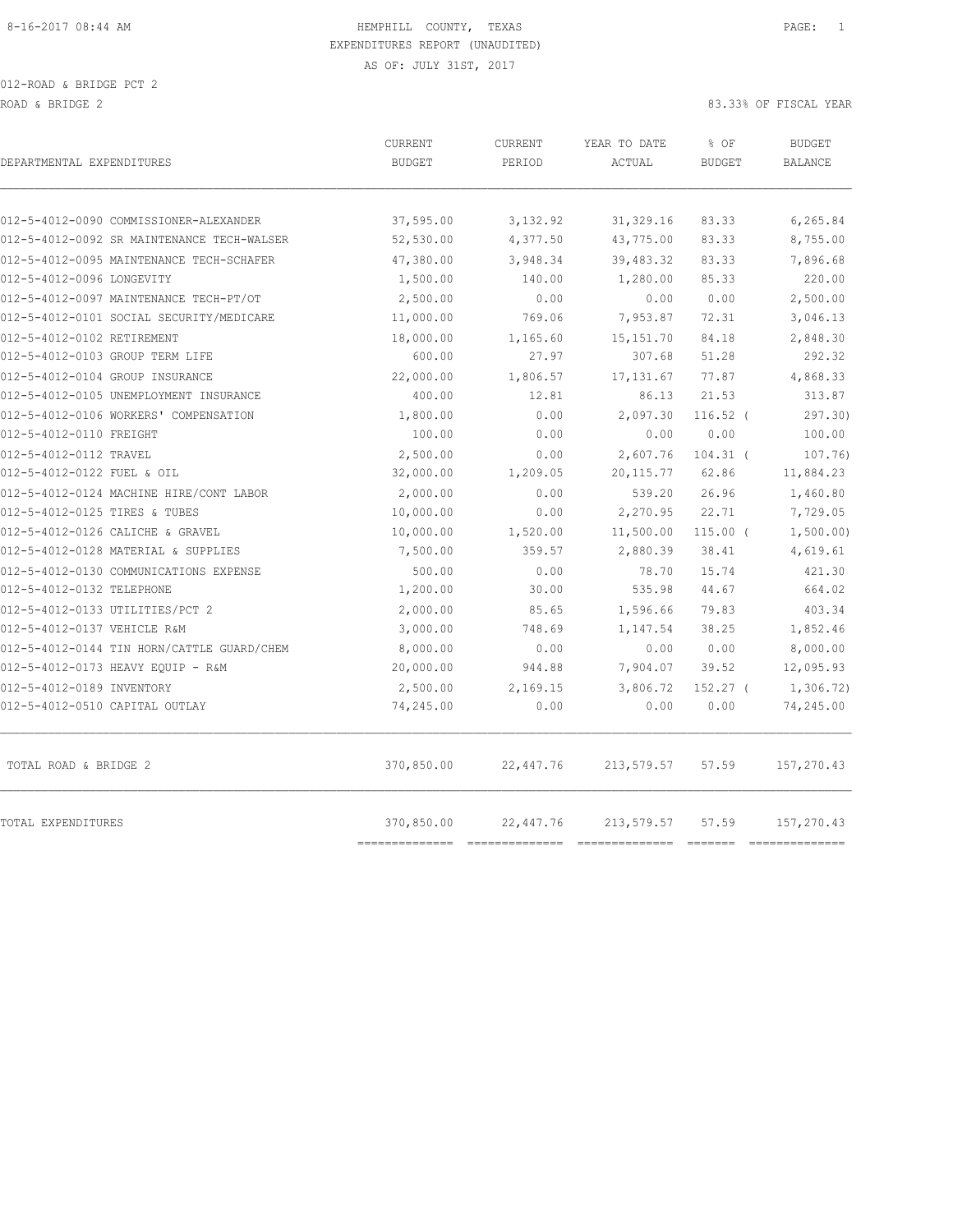013-ROAD & BRIDGE PCT 3 ROAD & BRIDGE 3 83.33% OF FISCAL YEAR

| DEPARTMENTAL EXPENDITURES                  | CURRENT<br><b>BUDGET</b>     | CURRENT<br>PERIOD           | YEAR TO DATE<br>ACTUAL       | % OF<br><b>BUDGET</b>                | <b>BUDGET</b><br><b>BALANCE</b>                                                                                                                                                                                                                                                                                                                                                                                                                                                                            |
|--------------------------------------------|------------------------------|-----------------------------|------------------------------|--------------------------------------|------------------------------------------------------------------------------------------------------------------------------------------------------------------------------------------------------------------------------------------------------------------------------------------------------------------------------------------------------------------------------------------------------------------------------------------------------------------------------------------------------------|
| 013-5-4013-0082 OVERTIME                   | 5,000.00                     | 0.00                        | 0.00                         | 0.00                                 | 5,000.00                                                                                                                                                                                                                                                                                                                                                                                                                                                                                                   |
| 013-5-4013-0090 COMMISSIONER-MCPHERSON     | 37,595.00                    | 3,132.92                    | 31, 329.16                   | 83.33                                | 6,265.84                                                                                                                                                                                                                                                                                                                                                                                                                                                                                                   |
| 013-5-4013-0092 SR MAINTENANCE TECH-CLARK  | 52,530.00                    | 4,377.50                    | 43,775.00                    | 83.33                                | 8,755.00                                                                                                                                                                                                                                                                                                                                                                                                                                                                                                   |
| 013-5-4013-0094 MAINTENANCE TECH-ARCHER    | 47,380.00                    | 3,948.34                    | 39,483.32                    | 83.33                                | 7,896.68                                                                                                                                                                                                                                                                                                                                                                                                                                                                                                   |
| 013-5-4013-0096 LONGEVITY                  | 1,500.00                     | 140.00                      | 1,210.00                     | 80.67                                | 290.00                                                                                                                                                                                                                                                                                                                                                                                                                                                                                                     |
| 013-5-4013-0097 MAINTENANCE TECH-FARRAR    | 47,380.00                    | 3,948.34                    | 39,483.32                    | 83.33                                | 7,896.68                                                                                                                                                                                                                                                                                                                                                                                                                                                                                                   |
| 013-5-4013-0098 MAINTENANCE TECH-PARSLEY   | 47,380.00                    | 3,948.34                    | 39,483.32                    | 83.33                                | 7,896.68                                                                                                                                                                                                                                                                                                                                                                                                                                                                                                   |
| 013-5-4013-0101 SOCIAL SECURITY/MEDICARE   | 18,500.00                    | 1,491.30                    | 13,961.01                    | 75.46                                | 4,538.99                                                                                                                                                                                                                                                                                                                                                                                                                                                                                                   |
| 013-5-4013-0102 RETIREMENT                 | 29,950.00                    | 1,968.18                    | 25,588.20                    | 85.44                                | 4,361.80                                                                                                                                                                                                                                                                                                                                                                                                                                                                                                   |
| 013-5-4013-0103 GROUP TERM LIFE            | 1,000.00                     | 47.23                       | 519.61                       | 51.96                                | 480.39                                                                                                                                                                                                                                                                                                                                                                                                                                                                                                     |
| 013-5-4013-0104 GROUP INSURANCE            | 40,000.00                    | 3,010.95                    | 30,501.76                    | 76.25                                | 9,498.24                                                                                                                                                                                                                                                                                                                                                                                                                                                                                                   |
| 013-5-4013-0105 UNEMPLOYMENT INSURANCE     | 1,000.00                     | 25.95                       | 4,340.66                     | 434.07 (                             | 3,340.66                                                                                                                                                                                                                                                                                                                                                                                                                                                                                                   |
| 013-5-4013-0106 WORKERS' COMPENSATION      | 4,000.00                     | 0.00                        | 3,495.50                     | 87.39                                | 504.50                                                                                                                                                                                                                                                                                                                                                                                                                                                                                                     |
| 013-5-4013-0110 FREIGHT                    | 100.00                       | 0.00                        | 59.33                        | 59.33                                | 40.67                                                                                                                                                                                                                                                                                                                                                                                                                                                                                                      |
| 013-5-4013-0112 TRAVEL                     | 3,000.00                     | 0.00                        | 2,313.19                     | 77.11                                | 686.81                                                                                                                                                                                                                                                                                                                                                                                                                                                                                                     |
| 013-5-4013-0122 FUEL & OIL                 | 65,000.00                    | 1,697.86                    | 28,710.85                    | 44.17                                | 36,289.15                                                                                                                                                                                                                                                                                                                                                                                                                                                                                                  |
| 013-5-4013-0124 MACHINE HIRE/CONT LABOR    | 15,000.00                    | 1,950.00                    | 8,928.13                     | 59.52                                | 6,071.87                                                                                                                                                                                                                                                                                                                                                                                                                                                                                                   |
| 013-5-4013-0125 TIRES & TUBES              | 12,000.00                    | 1,089.30                    | 12,075.96                    | $100.63$ (                           | 75.96                                                                                                                                                                                                                                                                                                                                                                                                                                                                                                      |
| 013-5-4013-0126 CALICHE & GRAVEL           | 45,000.00                    | 19,974.97                   | 82,643.40                    | $183.65$ (                           | 37,643.40)                                                                                                                                                                                                                                                                                                                                                                                                                                                                                                 |
| 013-5-4013-0128 MATERIAL & SUPPLIES        | 20,000.00                    | 277.30                      | 7,801.55                     | 39.01                                | 12,198.45                                                                                                                                                                                                                                                                                                                                                                                                                                                                                                  |
| 013-5-4013-0130 COMMUNICATIONS EXPENSES    | 500.00                       | 0.00                        | 282.00                       | 56.40                                | 218.00                                                                                                                                                                                                                                                                                                                                                                                                                                                                                                     |
| 013-5-4013-0131 OTHER EXPENSE              | 1,000.00                     | 0.00                        | 0.00                         | 0.00                                 | 1,000.00                                                                                                                                                                                                                                                                                                                                                                                                                                                                                                   |
| 013-5-4013-0132 TELEPHONE                  | 600.00                       | 30.00                       | 300.00                       | 50.00                                | 300.00                                                                                                                                                                                                                                                                                                                                                                                                                                                                                                     |
| 013-5-4013-0133 UTILITIES/PCT 3            | 3,000.00                     | 136.27                      | 1,922.33                     | 64.08                                | 1,077.67                                                                                                                                                                                                                                                                                                                                                                                                                                                                                                   |
| 013-5-4013-0137 VEHICLE R&M                | 15,000.00                    | 3,167.31                    | 9,069.94                     | 60.47                                | 5,930.06                                                                                                                                                                                                                                                                                                                                                                                                                                                                                                   |
| 013-5-4013-0144 TIN HORN/CATTLE GUARD/CHEM | 7,000.00                     | 0.00                        | 3,600.00                     | 51.43                                | 3,400.00                                                                                                                                                                                                                                                                                                                                                                                                                                                                                                   |
| 013-5-4013-0173 HEAVY EQUIP - R&M          | 40,000.00                    | 340.81                      | 30,530.91                    | 76.33                                | 9,469.09                                                                                                                                                                                                                                                                                                                                                                                                                                                                                                   |
| 013-5-4013-0189 INVENTORY                  | 12,000.00                    | 4,270.28                    | 7,324.23                     | 61.04                                | 4,675.77                                                                                                                                                                                                                                                                                                                                                                                                                                                                                                   |
| 013-5-4013-0190 ROAD GRANT PROJECTS        | 0.00                         | 0.00                        | 0.00                         | 0.00                                 | 0.00                                                                                                                                                                                                                                                                                                                                                                                                                                                                                                       |
| 013-5-4013-0510 CAPITAL OUTLAY             | 110,135.00                   | 0.00                        | 6,940.00                     | 6.30                                 | 103,195.00                                                                                                                                                                                                                                                                                                                                                                                                                                                                                                 |
| TOTAL ROAD & BRIDGE 3                      | 682,550.00                   | 58,973.15                   | 475,672.68                   | 69.69                                | 206,877.32                                                                                                                                                                                                                                                                                                                                                                                                                                                                                                 |
| TOTAL EXPENDITURES                         | 682,550.00<br>============== | 58,973.15<br>============== | 475,672.68<br>============== | 69.69<br>$=$ $=$ $=$ $=$ $=$ $=$ $=$ | 206,877.32<br>$\begin{array}{c} \multicolumn{3}{c} {\textbf{1}} & \multicolumn{3}{c} {\textbf{2}} & \multicolumn{3}{c} {\textbf{3}} & \multicolumn{3}{c} {\textbf{4}} \\ \multicolumn{3}{c} {\textbf{2}} & \multicolumn{3}{c} {\textbf{3}} & \multicolumn{3}{c} {\textbf{4}} & \multicolumn{3}{c} {\textbf{5}} & \multicolumn{3}{c} {\textbf{6}} \\ \multicolumn{3}{c} {\textbf{4}} & \multicolumn{3}{c} {\textbf{5}} & \multicolumn{3}{c} {\textbf{6}} & \multicolumn{3}{c} {\textbf{6}} & \multicolumn{$ |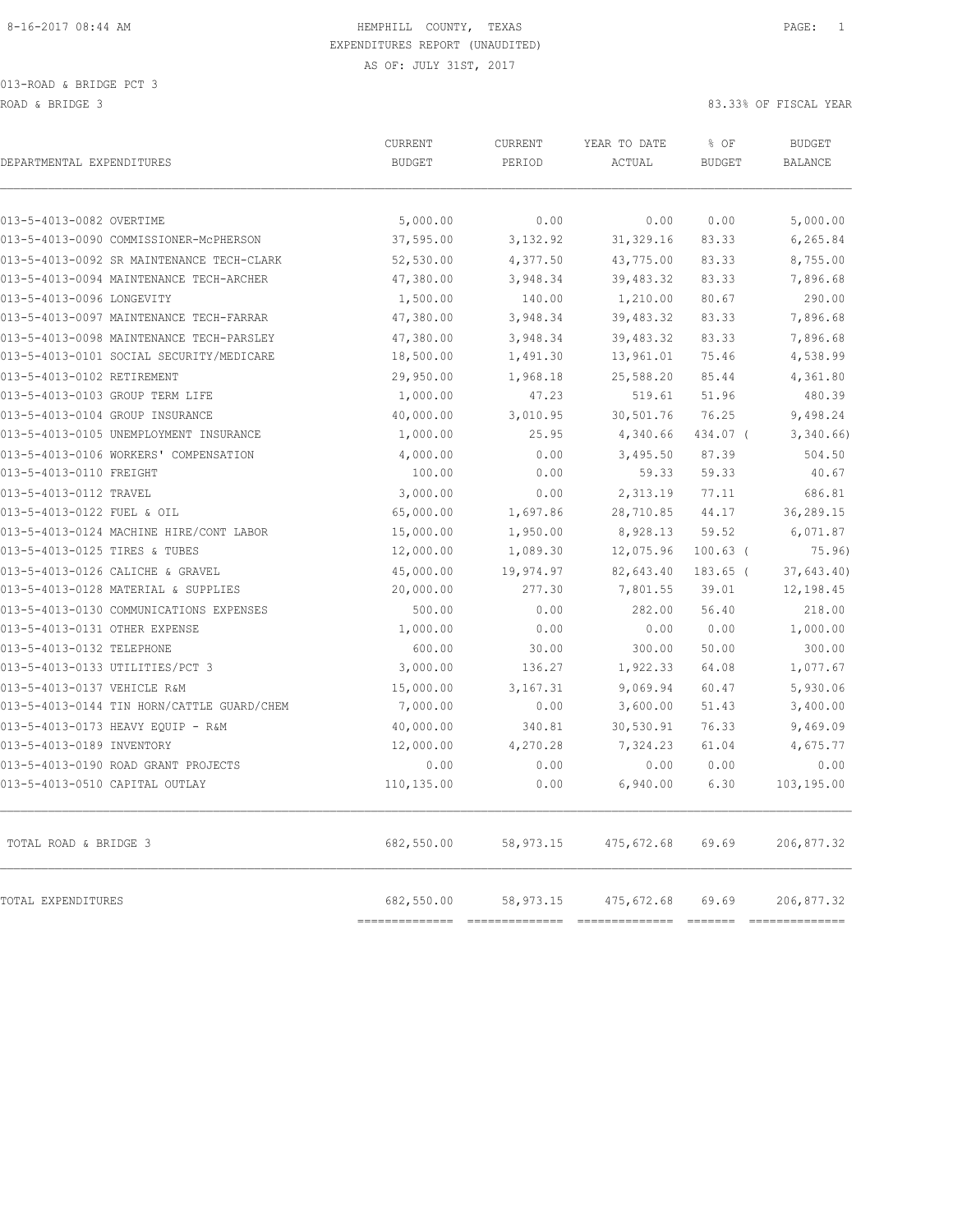014-ROAD & BRIDGE PCT 4

ROAD & BRIDGE 4 83.33% OF FISCAL YEAR

| DEPARTMENTAL EXPENDITURES                      | CURRENT<br><b>BUDGET</b>     | <b>CURRENT</b><br>PERIOD    | YEAR TO DATE<br>ACTUAL                                                                                                                                                                                                                                                                                                                                                                                                                                                                                | % OF<br><b>BUDGET</b> | <b>BUDGET</b><br><b>BALANCE</b> |
|------------------------------------------------|------------------------------|-----------------------------|-------------------------------------------------------------------------------------------------------------------------------------------------------------------------------------------------------------------------------------------------------------------------------------------------------------------------------------------------------------------------------------------------------------------------------------------------------------------------------------------------------|-----------------------|---------------------------------|
| 014-5-4014-0082 PART-TIME/OVERTIME             | 5,000.00                     | 0.00                        | 0.00                                                                                                                                                                                                                                                                                                                                                                                                                                                                                                  | 0.00                  | 5,000.00                        |
| 014-5-4014-0090 COMMISSIONER-THOMAS            | 37,595.00                    | 3,132.92                    | 31, 329.16                                                                                                                                                                                                                                                                                                                                                                                                                                                                                            | 83.33                 | 6,265.84                        |
| 014-5-4014-0092 SR MAINTENANCE TECH-CROSGROVE  | 52,530.00                    | 4,377.50                    | 43,775.00                                                                                                                                                                                                                                                                                                                                                                                                                                                                                             | 83.33                 | 8,755.00                        |
| 014-5-4014-0094 MAINTENANCE TECH-SCOTT         | 47,380.00                    | 3,948.34                    | 39,483.32                                                                                                                                                                                                                                                                                                                                                                                                                                                                                             | 83.33                 | 7,896.68                        |
| 014-5-4014-0095 MAINTENANCE TECH-WRIGHT        | 47,380.00                    | 3,948.34                    | 39,483.32                                                                                                                                                                                                                                                                                                                                                                                                                                                                                             | 83.33                 | 7,896.68                        |
| 014-5-4014-0096 LONGEVITY                      | 2,400.00                     | 160.00                      | 1,885.00                                                                                                                                                                                                                                                                                                                                                                                                                                                                                              | 78.54                 | 515.00                          |
| 014-5-4014-0097 MAINTENANCE TECH-HARRISON      | 47,380.00                    | 2,916.69                    | 28,580.82                                                                                                                                                                                                                                                                                                                                                                                                                                                                                             | 60.32                 | 18,799.18                       |
| 014-5-4014-0101 SOCIAL SECURITY/MEDICARE       | 18,500.00                    | 1,330.00                    | 13,503.61                                                                                                                                                                                                                                                                                                                                                                                                                                                                                             | 72.99                 | 4,996.39                        |
| 014-5-4014-0102 RETIREMENT                     | 29,900.00                    | 1,863.11                    | 23,973.00                                                                                                                                                                                                                                                                                                                                                                                                                                                                                             | 80.18                 | 5,927.00                        |
| 014-5-4014-0103 GROUP TERM LIFE                | 1,000.00                     | 44.70                       | 490.22                                                                                                                                                                                                                                                                                                                                                                                                                                                                                                | 49.02                 | 509.78                          |
| 014-5-4014-0104 GROUP INSURANCE                | 32,000.00                    | 2,365.59                    | 28,037.15                                                                                                                                                                                                                                                                                                                                                                                                                                                                                             | 87.62                 | 3,962.85                        |
| 014-5-4014-0105 UNEMPLOYMENT INSURANCE         | 1,500.00                     | 23.98                       | 141.82                                                                                                                                                                                                                                                                                                                                                                                                                                                                                                | 9.45                  | 1,358.18                        |
| 014-5-4014-0106 WORKERS' COMPENSATION          | 3,500.00                     | 0.00                        | 3,495.50                                                                                                                                                                                                                                                                                                                                                                                                                                                                                              | 99.87                 | 4.50                            |
| 014-5-4014-0110 FREIGHT                        | 0.00                         | 0.00                        | 0.00                                                                                                                                                                                                                                                                                                                                                                                                                                                                                                  | 0.00                  | 0.00                            |
| 014-5-4014-0112 TRAVEL                         | 3,000.00                     | 0.00                        | 1,379.65                                                                                                                                                                                                                                                                                                                                                                                                                                                                                              | 45.99                 | 1,620.35                        |
| 014-5-4014-0122 FUEL & OIL                     | 65,000.00                    | 13,740.16                   | 35, 933.77                                                                                                                                                                                                                                                                                                                                                                                                                                                                                            | 55.28                 | 29,066.23                       |
| 014-5-4014-0124 MACHINE HIRE/CONT LABOR        | 3,000.00                     | 0.00                        | 258.35                                                                                                                                                                                                                                                                                                                                                                                                                                                                                                | 8.61                  | 2,741.65                        |
| 014-5-4014-0125 TIRES & TUBES                  | 10,000.00                    | 0.00                        | 4,366.57                                                                                                                                                                                                                                                                                                                                                                                                                                                                                              | 43.67                 | 5,633.43                        |
| 014-5-4014-0126 CALICHE & GRAVEL               | 45,000.00                    | 14,687.67                   | 28,339.60                                                                                                                                                                                                                                                                                                                                                                                                                                                                                             | 62.98                 | 16,660.40                       |
| 014-5-4014-0128 MATERIAL & SUPPLIES            | 10,000.00                    | 221.86                      | 4,416.00                                                                                                                                                                                                                                                                                                                                                                                                                                                                                              | 44.16                 | 5,584.00                        |
| 014-5-4014-0130 COMMUNICATIONS EXPENSES        | 1,000.00                     | 0.00                        | 143.94                                                                                                                                                                                                                                                                                                                                                                                                                                                                                                | 14.39                 | 856.06                          |
| 014-5-4014-0131 OTHER EXPENSE                  | 0.00                         | 0.00                        | 75.00                                                                                                                                                                                                                                                                                                                                                                                                                                                                                                 | $0.00$ (              | 75.00)                          |
| 014-5-4014-0132 TELEPHONE                      | 2,000.00                     | 30.00                       | 727.77                                                                                                                                                                                                                                                                                                                                                                                                                                                                                                | 36.39                 | 1,272.23                        |
| 014-5-4014-0133 UTILITIES/PCT 4                | 8,000.00                     | 304.89                      | 2,650.26                                                                                                                                                                                                                                                                                                                                                                                                                                                                                              | 33.13                 | 5,349.74                        |
| 014-5-4014-0137 VEHICLE R&M                    | 4,000.00                     | 310.63                      | 3,110.08                                                                                                                                                                                                                                                                                                                                                                                                                                                                                              | 77.75                 | 889.92                          |
| 014-5-4014-0144 TIN HORNS, CATTLE GUARDS, CHEM | 3,000.00                     | 0.00                        | 1,485.00                                                                                                                                                                                                                                                                                                                                                                                                                                                                                              | 49.50                 | 1,515.00                        |
| 014-5-4014-0173 HEAVY EQUIP - R&M              | 20,000.00                    | 10,065.02                   | 22,185.60                                                                                                                                                                                                                                                                                                                                                                                                                                                                                             | $110.93$ (            | 2,185.60                        |
| 014-5-4014-0189 INVENTORY                      | 10,000.00                    | 1,818.50                    | 2,076.94                                                                                                                                                                                                                                                                                                                                                                                                                                                                                              | 20.77                 | 7,923.06                        |
| 014-5-4014-0190 ROAD GRANT PROJECTS            | 0.00                         | 0.00                        | 0.00                                                                                                                                                                                                                                                                                                                                                                                                                                                                                                  | 0.00                  | 0.00                            |
| 014-5-4014-0225 RENT                           | 0.00                         | 0.00                        | 750.00                                                                                                                                                                                                                                                                                                                                                                                                                                                                                                | $0.00$ (              | 750.00                          |
| 014-5-4014-0510 CAPITAL OUTLAY                 | 102,935.00                   | 0.00                        | 60,163.48                                                                                                                                                                                                                                                                                                                                                                                                                                                                                             | 58.45                 | 42,771.52                       |
| TOTAL ROAD & BRIDGE 4                          | 613,000.00                   | 65,289.90                   | 422, 239.93                                                                                                                                                                                                                                                                                                                                                                                                                                                                                           | 68.88                 | 190,760.07                      |
| TOTAL EXPENDITURES                             | 613,000.00<br>============== | 65,289.90<br>============== | 422, 239.93<br>$\begin{array}{cccccccccc} \multicolumn{2}{c}{} & \multicolumn{2}{c}{} & \multicolumn{2}{c}{} & \multicolumn{2}{c}{} & \multicolumn{2}{c}{} & \multicolumn{2}{c}{} & \multicolumn{2}{c}{} & \multicolumn{2}{c}{} & \multicolumn{2}{c}{} & \multicolumn{2}{c}{} & \multicolumn{2}{c}{} & \multicolumn{2}{c}{} & \multicolumn{2}{c}{} & \multicolumn{2}{c}{} & \multicolumn{2}{c}{} & \multicolumn{2}{c}{} & \multicolumn{2}{c}{} & \multicolumn{2}{c}{} & \multicolumn{2}{c}{} & \mult$ | 68.88                 | 190,760.07<br>--------------    |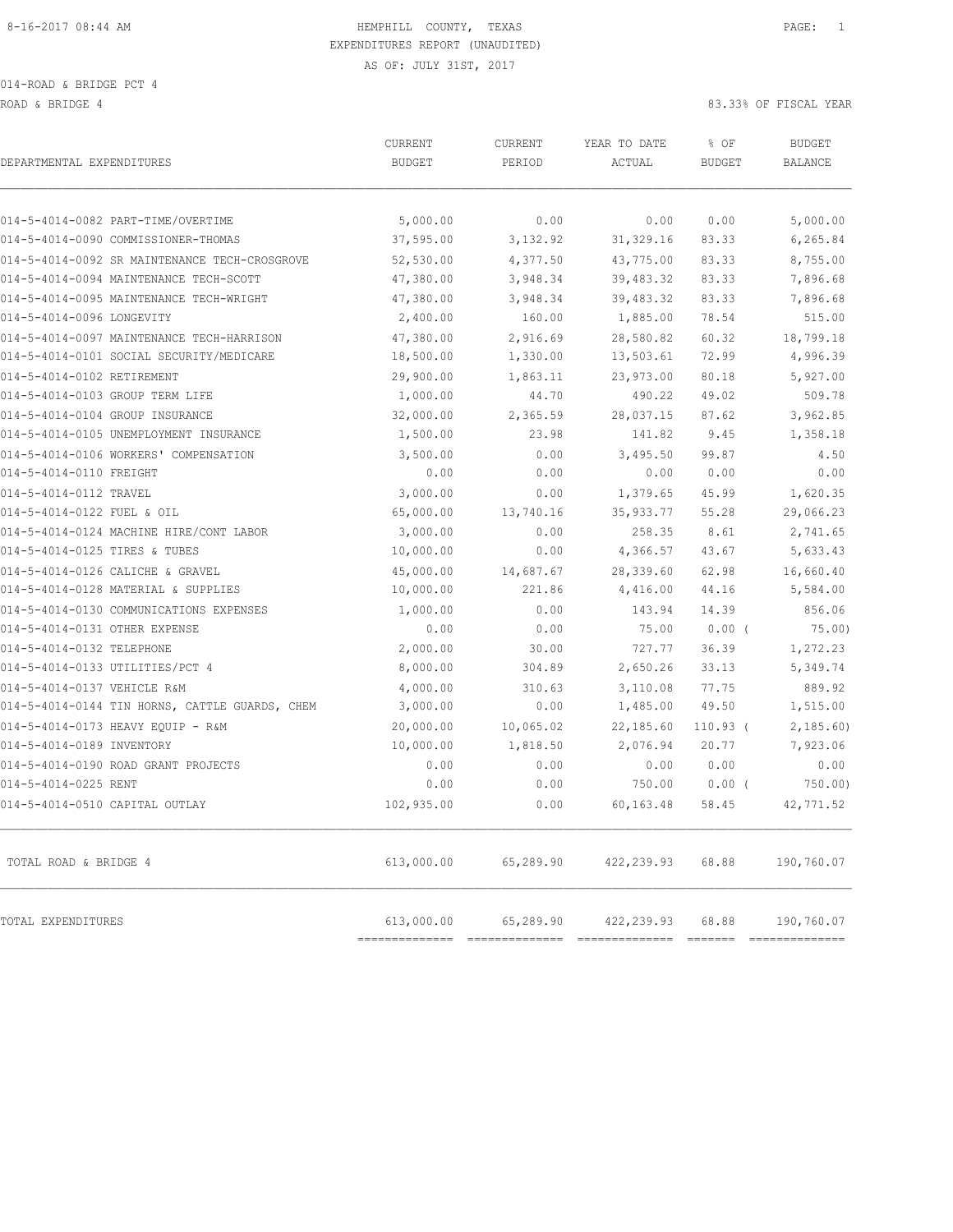|  | $8-16-2017$ $08:44$ AM |  |
|--|------------------------|--|
|  |                        |  |

## HEMPHILL COUNTY, TEXAS **Example 20:44 AM HEMPHILL** COUNTY, TEXAS EXPENDITURES REPORT (UNAUDITED) AS OF: JULY 31ST, 2017

#### 022-CO RECORDS PRESERVATION

CO RECORDS PRESERVATION 83.33% OF FISCAL YEAR

| DEPARTMENTAL EXPENDITURES             | CURRENT                    | CURRENT   | YEAR TO DATE | % OF   | BUDGET         |
|---------------------------------------|----------------------------|-----------|--------------|--------|----------------|
|                                       | BUDGET                     | PERIOD    | ACTUAL       | BUDGET | <b>BALANCE</b> |
| 022-5-1022-0114 COUNTY RPF-EXPENSE    | 45,000.00                  | 0.00      | 0.00         | 0.00   | 45,000.00      |
| 022-5-1022-0115 CO RECORDS MANAGEMENT | 45,000.00                  | 23,106.83 | 39,029.88    | 86.73  | 5,970.12       |
| TOTAL CO RECORDS PRESERVATION         | 90,000.00                  | 23,106.83 | 39,029.88    | 43.37  | 50,970.12      |
| TOTAL EXPENDITURES                    | 90,000.00<br>_____________ | 23,106.83 | 39,029.88    | 43.37  | 50,970.12      |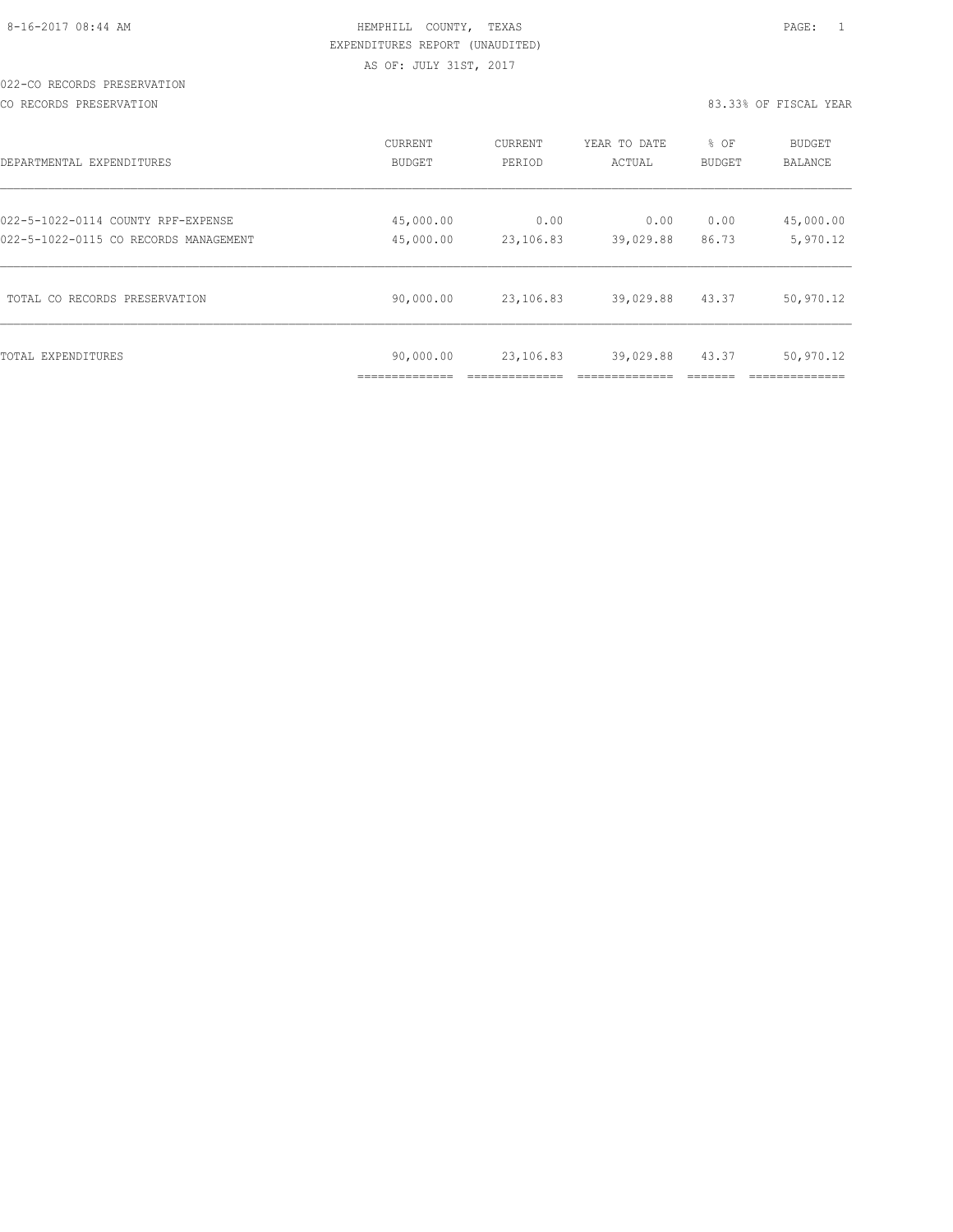| 8-16-2017 08:44 AM |  |
|--------------------|--|

## HEMPHILL COUNTY, TEXAS **Example 20:44 AM HEMPHILL** COUNTY, TEXAS EXPENDITURES REPORT (UNAUDITED) AS OF: JULY 31ST, 2017

#### 023-CLK'S RECORDS PRESERVE

CLERK REC PRESERVATION 83.33% OF FISCAL YEAR

| DEPARTMENTAL EXPENDITURES                     | CURRENT                                   | CURRENT | YEAR TO DATE | % OF   | BUDGET                    |
|-----------------------------------------------|-------------------------------------------|---------|--------------|--------|---------------------------|
|                                               | BUDGET                                    | PERIOD  | ACTUAL       | BUDGET | BALANCE                   |
| 023-5-1023-0114 CLK'S RECORD PRESERVATION EXP | 800.00                                    | 0.00    | 0.00         | 0.00   | 800.00                    |
| 023-5-1023-0510 RPF-CAPITAL OUTLAY            | 0.00                                      | 0.00    | 0.00         | 0.00   | 0.00                      |
| TOTAL CLERK                                   | 800.00                                    | 0.00    | 0.00         | 0.00   | 800.00                    |
| TOTAL EXPENDITURES                            | 800.00<br>_____________<br>______________ | 0.00    | 0.00         | 0.00   | 800.00<br>--------------- |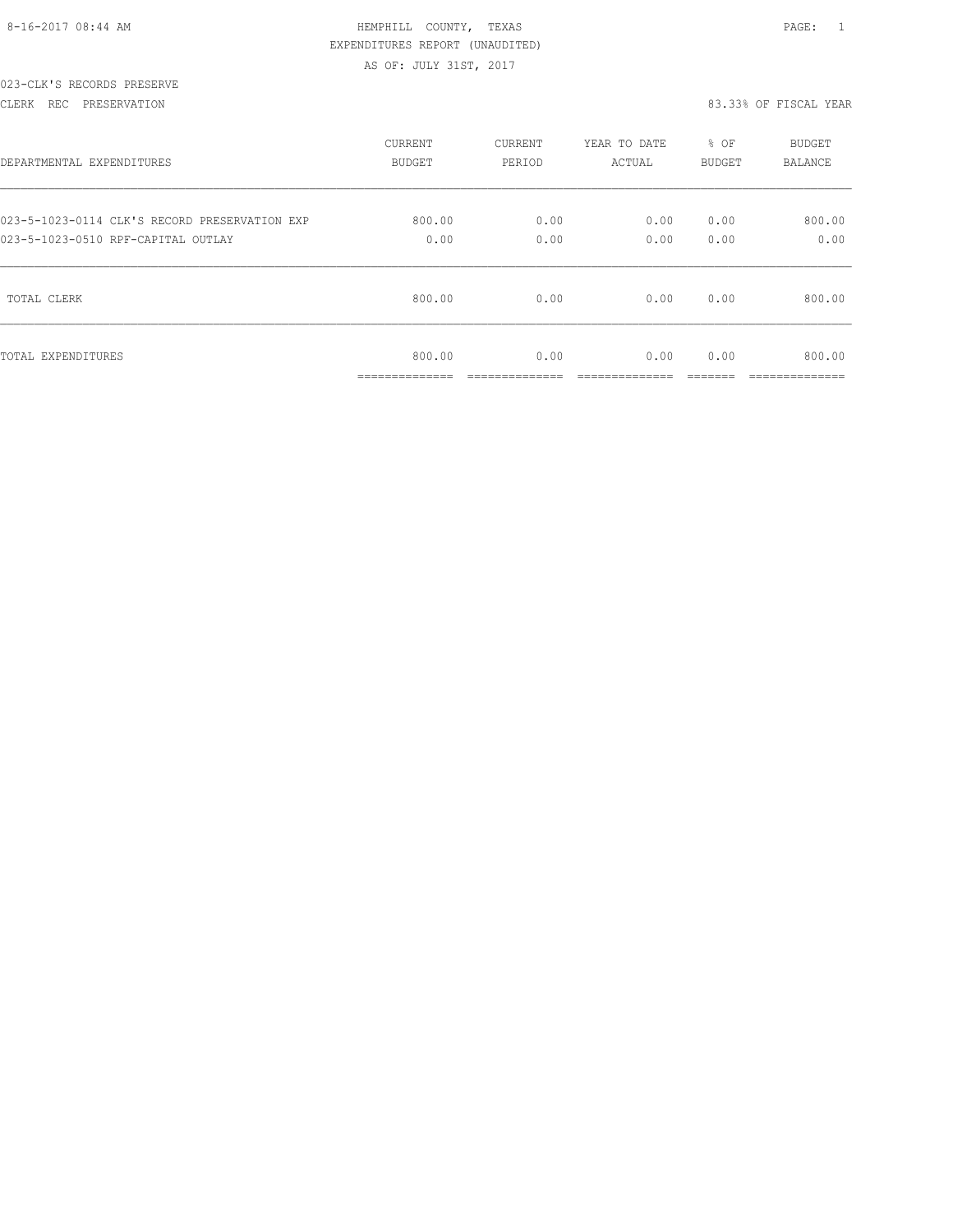#### 024-JUSTICE COURT TECH FUND JUSTICE COURT TECH 83.33% OF FISCAL YEAR

| DEPARTMENTAL EXPENDITURES     | CURRENT<br><b>BUDGET</b> | CURRENT<br>PERIOD | YEAR TO DATE<br>ACTUAL | % OF<br>BUDGET | BUDGET<br><b>BALANCE</b> |
|-------------------------------|--------------------------|-------------------|------------------------|----------------|--------------------------|
| 024-5-2024-0114 TECH EXPENSES | 10,500.00                | 1,048.00          | 7,528.20               | 71.70          | 2,971.80                 |
| TOTAL JUSTICE COURT TECH      | 10,500.00                | 1,048.00          | 7,528.20               | 71.70          | 2,971.80                 |
| TOTAL EXPENDITURES            | 10,500.00                | 1,048.00          | 7,528.20               | 71.70          | 2,971.80                 |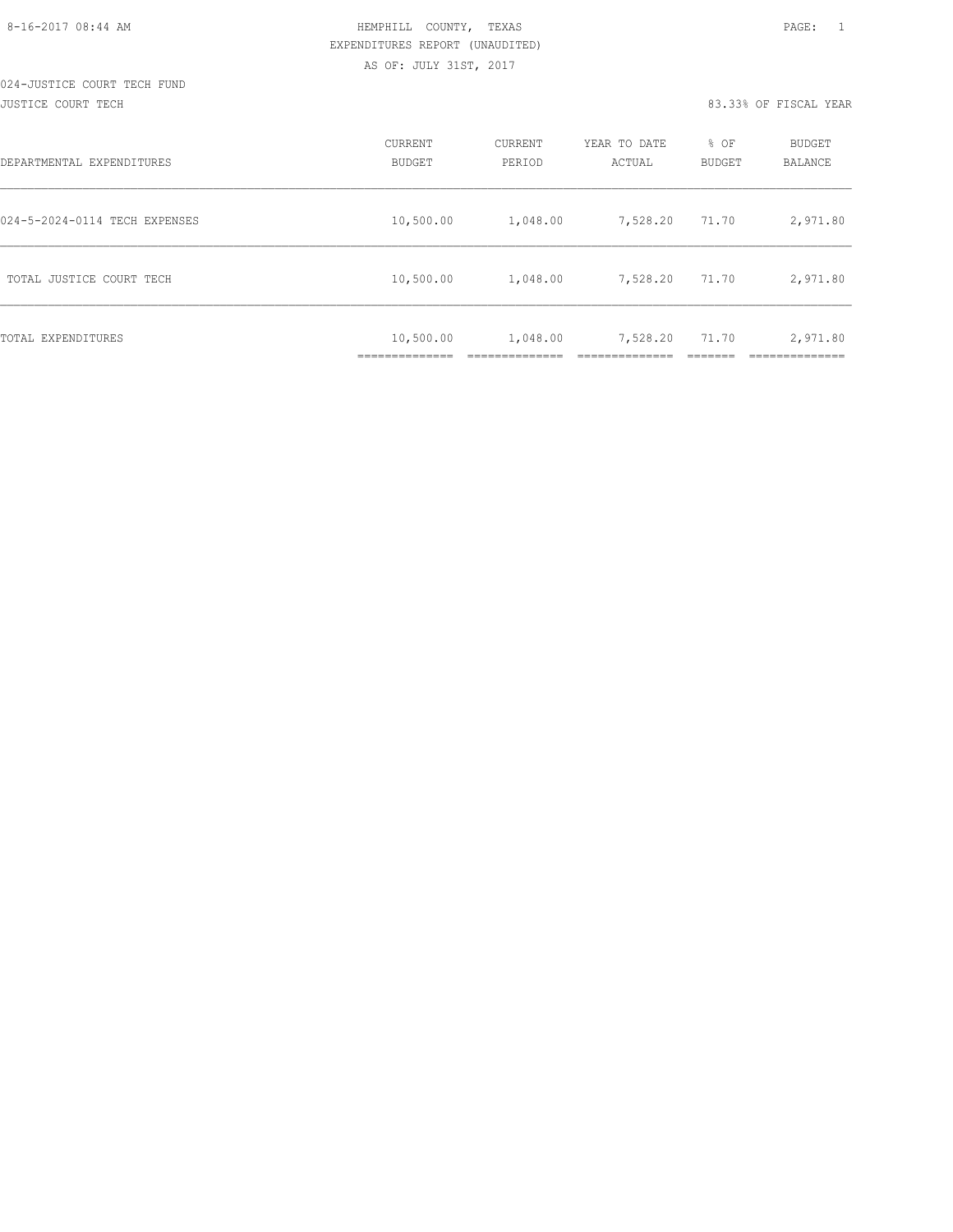# 029-PRETRIAL INTERVENTION FUN

PRETRIAL INTERVENTION 83.33% OF FISCAL YEAR

| DEPARTMENTAL EXPENDITURES   | <b>CURRENT</b><br><b>BUDGET</b> | CURRENT<br>PERIOD | YEAR TO DATE<br>ACTUAL | % OF<br><b>BUDGET</b> | BUDGET<br><b>BALANCE</b>  |
|-----------------------------|---------------------------------|-------------------|------------------------|-----------------------|---------------------------|
| 029-5-2029-0112 EDUCATION   | 300.00                          | 0.00              | 0.00                   | 0.00                  | 300.00                    |
| 029-5-2029-0128 SUPPLIES    | 300.00                          | 0.00              | 0.00                   | 0.00                  | 300.00                    |
| 029-5-2029-0168 LAW BOOKS   | 400.00                          | 0.00              | 0.00                   | 0.00                  | 400.00                    |
| TOTAL PRETRIAL INTERVENTION | 1,000.00                        | 0.00              | 0.00                   | 0.00                  | 1,000.00                  |
| TOTAL EXPENDITURES          | 1,000.00<br>--------------      | 0.00              | 0.00                   | 0.00                  | 1,000.00<br>_____________ |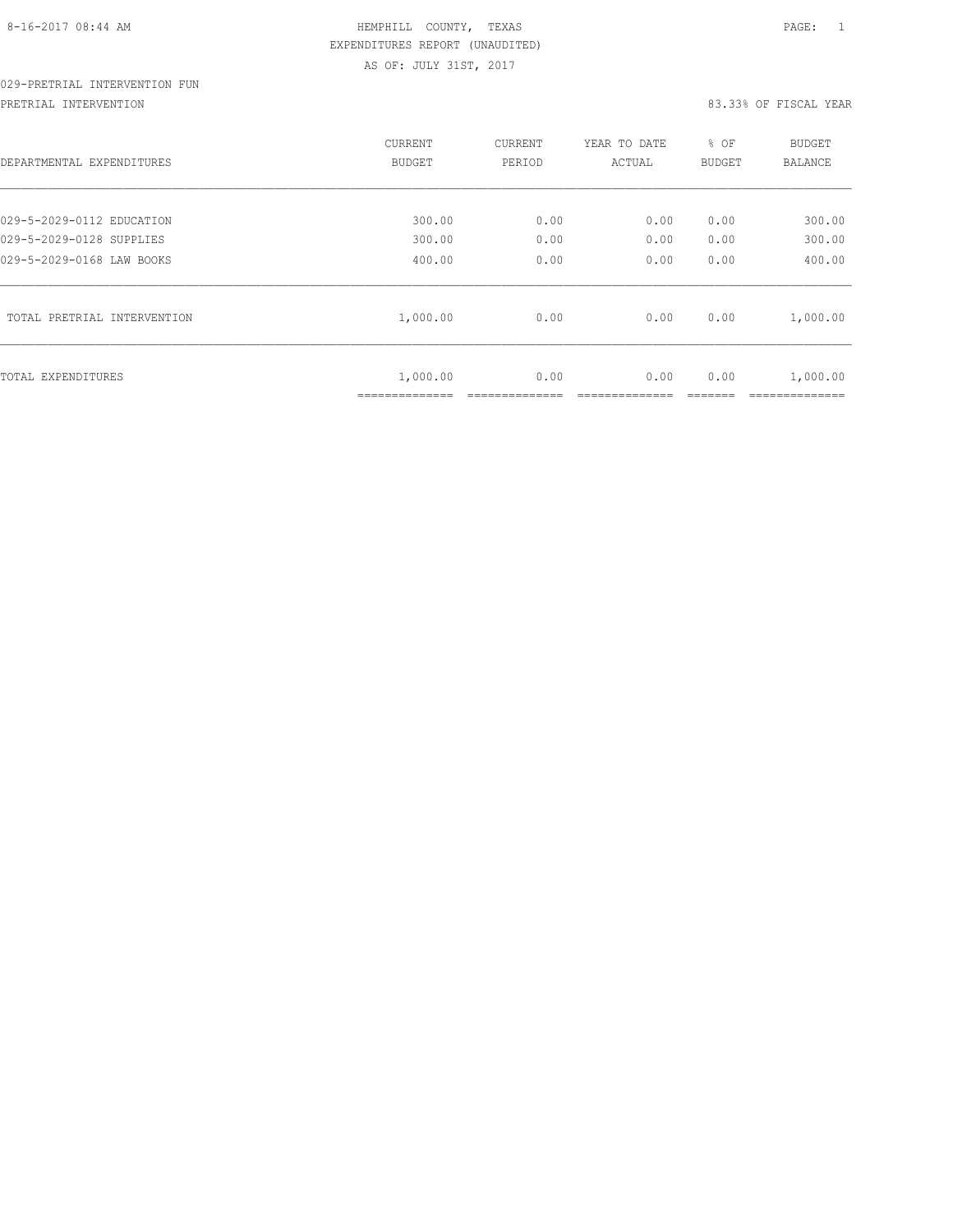# 032-CHK COLLECTION/CO ATTY

#### CHECK COLLECTION 83.33% OF FISCAL YEAR

| DEPARTMENTAL EXPENDITURES          | <b>CURRENT</b><br><b>BUDGET</b> | CURRENT<br>PERIOD | YEAR TO DATE<br>ACTUAL | % OF<br>BUDGET | BUDGET<br><b>BALANCE</b> |
|------------------------------------|---------------------------------|-------------------|------------------------|----------------|--------------------------|
| 032-5-2032-0109 OTHER MISC. EXP    | 5,150.00                        | 0.00              | 1,388.04               | 26.95          | 3,761.96                 |
| 032-5-2032-0128 SUPPLIES           | 0.00                            | 0.00              | 58.90                  | $0.00$ (       | 58.90)                   |
| 032-5-2032-0168 LAW LIBRARY- BOOKS | 0.00                            | 0.00              | 0.00                   | 0.00           | 0.00                     |
| 032-5-2032-0510 CAPITAL OUTLAY     | 12,000.00                       | 0.00              | 0.00                   | 0.00           | 12,000.00                |
| TOTAL CHECK COLLECTION             | 17,150.00                       | 0.00              | 1,446.94               | 8.44           | 15,703.06                |
| TOTAL EXPENDITURES                 | 17,150.00<br>==============     | 0.00              | 1,446.94               | 8.44           | 15,703.06                |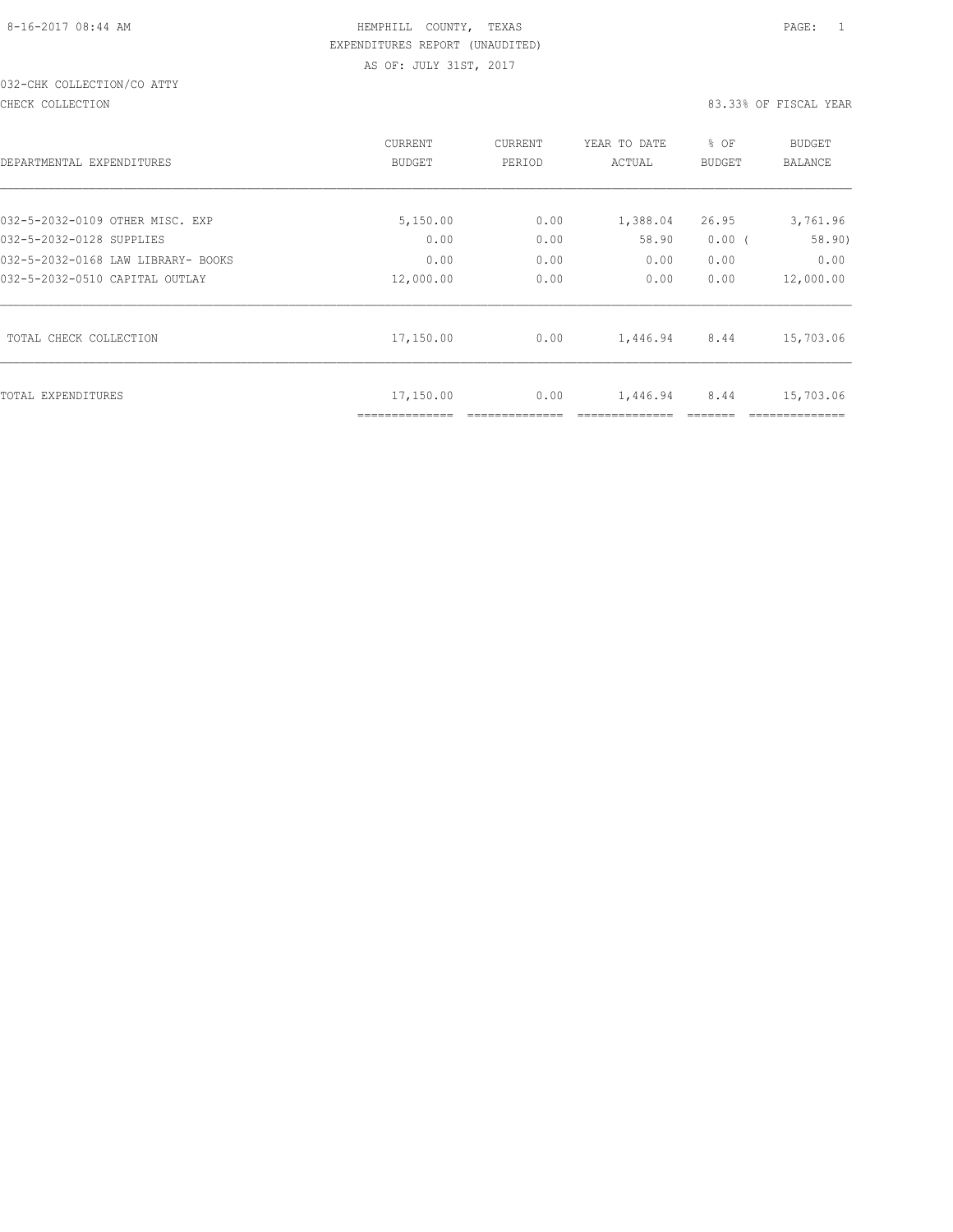| 8-16-2017 08:44 AM |
|--------------------|
|                    |

## HEMPHILL COUNTY, TEXAS **Example 20:44 AM HEMPHILL** COUNTY, TEXAS EXPENDITURES REPORT (UNAUDITED) AS OF: JULY 31ST, 2017

#### ANNUAL LEOSE/LAW 83.33% OF FISCAL YEAR

| DEPARTMENTAL EXPENDITURES            | CURRENT<br><b>BUDGET</b> | CURRENT<br>PERIOD | YEAR TO DATE<br>ACTUAL | % OF<br>BUDGET | BUDGET<br>BALANCE |
|--------------------------------------|--------------------------|-------------------|------------------------|----------------|-------------------|
| 036-5-3036-0112 CONTINUING EDUCATION | 8,000.00                 | 0.00              | 0.00                   | 0.00           | 8,000.00          |
| TOTAL ANNUAL LEOSE/LAW               | 8,000.00                 | 0.00              | 0.00                   | 0.00           | 8,000.00          |
| TOTAL EXPENDITURES                   | 8,000.00                 | 0.00              | 0.00                   | 0.00           | 8,000.00          |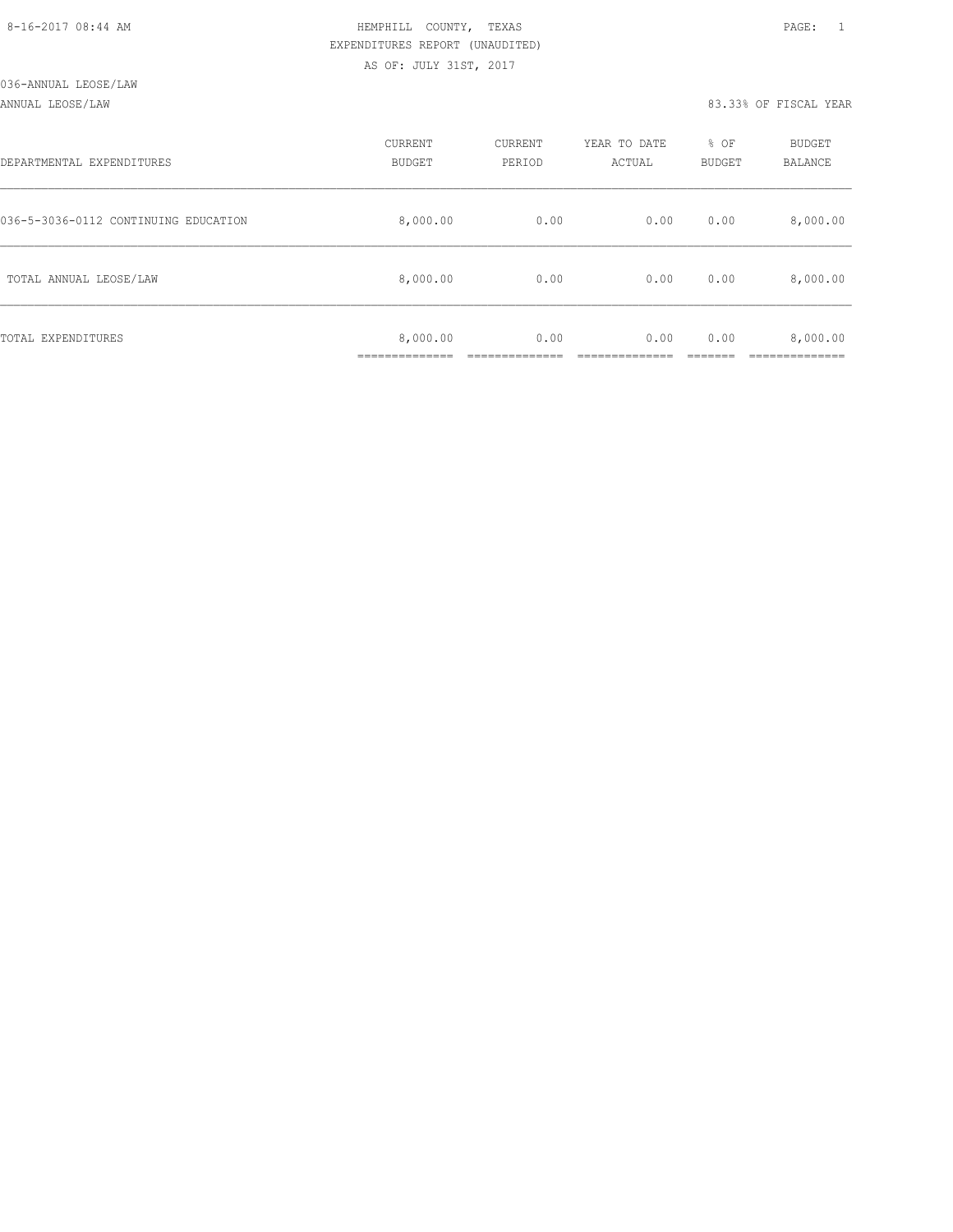046-SCAAP

SCAAP 83.33% OF FISCAL YEAR

| DEPARTMENTAL EXPENDITURES              | CURRENT<br><b>BUDGET</b> | CURRENT<br>PERIOD | YEAR TO DATE<br>ACTUAL | % OF<br><b>BUDGET</b> | BUDGET<br><b>BALANCE</b> |
|----------------------------------------|--------------------------|-------------------|------------------------|-----------------------|--------------------------|
| 046-5-3046-0124 CONTRACT LABOR/JBI     | 16,000.00                | 0.00              | 1,617.88               | 10.11                 | 14,382.12                |
| 046-5-3046-0183 REPAIRS & IMPROVEMENTS | 35,000.00                | 0.00              | 0.00                   | 0.00                  | 35,000.00                |
| 046-5-3046-0185 OTHER APPROVED EXP     | 20,000.00                | 0.00              | 0.00                   | 0.00                  | 20,000.00                |
| TOTAL SCAAP                            | 71,000.00                | 0.00              | 1,617.88               | 2.28                  | 69,382.12                |
| TOTAL EXPENDITURES                     | 71,000.00                | 0.00              | 1,617.88               | 2.28                  | 69,382.12                |